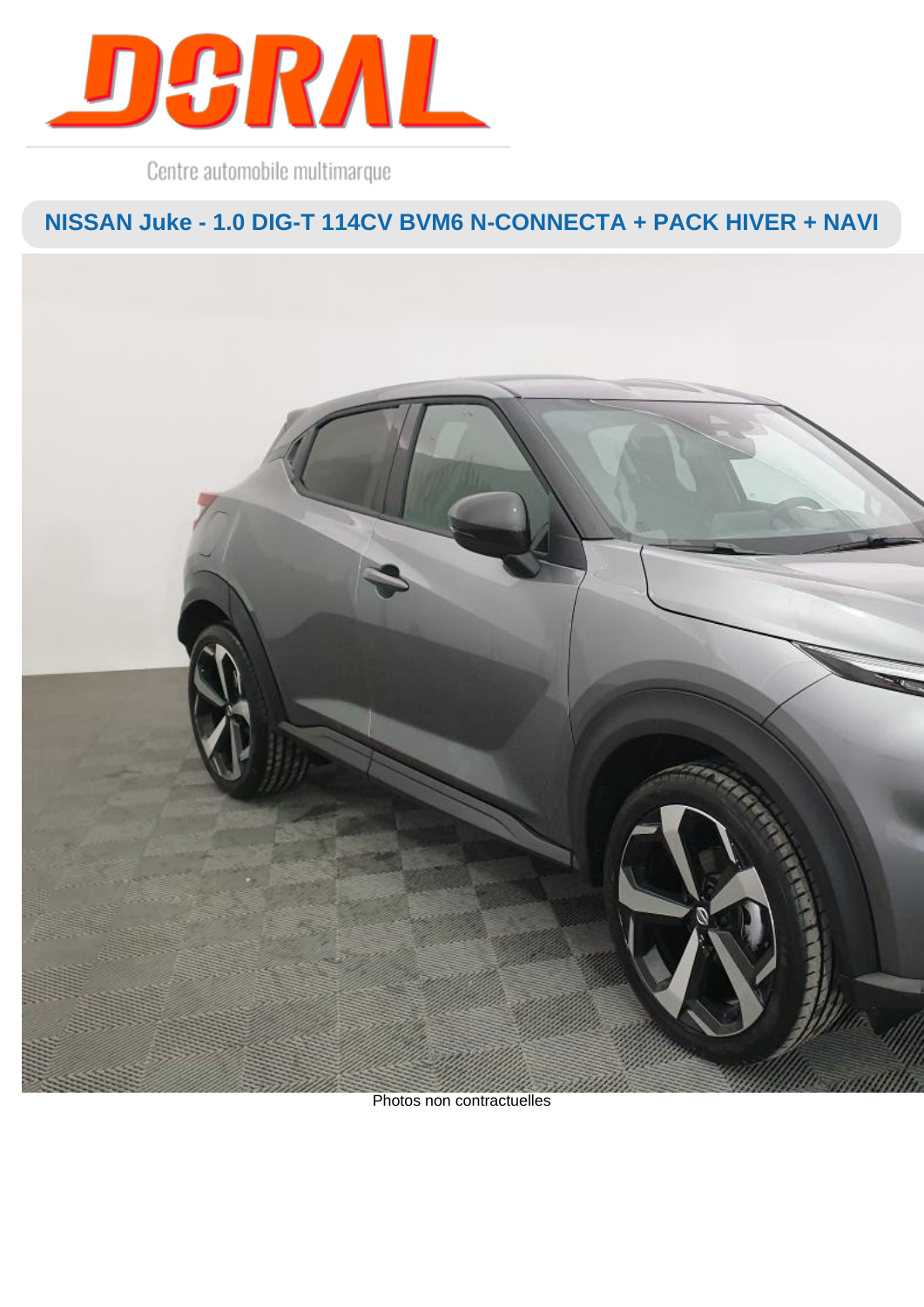| <b>Généralités</b>  |                                                     | <b>Moteur</b>       |          |
|---------------------|-----------------------------------------------------|---------------------|----------|
| Marque              | <b>NISSAN</b>                                       | Carburant           | Essence  |
| Modèle              | Juke                                                | Boite à vitesse     | Manuelle |
| Version             | 1.0 DIG-T 114CV BVM6 N-CONNECTA + PACK HIVER + NAVI | Puissance fiscale   | 6 ch     |
| Mise en circulation | 24 février 2022                                     | <b>Emission CO2</b> | 137 g/km |
| Couleur             | <b>GRIS SQUALE</b>                                  | Kilométrage         | 15 Km    |
| Disponibilité       | <b>Disponible</b>                                   |                     |          |
| Garantie            | Garantie constructeur                               |                     |          |
| Référence           | 37618                                               |                     |          |
| $N°$ de dossier     | 37618                                               |                     |          |
|                     |                                                     |                     |          |

## **26 400 €**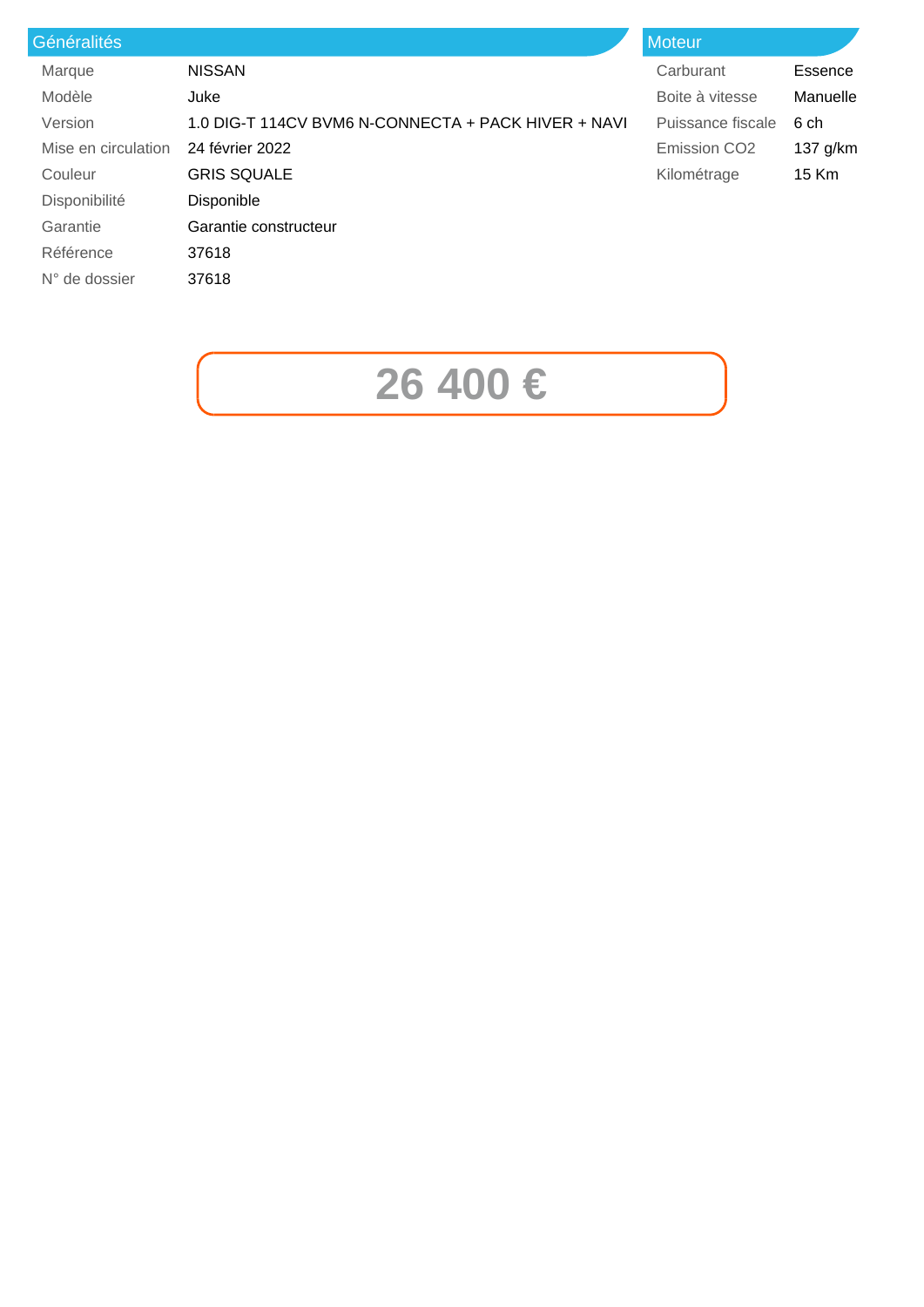[Warning](javascript:void(0);) [\(2\)](javascript:void(0);): array\_merge(): Argument #2 is not an array [/var/www/cakephp/croogo/automobile-dev/*P*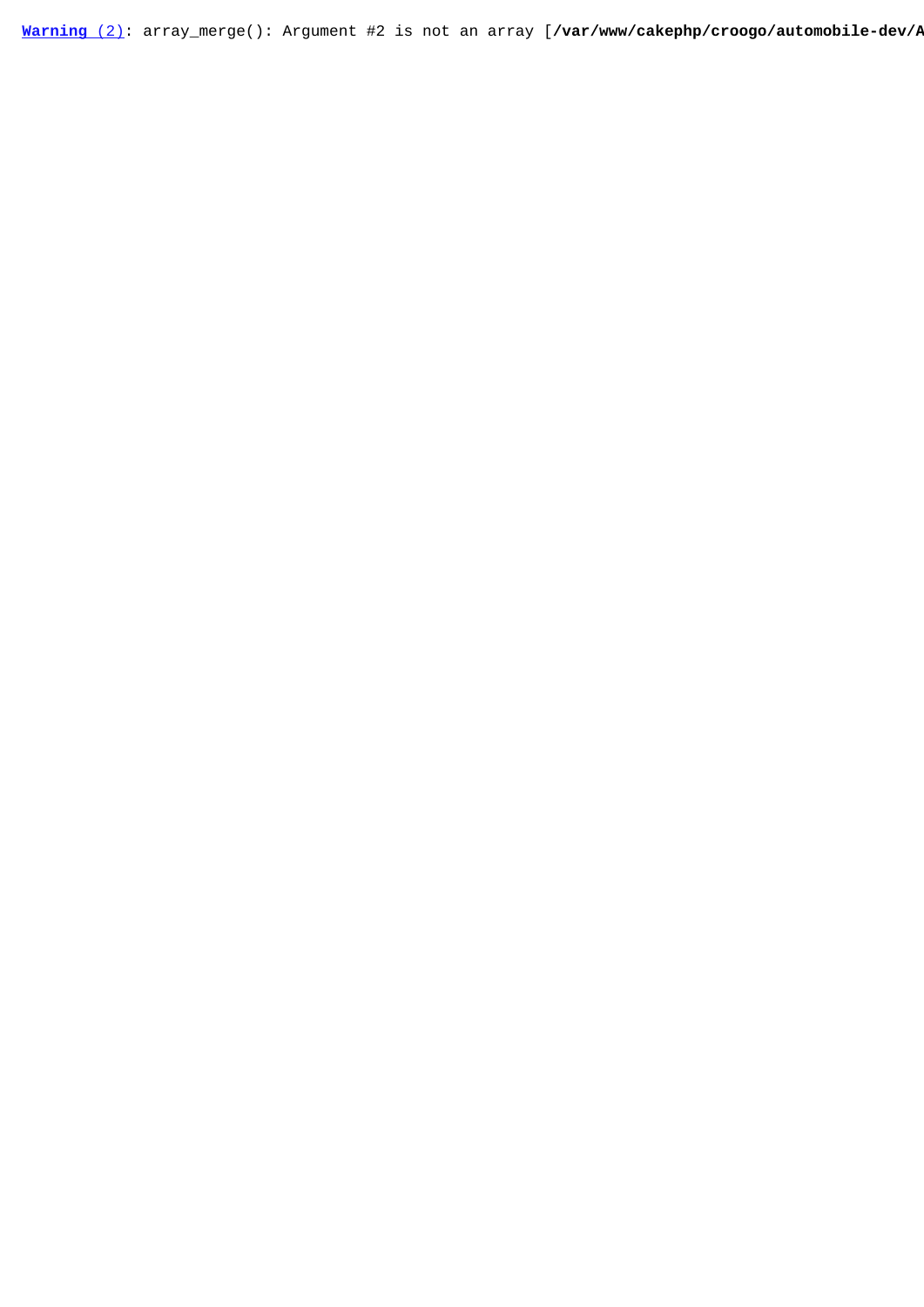```
'threaded' => array(
                             [maximum depth reached]
 )
               ),
               'top-desktop' => array(
                      'Menu' => array(
                            [maximum depth reached]
\,), \, 'Params' => array([maximum depth reached]),
                      'threaded' => array(
                      [maximum depth reached]
 )
               ),
               'services' => array(
                      'Menu' => array(
                             [maximum depth reached]
\,), \,'Params' => array([maximum depth reached]),
                     'threaded' => array(
                             [maximum depth reached]
 )
 )
        ),
        'nodes_for_layout' => array(),
        'blocks_for_layout' => array(
              \text{right}' => array(
                    (int) 0 \Rightarrow array( [maximum depth reached]
 )
               ),
              'left' => array(),
              'center' => array(
                     (int) 0 \Rightarrow array([maximum depth reached]
\,), \,(int) 1 \Rightarrow array( [maximum depth reached]
 )
               ),
              'bottom' => array(
                     (int) 0 \Rightarrow array( [maximum depth reached]
\,), \,(int) 1 \Rightarrow array( [maximum depth reached]
\,), \,(int) 2 => array( [maximum depth reached]
\,), \,(int) 3 => array( [maximum depth reached]
 )
               ),
               'top' => array(
                     (int) 0 \Rightarrow array( [maximum depth reached]
 )
 ),
              'footer' => array(),
              'gauche' => array(),
               'region1' => array(),
               'region3' => array()
        ),
       'isadmin' => '',
        'file' => 'Doral-voiture-neuve-nissan-juke.pdf',
       'etablissement' => array(
              'id' => '1',
              'enseigne commerciale' => 'Doral automobiles',
               'nom_juridique' => 'Doral',
               'nom_court' => 'Doral auto',
               'adresse' => '1480, Avenue de l'Amandier',
               'code_postal' => '84000',
               'ville' => 'Avignon',
               'gps' => '43.938281,4.849581',
              'ville id' => '0',
```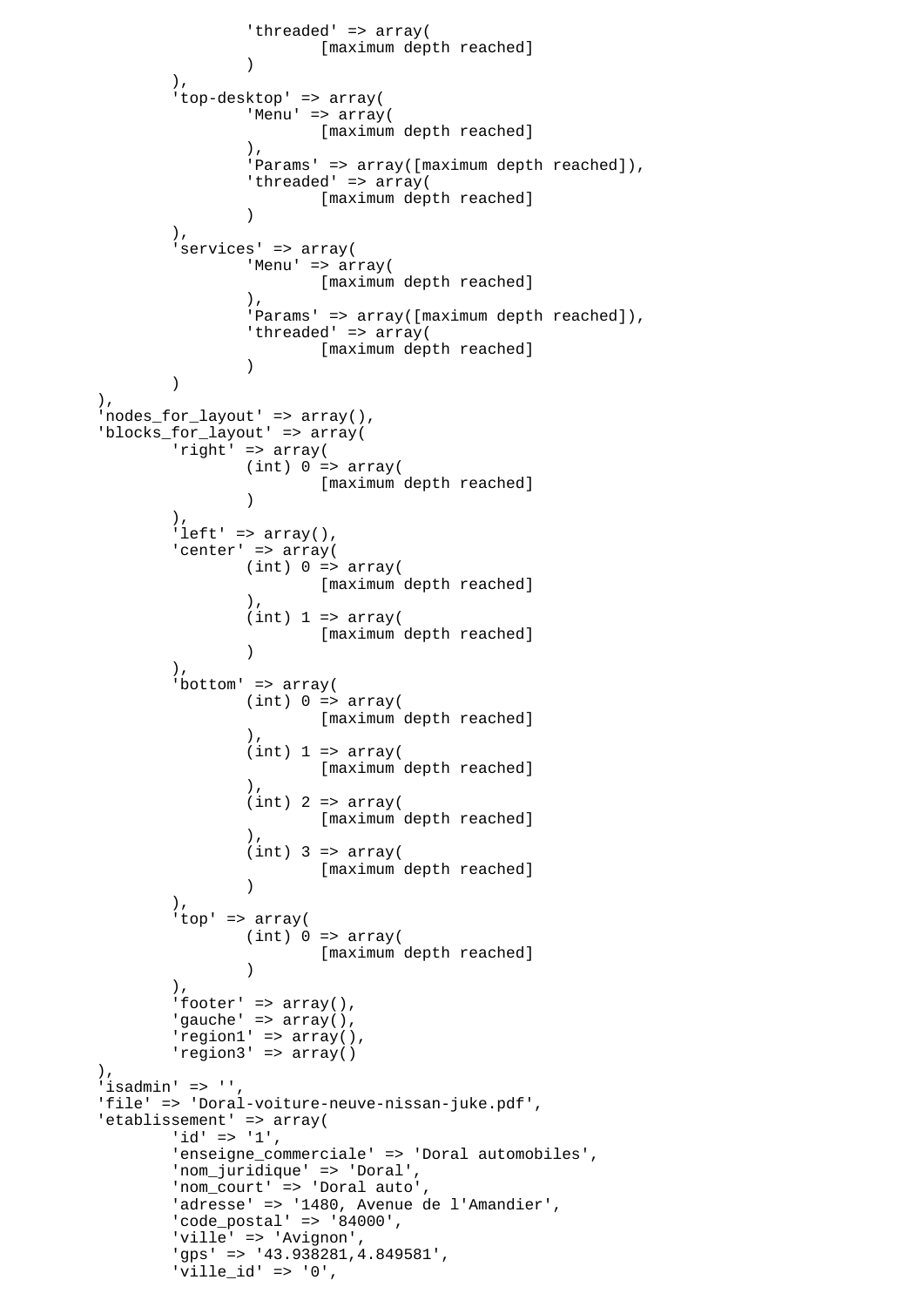```
 'telephone' => '04 90 89 33 21',
                'fax' => '04 90 89 81 98',
                'email' => 'contact@doral-automobiles.com',
                'forme_juridique' => 'SARL',
               'numero siret' => '392 645 966 000012 - RCS AVIGNON',
                'code_ape' => '4511Z',
                'numero_tva' => 'FR77392645966',
                'nom_domaine' => 'www.doral-automobiles.com',
                'statut unique' => '',
               'loor = > '', 'fermeture_hebdo' => '',
               'ouverture' => '',
                'location' => '0',
               'showinsellerwebsite' => true,
               'parent id' => '1',
                'config_id' => '1',
                'defaultbanque_id' => null,
                'compta_general' => '411130',
               'created' => null,
                'modified' => '2013-08-06 10:25:25'
         ),
         'general' => array(
                'id' => '337618',
               'statut' => 'ok',
               'marque' => 'NISSAN',
                'modele' => 'Juke',
                'version' => '1.0 DIG-T 114CV BVM6 N-CONNECTA + PACK HIVER + NAVI',
                'prix_ttc' => '26 400 €',
                'prix_loyer_ttc' => '367 €/mois',
                'prix_ht' => '22 000 €',
               'prix_constructeur' => '28 090 \varepsilon',
                'prix_marchand' => '',
                'prix_marchand_ht' => '',
               'marge' => ',
                'marge_ht' => '',
               'economie' => array(
                       ' montant' => '-1 690 €',
                        'pourcentage' => '6%'
                ),
               'description_web' => null,
               'etat' => 'N',
               'libetat' => 'Neuf',
               'type' => '1',
                'libtype' => 'Tourisme',
               'etatprix' => 'N26400',
                'loyers' => array(
                        'cetelem' => array(
                                [maximum depth reached]
 )
 ),
                 'photoscontract' => 'Photos non contractuelles'
        ),
         'categories' => array(
               (int) 0 \Rightarrow array( 'nom' => 'Généralités',
                        'champs' => array(
                                [maximum depth reached]
 )
 ),
               (int) 1 \Rightarrow array( 'nom' => 'Moteur',
                       'champs' => array(
                       [maximum depth reached]<br>)
 )
)),
         'equipements' => array(
               (int) 9 \Rightarrow array( 'nom' => 'Equipements',
                        'equips' => array(
                               [maximum depth reached]
 )
 )
        \lambda.
         'photos' => array(
```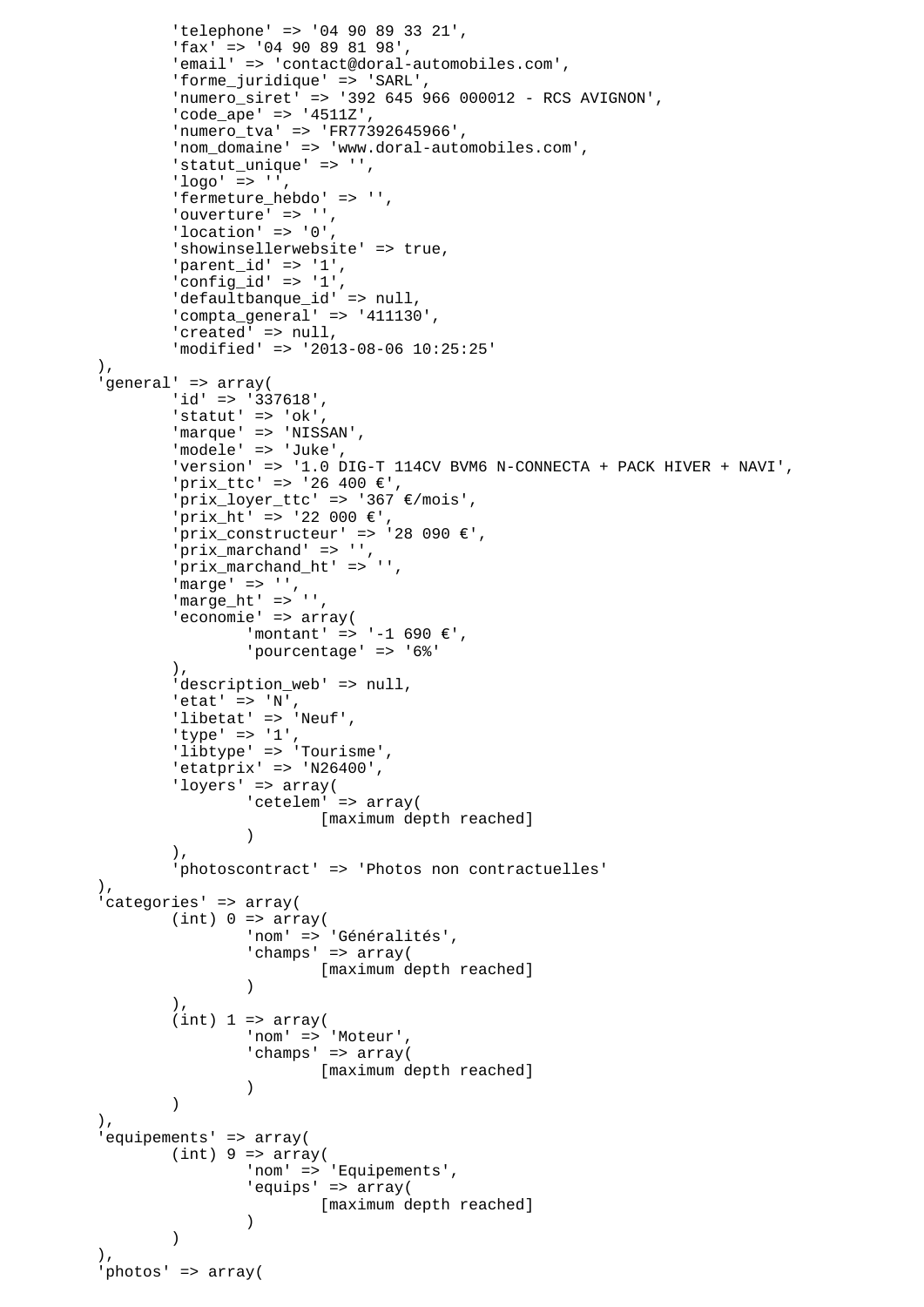```
(int) 0 \Rightarrow array('externe' => true,
                        'basename' => 'https://atbauto.com/photos/28758/1.jpg',
                       'alt' => 'Photo véhicule 1 NISSAN Juke 1.0 DIG-T 114CV BVM6 N-CONNECTA +
 ),
               (int) 1 \Rightarrow array('externe' => true,
                        'basename' => 'https://atbauto.com/photos/28758/2.jpg',
                       'alt' => 'Photo véhicule 1 NISSAN Juke 1.0 DIG-T 114CV BVM6 N-CONNECTA +
 ),
               (int) 2 => array('externe' => true,
                        'basename' => 'https://atbauto.com/photos/28758/3.jpg',
                       'alt' => 'Photo véhicule 1 NISSAN Juke 1.0 DIG-T 114CV BVM6 N-CONNECTA +
 ),
               (int) 3 => array('externe' => true,
                        'basename' => 'https://atbauto.com/photos/28758/4.jpg',
                       'alt' => 'Photo véhicule 1 NISSAN Juke 1.0 DIG-T 114CV BVM6 N-CONNECTA +
 ),
               (int) 4 => array('externe' => true,
                        'basename' => 'https://atbauto.com/photos/28758/5.jpg',
                       'alt' => 'Photo véhicule 1 NISSAN Juke 1.0 DIG-T 114CV BVM6 N-CONNECTA +
 ),
               (int) 5 \Rightarrow array('externe' => true,
                        'basename' => 'https://atbauto.com/photos/28758/6.jpg',
                       'alt' => 'Photo véhicule 1 NISSAN Juke 1.0 DIG-T 114CV BVM6 N-CONNECTA +
 ),
               (int) 6 \Rightarrow array('externe' => true,
                        'basename' => 'https://atbauto.com/photos/28758/7.jpg',
                       'alt' => 'Photo véhicule 1 NISSAN Juke 1.0 DIG-T 114CV BVM6 N-CONNECTA +
 ),
               (int) 7 => array('externe' => true,
                        'basename' => 'https://atbauto.com/photos/28758/8.jpg',
                       'alt' => 'Photo véhicule 1 NISSAN Juke 1.0 DIG-T 114CV BVM6 N-CONNECTA +
 ),
               (int) 8 \Rightarrow array('externe' => true,
                        'basename' => 'https://atbauto.com/photos/28758/9.jpg',
                       'alt' => 'Photo véhicule 1 NISSAN Juke 1.0 DIG-T 114CV BVM6 N-CONNECTA +
                ),
               (int) 9 \Rightarrow array('externe' => true,
                        'basename' => 'https://atbauto.com/photos/28758/10.jpg',
                       'alt' => 'Photo véhicule 1 NISSAN Juke 1.0 DIG-T 114CV BVM6 N-CONNECTA +
 ),
               (int) 10 => array('externe' => true,
                        'basename' => 'https://atbauto.com/photos/28758/11.jpg',
                       'alt' => 'Photo véhicule 1 NISSAN Juke 1.0 DIG-T 114CV BVM6 N-CONNECTA +
 ),
               (int) 11 => array('externe' => true,
                        'basename' => 'https://atbauto.com/photos/28758/12.jpg',
                       'alt' => 'Photo véhicule 1 NISSAN Juke 1.0 DIG-T 114CV BVM6 N-CONNECTA +
                ),
               (int) 12 => array(
                       'externe' => true,
                        'basename' => 'https://atbauto.com/photos/28758/13.jpg',
                       'alt' => 'Photo véhicule 1 NISSAN Juke 1.0 DIG-T 114CV BVM6 N-CONNECTA +
\,), \,(int) 13 => array(
                       'externe' => true,
                        'basename' => 'https://atbauto.com/photos/28758/14.jpg',
                       'alt' => 'Photo véhicule 1 NISSAN Juke 1.0 DIG-T 114CV BVM6 N-CONNECTA +
\,), \,(int) 14 => array(
                       'externe' => true,
                        'basename' => 'https://atbauto.com/photos/28758/15.jpg',
                       'alt' => 'Photo véhicule 1 NISSAN Juke 1.0 DIG-T 114CV BVM6 N-CONNECTA +
\,), \,
```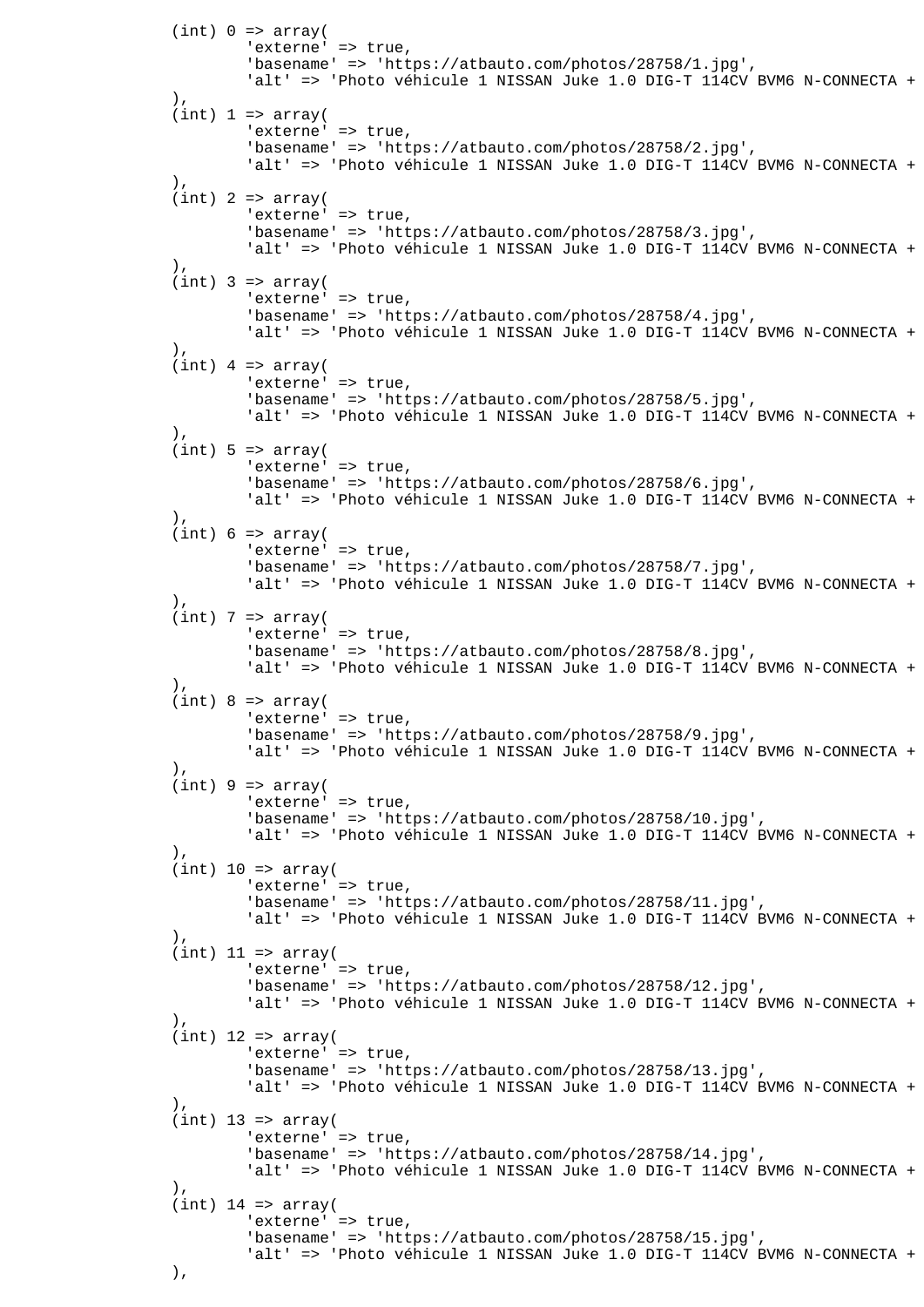```
(int) 15 => array('externe' => true,
                        'basename' => 'https://atbauto.com/photos/28758/16.jpg',
                       'alt' => 'Photo véhicule 1 NISSAN Juke 1.0 DIG-T 114CV BVM6 N-CONNECTA +
 ),
               (int) 16 => array(
                       'externe' => true,
                        'basename' => 'https://atbauto.com/photos/28758/17.jpg',
                       'alt' => 'Photo véhicule 1 NISSAN Juke 1.0 DIG-T 114CV BVM6 N-CONNECTA +
 ),
               (int) 17 \Rightarrow array('externe' => true,
                        'basename' => 'https://atbauto.com/photos/28758/18.jpg',
                       'alt' => 'Photo véhicule 1 NISSAN Juke 1.0 DIG-T 114CV BVM6 N-CONNECTA +
\, ), \,(int) 18 => array(
                       'externe' => true,
                        'basename' => 'https://atbauto.com/photos/28758/19.jpg',
                       'alt' => 'Photo véhicule 1 NISSAN Juke 1.0 DIG-T 114CV BVM6 N-CONNECTA +
 )
        ),
        'title_for_layout' => 'Vente véhicule Neuf - NISSAN Juke - 1.0 DIG-T 114CV BVM6 N-CONNECT
         'metaForLayout' => array(
               'description' => 'Doral spécialiste de la vente d'automobiles neuves et occasion
                'keywords' => 'vente, voiture, avignon, vaucluse, utilitaires, neufs, occasions'
        ),
         'metaogForLayout' => array(
                'title' => 'NISSAN Juke - 1.0 DIG-T 114CV BVM6 N-CONNECTA + PACK HIVER + NAVI',
               'description' => 'Prix TTC : 26 400 € au lieu de 28 090 € soit une économie de 1
               'url' => 'http://doral-automobiles.com/autoweb/website/detail/337618/voiture-neuv
                'image' => 'https://atbauto.com/photos/28758/1.jpg'
        ),
         'prevnext' => array(
               'current' => array(
                        (int) 0 => '337618',
               (int) 1 => 'voiture-neuve-nissan-juke')
 )
        ),
         'nb_equipements' => (int) 0,
         'headerdossiers' => array(
                (int) 0 => 'N°dossier',
               (int) 1 \Rightarrow 'Counter', (int) 2 => 'Immatriculation',
                (int) 3 => 'Fin de garantie',
                (int) 4 => 'Disponibilité'
 ),
         'listedossiers' => array(
               (int) 337618 => array(
 'dossier' => '37618',
 'couleur' => 'GRIS SQUALE',
                       'immatriculation' => '',
                        'garantie' => '',
                'disponibilite' => 'disponible'
) ),
         'detailcfg' => array(
                'captcha' => array(
                       (int) 0 \Rightarrow 'ami' )
        ),
        'loyerscetelem' => array(),
        'cetelem' => true,
        'cetelemcfg' => array(
               'version' \Rightarrow (int) 1,
                'vend_code' => (int) 700648712,
               'nbmonths' => (int) 72,
                'nbdayscalcul' => '-15 day',
                'lastvehiculeupdate' => (int) 1656804003
       \lambda.
        'isMobile' => false,
        'facteurTva' => (float) 1.2,
        'locawebconfig' => array(
                'web_classe_tarif_id' => (int) 1,
               'index datas' => '{"datas" :{"tarifs":false, "categories":true, "etablissements":
```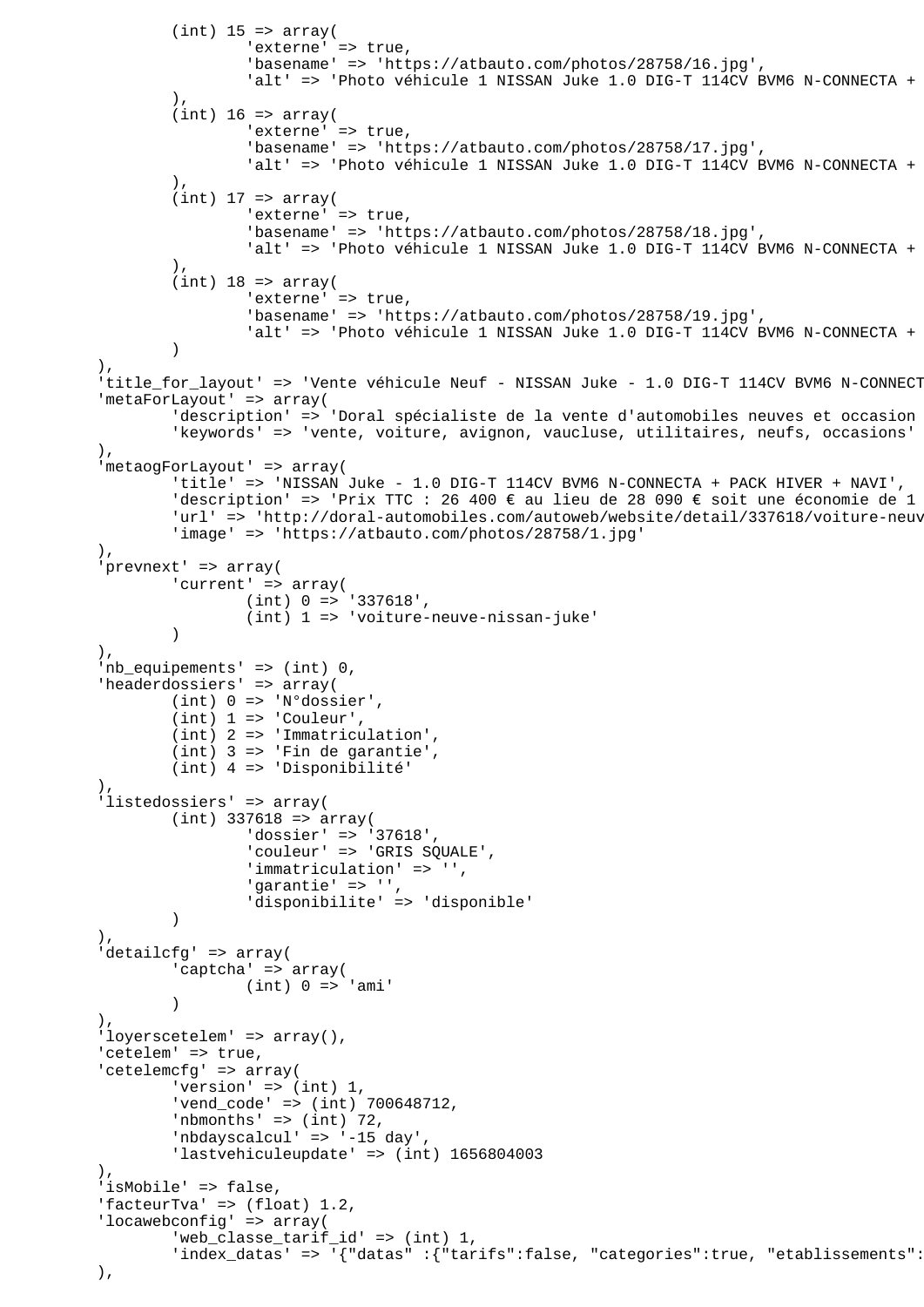```
'locaweb' => true,
         'config' => array(
                 'achat_catalogue' => '9,15',
                 'starterre_email_destinataire' => 'mediaannonces@gmail.com',
                'starterre forfaitfraisttc' => (int) 228,
                 'starterre_max_id' => (int) 300000,
                'starterre_min_id' => (int) 30000,
                 'starterre_tarifvente_default' => (int) 1,
                'tarifvente etablissements' => '9,10',
                 'tarifvente_seuils' => '350,500,750,1000,1250,1500,2000,2500,10000',
                 'taux_tva' => (int) 20,
                 'website_frais_admin' => (int) 199,
                'achat_fraistransport' => (int) 165,
                 'achat_relationetabtier' => '9:146,15:6704',
                'reception accessoires' => 'Double des clés,Notice d'utilisation en français,Cart
                'commande frais' => '',
                 'commande_accompte' => 'Chèque:1000',
                 'etiquette_marges' => '7,7,7,0',
                 'etiquette_dimensions' => '47.7,66.2',
                'etiquette nombre' => '3,6',
                'etiquette_position' => (int) 11,
                 'etiquette_ligne' => '5.4,10',
                  'starterre_lastimport' => (int) 1656802840,
                 'compta_racinevente' => (int) 9,
                 'version' => (int) 1,
                 'compta_racinelocation' => (int) 9,
                 'commande_accessoires' => 'Frais de formalité:350',
                'commande_fraisinterne' => '',
                 'etablissements_vente' => '1,9,15',
                 'vente_banque' => (int) 4,
                'homepage_datas' => '{"nodes":"","offresmois":{"conditions": {"Vehicule.etat":"N"
                 'dossier' => 'Doral',
                 'etablissement_principal_vente' => (int) 1,
                'detail_optins' => '{"captcha":["ami"]}',
                 'detail_options' => '{"captcha":["ami"]}',
                 'index_options' => '',
                'commande_template' => '{"remarque" : [{"code":"venfin", "libelle":"Vente à la ba
                'next_numvo' => '',
                'achat_idfraistransport' => (int) 1
         ),
         'modelClass' => 'Vehicule',
        'etablissement id' => null,
         'username' => null
$is_mobile = false
$etats = array(
         'N' => 'Neuf',
         'O' => 'Occasion'
$tauxTva = (int) 20
$socname = 'Doral'
$role_id = null
$vocabularies_for_layout = array()
$types_for_layout = array(
         'page' => array(
                 'Type' => array(
                         'id' => '1',
                         'title' => 'Page',
                         'alias' => 'page',
                         'description' => 'A page is a simple method for creating and displaying i
                          'format_show_author' => false,
                          'format_show_date' => false,
                          'comment_status' => '0',
                         'comment_approve' => true,
                          'comment_spam_protection' => false,
                          'comment_captcha' => false,
                         'params' => '',
                         'plugin' => ''
                          'updated' => '2009-09-09 00:23:24',
                          'created' => '2009-09-02 18:06:27'
 ),
                'Vocabulary' => array(),
                 'Params' => array()
 ),
         'blog' => array(
```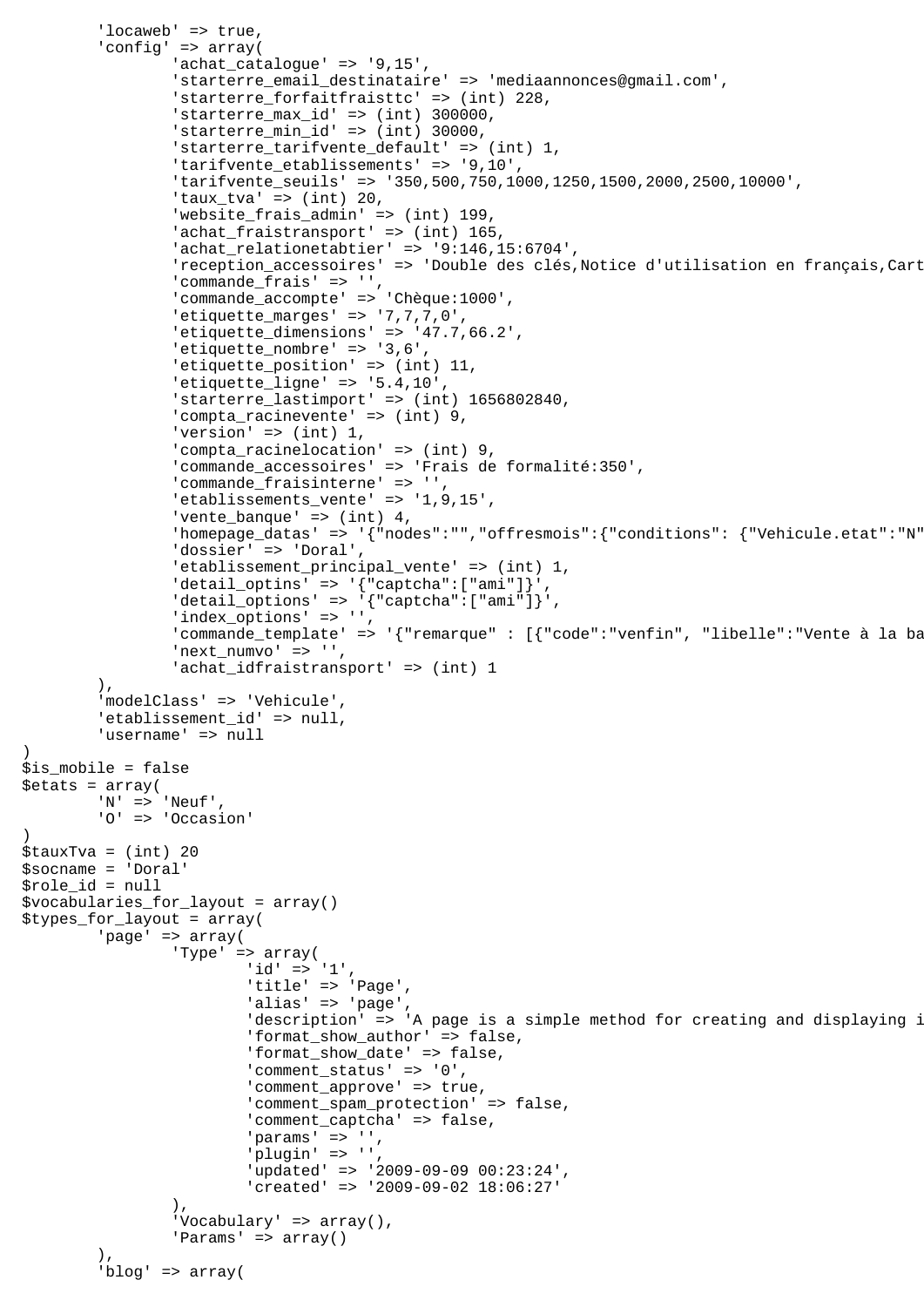```
 'Type' => array(
                      'id' => '2',
                       'title' => 'Blog',
                      'alias' => 'blog',
                      'description' => 'A blog entry is a single post to an online journal, or
                       'format_show_author' => true,
                       'format_show_date' => true,
 'comment_status' => '2',
'comment_approve' => true,
                       'comment_spam_protection' => false,
                       'comment_captcha' => false,
                      'params' => ' '',
                      'plugin' => '',
                       'updated' => '2009-09-15 12:15:43',
                       'created' => '2009-09-02 18:20:44'
\, ), \, 'Vocabulary' => array(
                      (int) 0 \Rightarrow array( [maximum depth reached]
\,), \,(int) 1 \Rightarrow array( [maximum depth reached]
 )
 ),
               'Params' => array()
        ),
        'node' => array(
               'Type' => array(
                      'id' => '4',
                      'title' => 'Node',
                      'alias' => 'node',
                       'description' => 'Default content type.',
                       'format_show_author' => true,
                       'format_show_date' => true,
                      'comment_status' => '2',
                      'comment_approve' => true,
                       'comment_spam_protection' => false,
                      'comment_captcha' => false,
                      'params' => ',
                      'plugin' => '',
                       'updated' => '2009-10-06 21:53:15',
                       'created' => '2009-09-05 23:51:56'
               ),
                'Vocabulary' => array(
                      (int) 0 \Rightarrow array( [maximum depth reached]
\,), \,(int) 1 \Rightarrow array( [maximum depth reached]
 )
\, ), \,'Params' => array()
        ),
        'faq' => array(
               'Type' => array(
                      'id' => '5',
                       'title' => 'Faq',
 'alias' => 'faq',
 'description' => '',
                       'format_show_author' => false,
                       'format_show_date' => false,
                       'comment_status' => '0',
                       'comment_approve' => false,
                       'comment_spam_protection' => false,
                       'comment_captcha' => false,
                      'params' => 'routes=1',
                       'plugin' => null,
                       'updated' => '2015-12-04 09:58:17',
                       'created' => '2014-05-21 14:54:35'
\,), \,'Vocabulary' => array(),
                'Params' => array(
                      'routes' => '1'
 )
        ),
```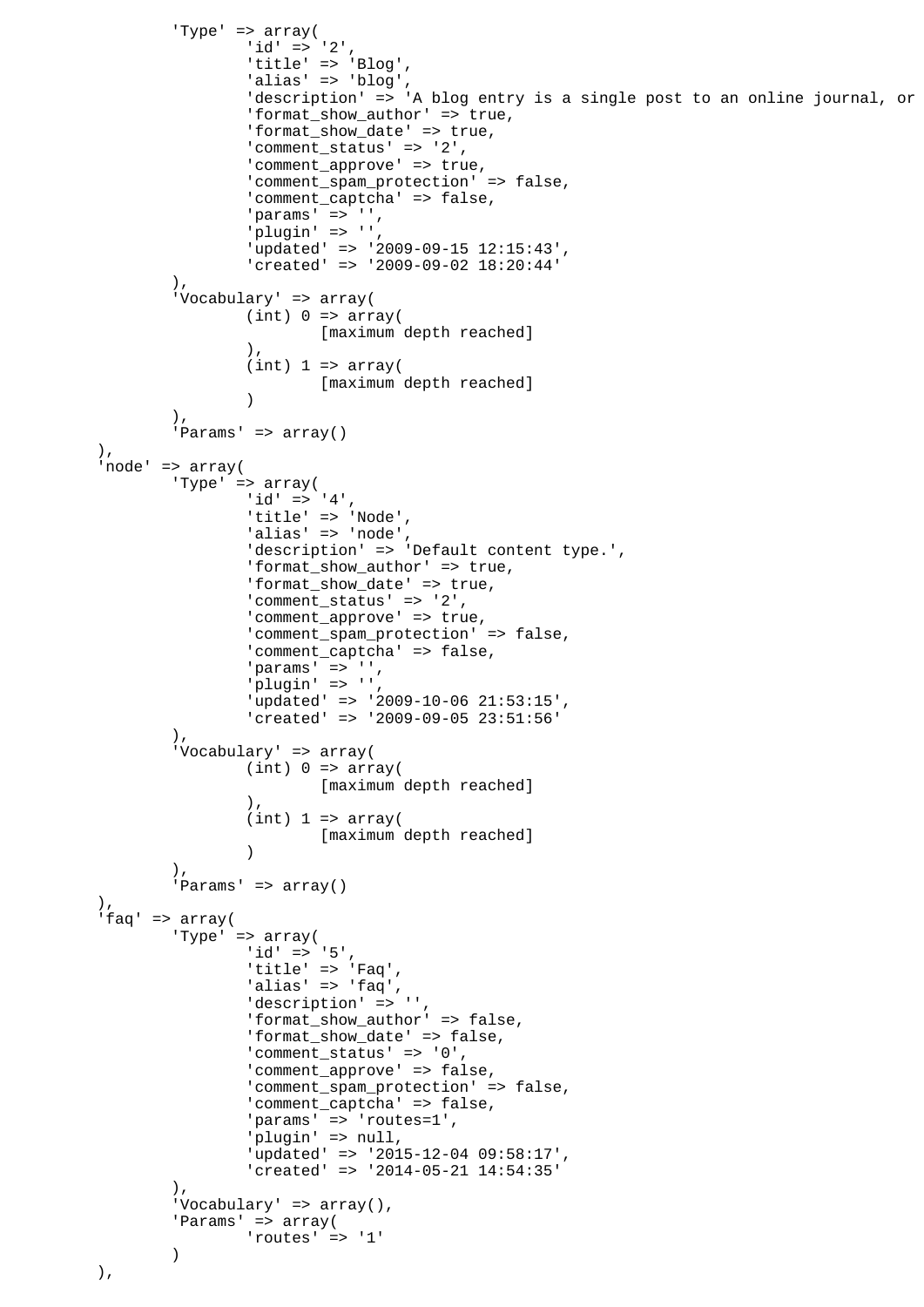```
'agence' => array(
                'Type' => array(
                       'id' => '6',
                        'title' => 'Agence',
                       'alias' => 'agence',
                        'description' => 'Contenus du slider agence',
                        'format_show_author' => false,
                        'format_show_date' => false,
                        'comment_status' => '0',
                        'comment_approve' => false,
                        'comment_spam_protection' => false,
                        'comment_captcha' => false,
                       'params' => ',
                        'plugin' => null,
                        'updated' => '2016-01-27 19:26:47',
                        'created' => '2016-01-27 19:26:47'
\, ), \,'Vocabulary' => array(),
       'Params' => array()
\overline{\phantom{a}}$menus_for_layout = array(
        'main-desktop' => array(
                'Menu' => array(
                        'id' => '8',
                       'title' => 'Principal desktop',
                       'alias' => 'main-desktop',
                       'class' \Rightarrow '',
                       'description' => '',
                       'status' => true,
                       'weight' => null,
                       'link_count' => '7',
                       'params' \Rightarrow '',
                        'updated' => '2015-11-25 11:07:13',
                        'created' => '2015-11-25 11:03:42'
\, ), \,'Params' => array(),
               'threaded' => array(
                       (int) 0 \Rightarrow array( [maximum depth reached]
\,), \,(int) 1 \Rightarrow array( [maximum depth reached]
\,), \,(int) 2 => array( [maximum depth reached]
\,), \,(int) 3 => array( [maximum depth reached]
\,), \,(int) 4 => array( [maximum depth reached]
\,), \,(int) 5 \Rightarrow array( [maximum depth reached]
\,), \,(int) 6 \Rightarrow array([maximum depth reached]<br>)
 )
) ),
         'main-mobile' => array(
               'Menu' => array(
                       'id' => '9',
                       'title' => 'Principal mobile',
                       'alias' => 'main-mobile',
                       'class' \Rightarrow '',
                       'description' => '',
                       'status' => true,
                       'weight' => null,
                       'link_count' => '8',
                       'params' => '',
                        'updated' => '2015-11-25 11:07:26',
                        'created' => '2015-11-25 11:04:27'
                ),
```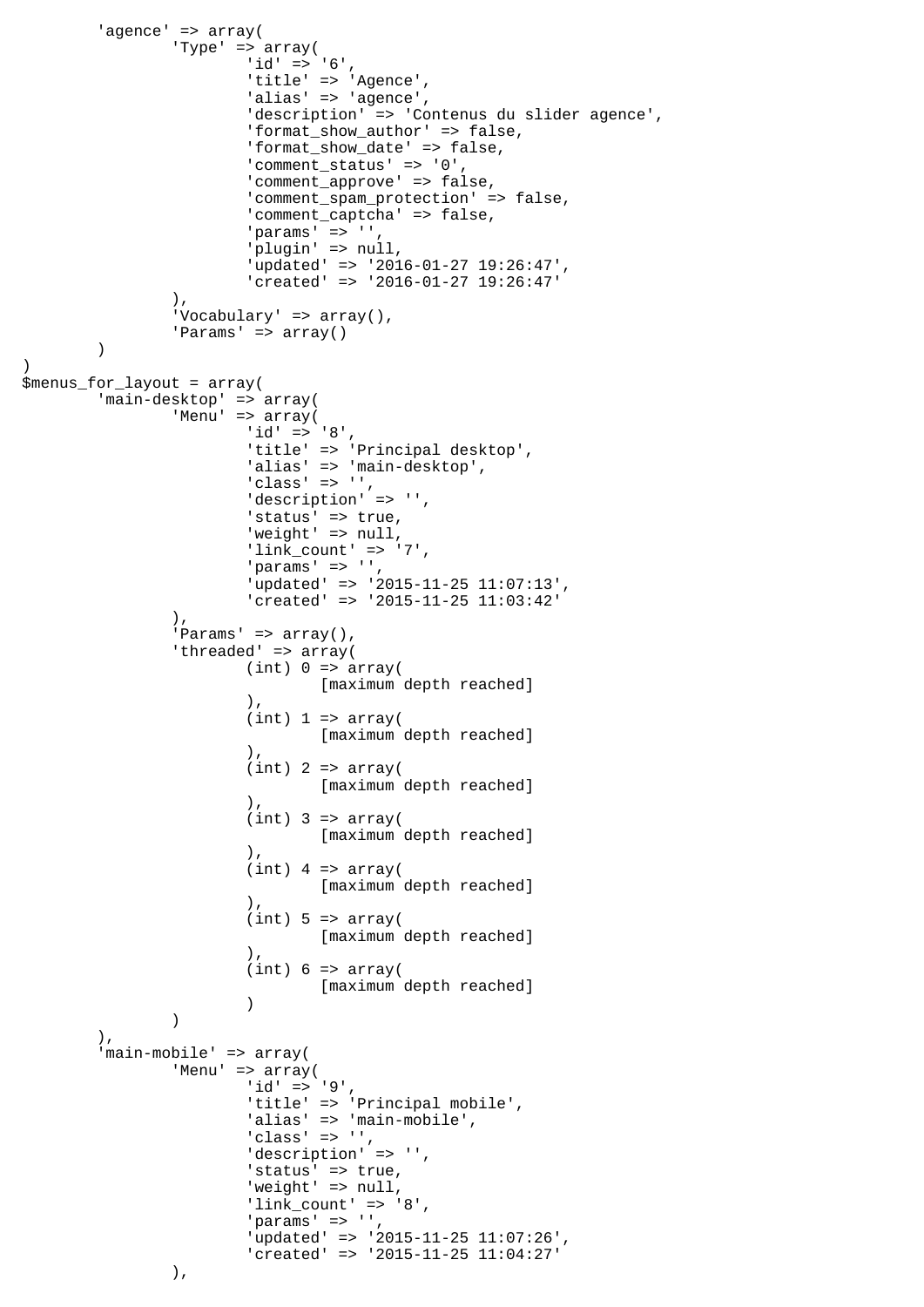```
'Params' => array(),
            'threaded' => array(
                  (int) 0 \Rightarrow array( [maximum depth reached]
\,), \,(int) 1 \Rightarrow array([maximum depth reached]
\,), \,(int) 2 => array([maximum depth reached]
\,), \,(int) 3 => array( [maximum depth reached]
\,), \,(int) 4 => array( [maximum depth reached]
\,), \,(int) 5 \Rightarrow array( [maximum depth reached]
\,), \,(int) 6 \Rightarrow array( [maximum depth reached]
\,), \,(int) 7 => array( [maximum depth reached]
 )
 )
       ),
       'top-desktop' => array(
             'Menu' => array(
                  'id' => '10',
                  'title' => 'Top desktop',
 'alias' => 'top-desktop',
 'class' => '',
                  'description' => '',
 'status' => true,
'weight' => null,
                  'link_count' => '3',
                  'params' => '',
                   'updated' => '2015-11-25 11:06:41',
                   'created' => '2015-11-25 11:06:41'
            ),
            'Params' => array(),
            'threaded' => array(
                  (int) 0 \Rightarrow array( [maximum depth reached]
\,), \,(int) 1 \Rightarrow array( [maximum depth reached]
\,), \,(int) 2 => array( [maximum depth reached]
 )
) ),
       'services' => array(
             'Menu' => array(
                  'id' => '7',
                  'title' => 'services',
 'alias' => 'services',
 'class' => '',
                  'description' => '',
 'status' => true,
'weight' => null,
 'link_count' => '4',
' params' => '',
                   'updated' => '2013-07-11 14:04:11',
                   'created' => '2013-07-11 14:04:11'
            ),
            'Params' => array(),
            'threaded' => array(
                  (int) 0 \Rightarrow array( [maximum depth reached]
\,), \,(int) 1 \Rightarrow array(
```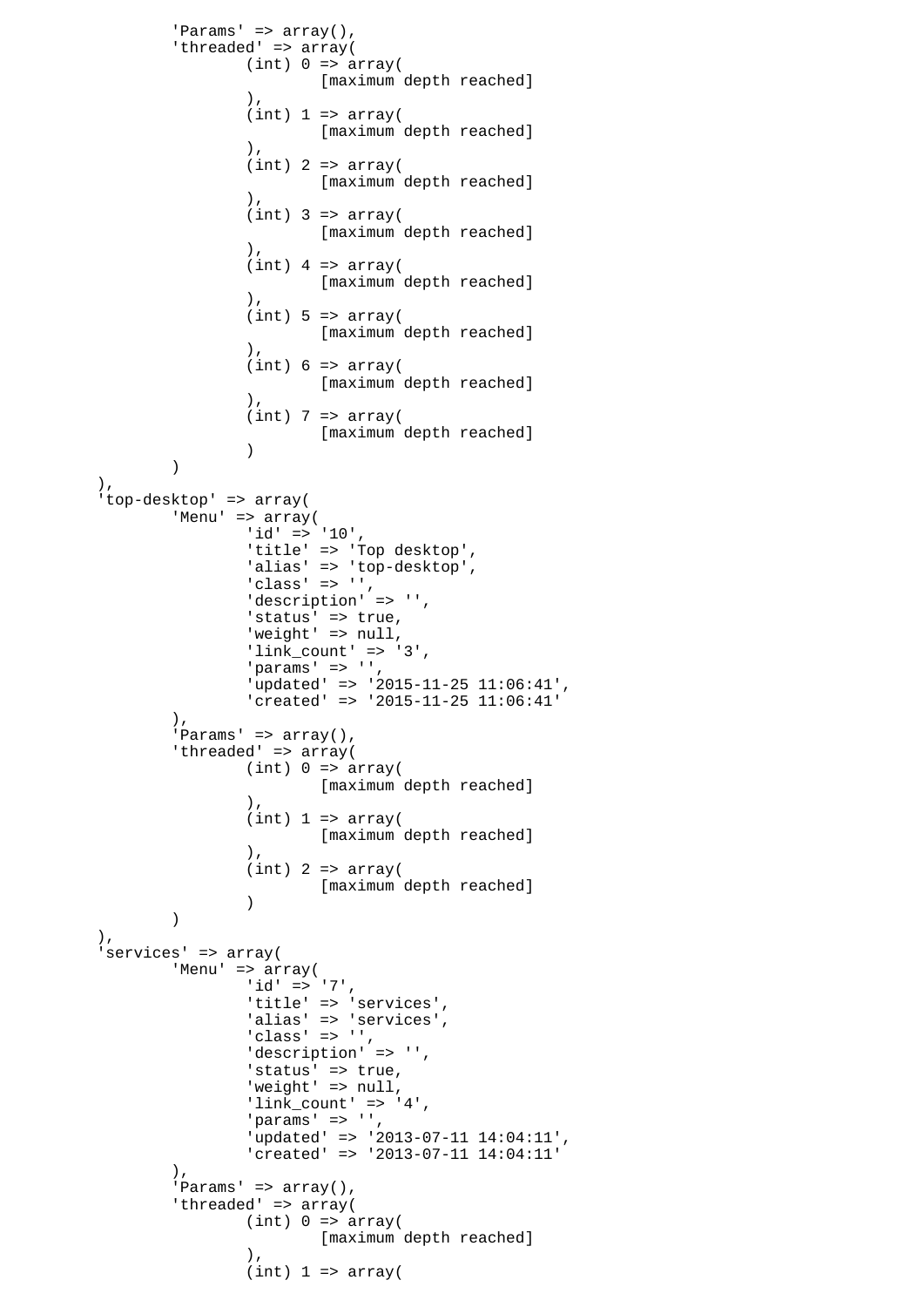```
[maximum depth reached]<br>(),
\,), \,(int) 2 => array( [maximum depth reached]
\,), \,(int) 3 => array([maximum depth reached]
 )
 )
\overline{\phantom{a}})
$nodes_for_layout = array()
$blocks_for_layout = array(
        'right' => array(
             (int) 0 \Rightarrow array( 'Block' => array(
                            [maximum depth reached]
\,), \, 'Params' => array([maximum depth reached])
 )
        ),
       'left' => array(),
       'center' => array(
              (int) 0 \Rightarrow array( 'Block' => array(
                     [maximum depth reached]
\,), \, 'Params' => array([maximum depth reached])
               ),
              (int) 1 \Rightarrow array( 'Block' => array(
                            [maximum depth reached]
\,), \, 'Params' => array([maximum depth reached])
 )
        ),
       'bottom' => array(
              (int) 0 \Rightarrow array( 'Block' => array(
                            [maximum depth reached]
\,), \, 'Params' => array([maximum depth reached])
\, ), \,(int) 1 \Rightarrow array( 'Block' => array(
                            [maximum depth reached]
\,), \, 'Params' => array([maximum depth reached])
\,), \,(int) 2 => array( 'Block' => array(
                     [maximum depth reached]<br>).
\,), \, 'Params' => array([maximum depth reached])
 ),
              (int) 3 => array( 'Block' => array(
                     [maximum depth reached]<br>(),
\,), \, 'Params' => array([maximum depth reached])
 )
        ),
        'top' => array(
             (int) 0 \Rightarrow array( 'Block' => array(
                             [maximum depth reached]
\,), \, 'Params' => array([maximum depth reached])
 )
       ).
       'footer' => array(),
       'gauche' => array(),
       'region1' => array(),
       'region3' => array()
```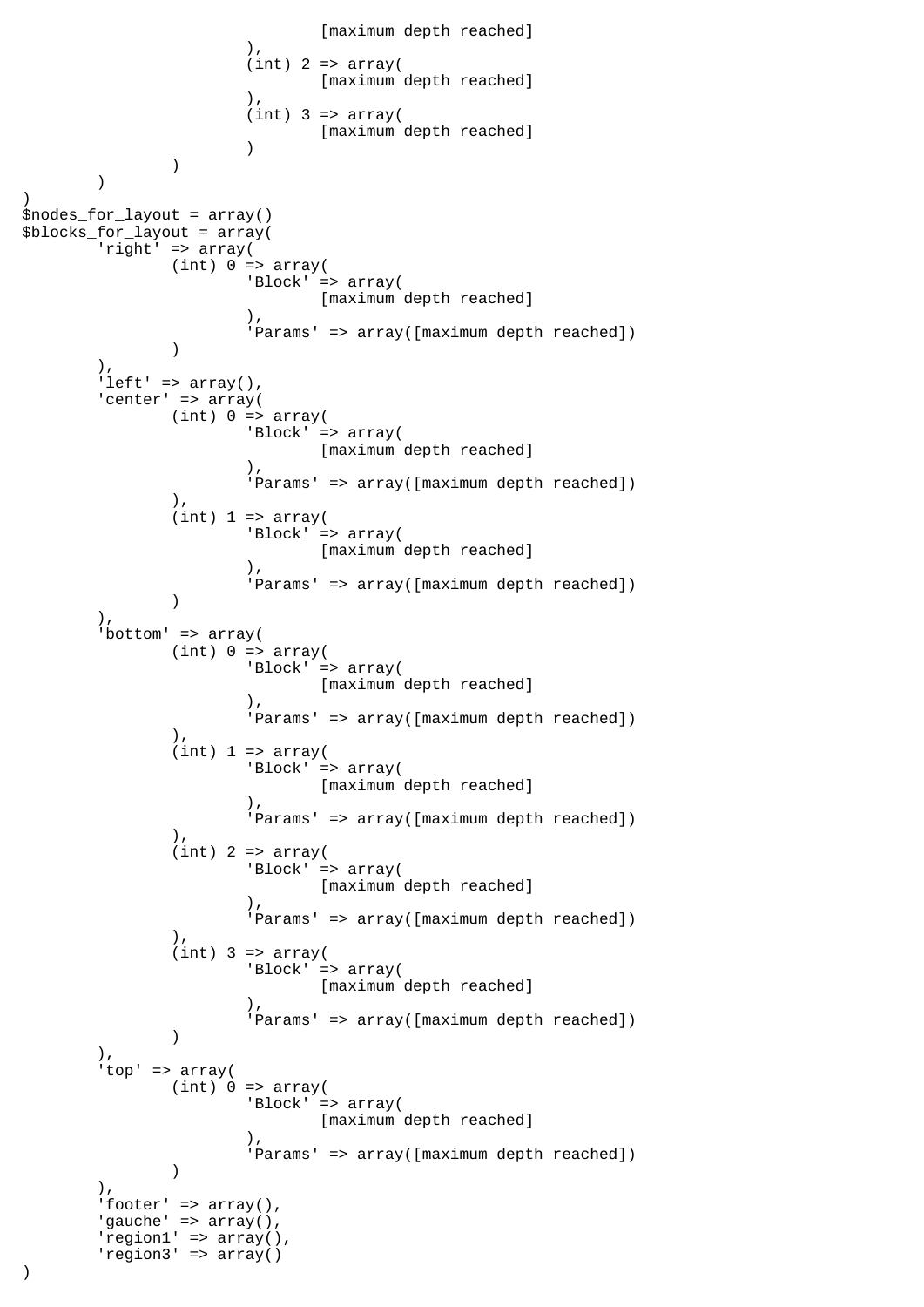```
$isadmin = ''
$file = 'Doral-voiture-neuve-nissan-juke.pdf'
$etablissement = array(
        'id' => '1',
        'enseigne commerciale' => 'Doral automobiles',
         'nom_juridique' => 'Doral',
         'nom_court' => 'Doral auto',
         'adresse' => '1480, Avenue de l'Amandier',
         'code_postal' => '84000',
         'ville' => 'Avignon',
         'gps' => '43.938281,4.849581',
         'ville_id' => '0',
         'telephone' => '04 90 89 33 21',
         'fax' => '04 90 89 81 98',
         'email' => 'contact@doral-automobiles.com',
         'forme_juridique' => 'SARL',
         'numero_siret' => '392 645 966 000012 - RCS AVIGNON',
         'code_ape' => '4511Z',
         'numero_tva' => 'FR77392645966',
        'nom domaine' => 'www.doral-automobiles.com',
        'statut unique' => '',
        'logo' => ',
         'fermeture_hebdo' => '',
'ouverture' => '',
 'location' => '0',
        'showinsellerwebsite' => true,
        'parent_id' => '1',
         'config_id' => '1',
         'defaultbanque_id' => null,
         'compta_general' => '411130',
        'created' => null,
         'modified' => '2013-08-06 10:25:25'
)
$general = array(
         'id' => '337618',
        'statut' => 'ok',
         'marque' => 'NISSAN',
         'modele' => 'Juke',
         'version' => '1.0 DIG-T 114CV BVM6 N-CONNECTA + PACK HIVER + NAVI',
         'prix_ttc' => '26 400 €',
         'prix_loyer_ttc' => '367 €/mois',
        'prix ht' => '22 000 \varepsilon',
        'prix_constructeur' => '28 090 \varepsilon',
         'prix_marchand' => '',
         'prix_marchand_ht' => '',
        'marge' => '',
         'marge_ht' => '',
         'economie' => array(
                  'montant' => '-1 690 €',
                  'pourcentage' => '6%'
         ),
        'description_web' => null,
        'etat' => 'N',
        'libetat' => 'Neuf',
         'type' => '1',
         'libtype' => 'Tourisme',
         'etatprix' => 'N26400',
         'loyers' => array(
                'cetelem' => array(
                          'veh_price' => (int) 26400,
                         'is_new_veh' => (int) 1,
                          'veh_category' => 'AUTO',
                  'circdate' => '24022022'
 )
 ),
         'photoscontract' => 'Photos non contractuelles'
)
$categories = array(
        (int) 0 \Rightarrow array( 'nom' => 'Généralités',
                  'champs' => array(
                        (int) 0 \Rightarrow array( [maximum depth reached]
\,), \,(int) 1 \Rightarrow array(
```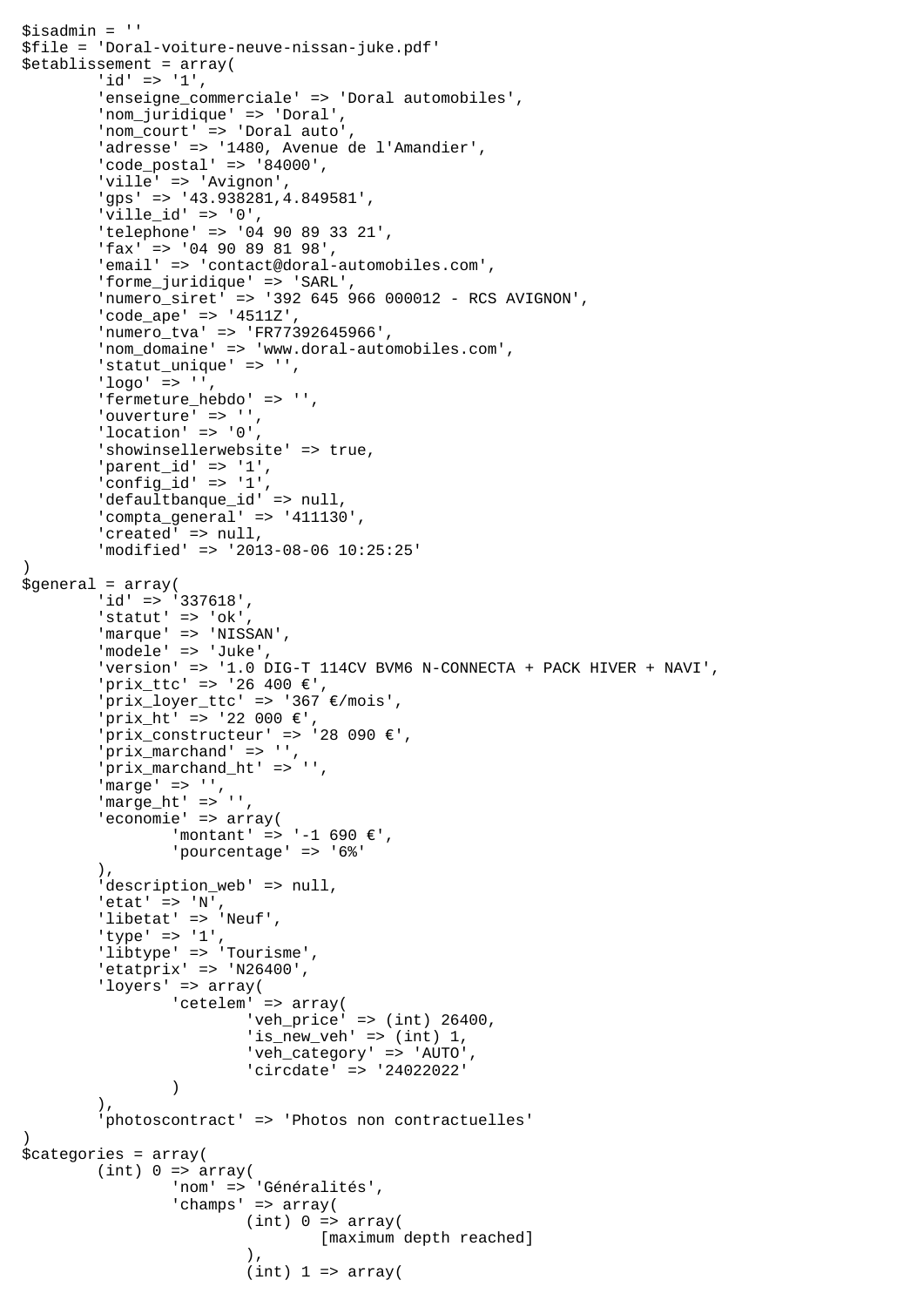```
[maximum depth reached]<br>(),
\,), \,(int) 2 => array( [maximum depth reached]
\,), \,(int) 3 => array([maximum depth reached]
\,), \,(int) 4 => array([maximum depth reached]
\,), \,(int) 5 \Rightarrow array( [maximum depth reached]
\,), \,(int) 6 \Rightarrow array( [maximum depth reached]
\,), \,(int) 7 => array([maximum depth reached]
\,), \,(int) 8 \Rightarrow array( [maximum depth reached]
 )
) ),
      (int) 1 \Rightarrow array('nom' => 'Moteur',
             'champs' => array(
                  (int) 0 \Rightarrow array( [maximum depth reached]
\,), \,(int) 1 \Rightarrow array( [maximum depth reached]
\,), \,(int) 2 => array( [maximum depth reached]
\,), \,(int) 3 => array( [maximum depth reached]
\,), \,(int) 4 => array( [maximum depth reached]
 )
) )
)
$equipements = array(
      (int) 9 \Rightarrow array( 'nom' => 'Equipements',
 'equips' => array(
                  (int) 0 \Rightarrow array( [maximum depth reached]
\,), \,(int) 1 \Rightarrow array( [maximum depth reached]
\,), \,(int) 2 => array([maximum depth reached]<br>),
\,), \,(int) 3 => array( [maximum depth reached]
\,), \,(int) 4 => array( [maximum depth reached]
\,), \,(int) 5 \Rightarrow array( [maximum depth reached]
\,), \,(int) 6 \Rightarrow array( [maximum depth reached]
\,), \,(int) 7 => array( [maximum depth reached]
\,), \,(int) 8 \Rightarrow array(
```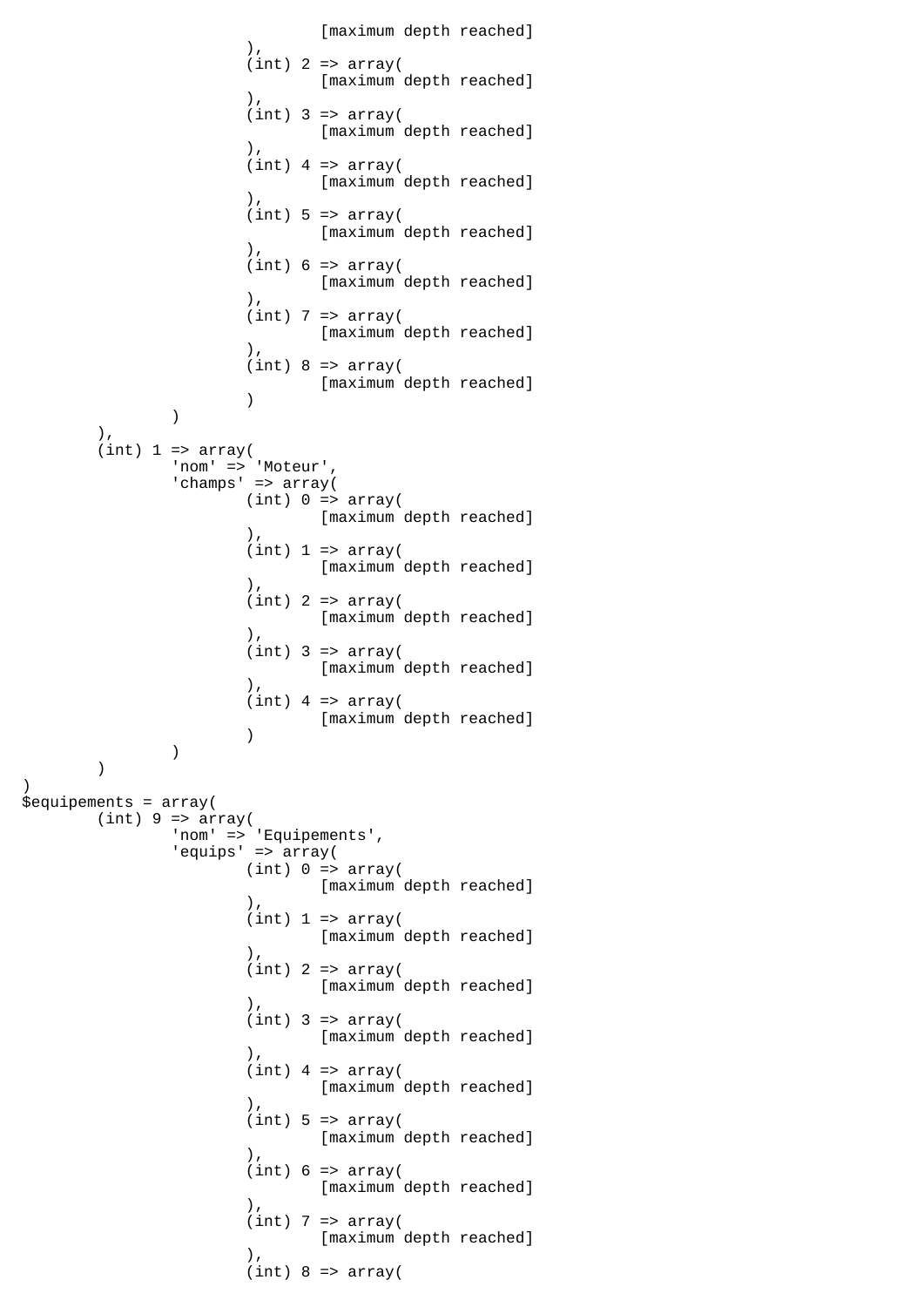[maximum depth reached]<br>(),  $\,$ ),  $\,$  $(int) 9 \Rightarrow array($  [maximum depth reached]  $\,$ ),  $\,$  $(int) 10 \Rightarrow array($ [maximum depth reached]  $\,$ ),  $\,$  $(int)$  11 => array( [maximum depth reached]  $\,$ ),  $\,$  $(int)$  12 => array( [maximum depth reached]  $\,$ ),  $\,$  $(int)$  13 => array( [maximum depth reached]  $\,$ ),  $\,$  $(int)$  14 =>  $array($  [maximum depth reached]  $\,$ ),  $\,$  $(int)$  15 =>  $array($  [maximum depth reached]  $\,$ ),  $\,$  $(int)$  16 => array( [maximum depth reached]  $\,$ ),  $\,$  $(int)$  17 =>  $array($  [maximum depth reached]  $\,$ ),  $\,$  $(int)$  18 => array( [maximum depth reached]<br>(  $\,$ ),  $\,$  $(int)$  19 =>  $array($ [maximum depth reached]  $\,$ ),  $\,$  (int) 20 => array( [maximum depth reached]  $\,$ ),  $\,$  $(int)$  21 =>  $array($  [maximum depth reached]  $\,$ ),  $\,$  $(int)$  22 =>  $array($  [maximum depth reached]  $\,$ ),  $\,$  $(int)$  23 =>  $array($  [maximum depth reached]  $\,$ ),  $\,$  $(int)$  24 =>  $array($  [maximum depth reached]  $\,$ ),  $\,$  $(int)$  25 =>  $array($  [maximum depth reached]  $\,$ ),  $\,$  $(int)$  26 =>  $array($  [maximum depth reached]  $\,$ ),  $\,$  $(int)$  27 =>  $array($ [maximum depth reached]<br>(),  $\,$ ),  $\,$  $(int)$  28 =>  $array($  [maximum depth reached]  $\,$ ),  $\,$  $(int)$  29 =>  $array($  [maximum depth reached]  $\,$ ),  $\,$  $(int)$  30 =>  $array($  [maximum depth reached]  $\,$ ),  $\,$  $(int)$  31 => array( [maximum depth reached]  $\,$ ),  $\,$  $(int)$  32 =>  $array($  [maximum depth reached]  $\,$ ),  $\,$  $(int)$  33 => array(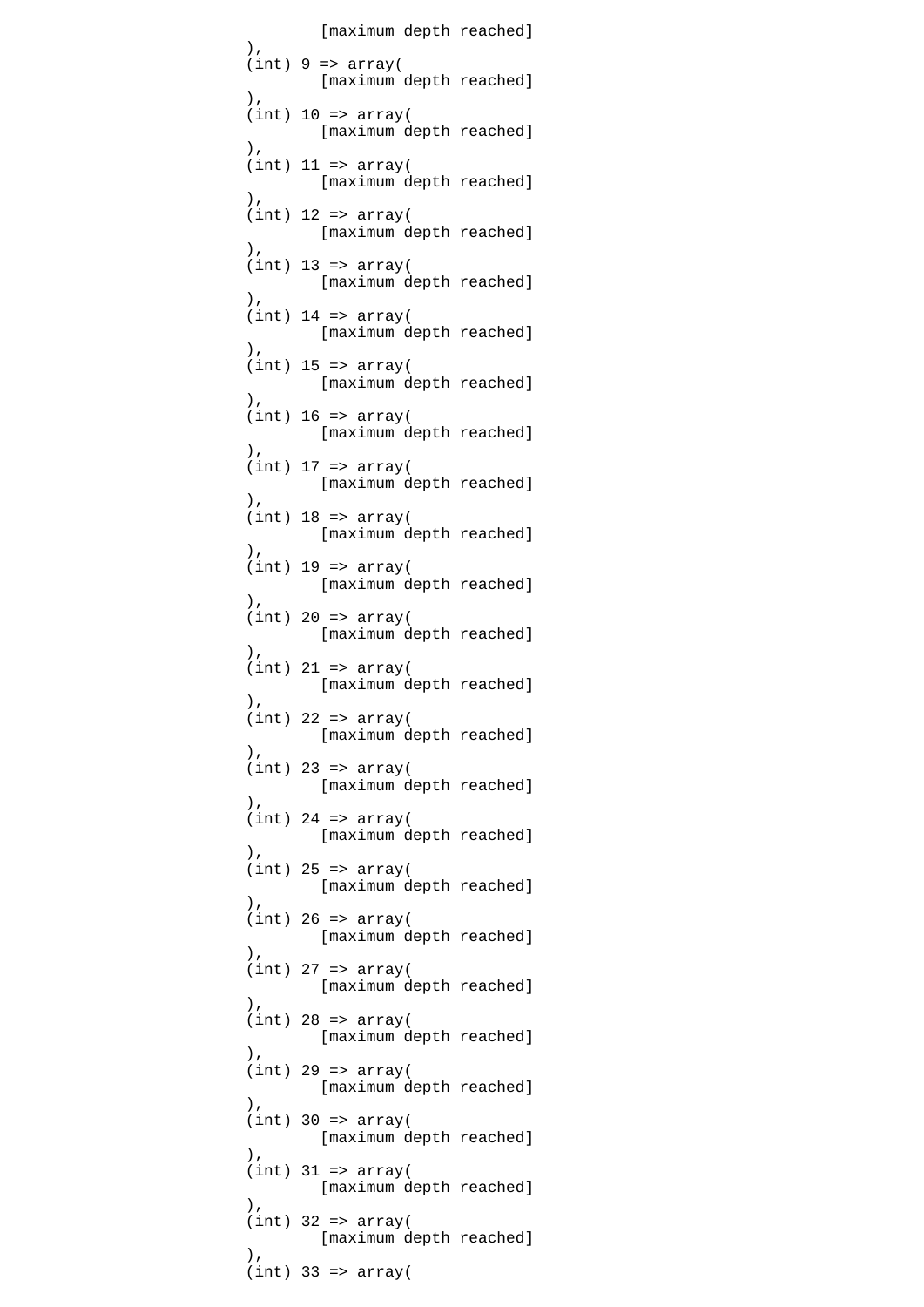```
 [maximum depth reached]
\,), \,(int) 34 => array( [maximum depth reached]
\,), \,(int) 35 => array( [maximum depth reached]
\,), \,(int) 36 => array( [maximum depth reached]
\,), \,(int) 37 => array(
                             [maximum depth reached]
\,), \,(int) 38 => array( [maximum depth reached]
\,), \,(int) 39 => array( [maximum depth reached]
\,), \,(int) 40 \Rightarrow array( [maximum depth reached]
\,), \,(int) 41 => array(
                             [maximum depth reached]
\,), \,(int) 42 => array( [maximum depth reached]
\,), \,(int) 43 => array( [maximum depth reached]
\,), \,(int) 44 => array( [maximum depth reached]
\,), \,(int) 45 => array( [maximum depth reached]
\,), \,(int) 46 \Rightarrow array( [maximum depth reached]
\,), \,(int) 47 => array( [maximum depth reached]
 )
) )
)
$photos = array(
       (int) 0 \Rightarrow array('externe' => true,
               'basename' => 'https://atbauto.com/photos/28758/1.jpg',
              'alt' => 'Photo véhicule 1 NISSAN Juke 1.0 DIG-T 114CV BVM6 N-CONNECTA + PACK HIV
        ),
       (int) 1 \Rightarrow array('externe' => true,
               'basename' => 'https://atbauto.com/photos/28758/2.jpg',
              'alt' => 'Photo véhicule 1 NISSAN Juke 1.0 DIG-T 114CV BVM6 N-CONNECTA + PACK HIV
        ),
       (int) 2 => array('externe' => true,
               'basename' => 'https://atbauto.com/photos/28758/3.jpg',
              'alt' => 'Photo véhicule 1 NISSAN Juke 1.0 DIG-T 114CV BVM6 N-CONNECTA + PACK HIV
 ),
       (int) 3 => array('externe' => true,
               'basename' => 'https://atbauto.com/photos/28758/4.jpg',
              'alt' => 'Photo véhicule 1 NISSAN Juke 1.0 DIG-T 114CV BVM6 N-CONNECTA + PACK HIV
        ),
       (int) 4 => array('externe' => true,
               'basename' => 'https://atbauto.com/photos/28758/5.jpg',
              'alt' => 'Photo véhicule 1 NISSAN Juke 1.0 DIG-T 114CV BVM6 N-CONNECTA + PACK HIV
        ),
       (int) 5 \Rightarrow array('externe' => true,
```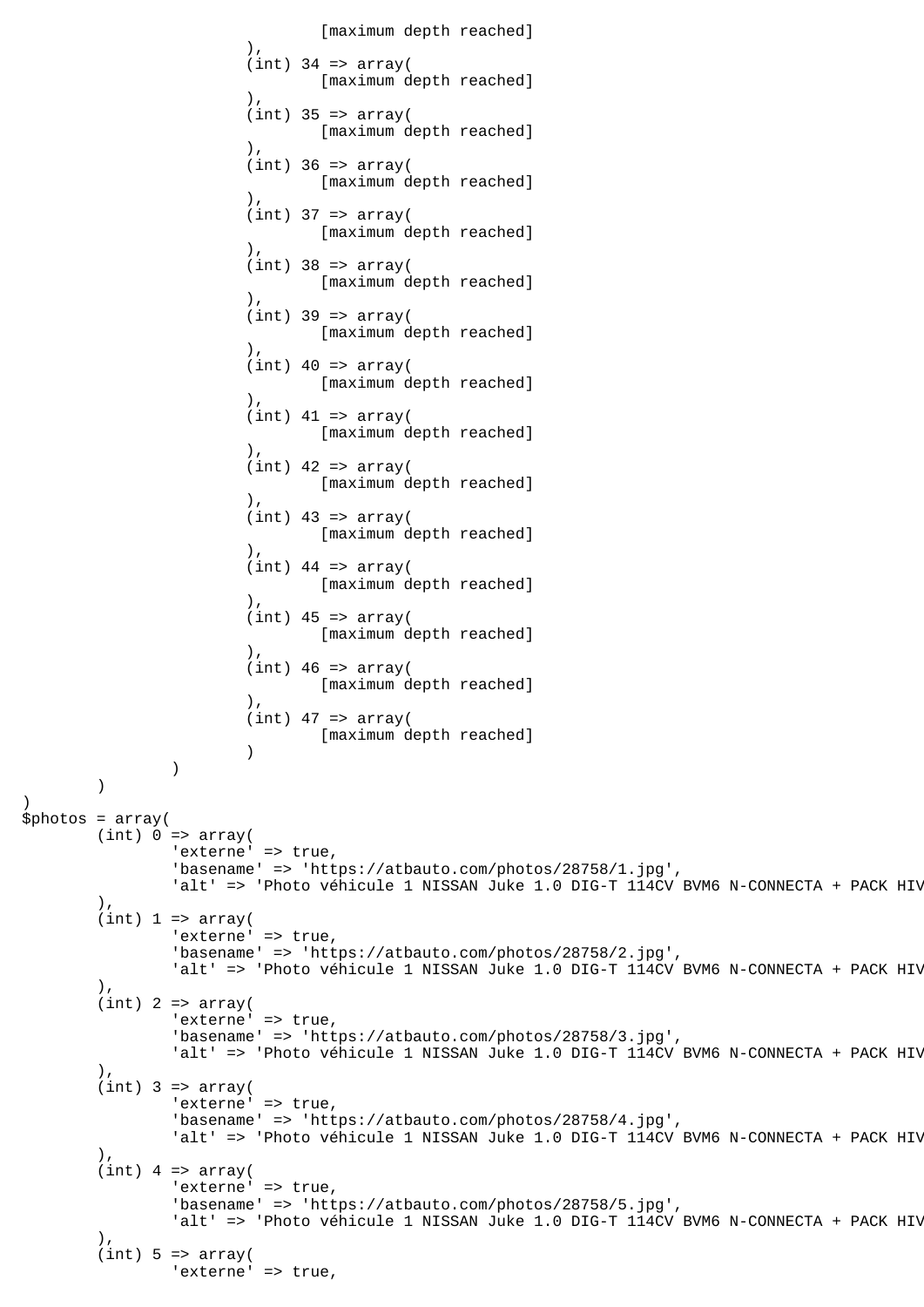```
 'basename' => 'https://atbauto.com/photos/28758/6.jpg',
                'alt' => 'Photo véhicule 1 NISSAN Juke 1.0 DIG-T 114CV BVM6 N-CONNECTA + PACK HIV
         ),
        (int) 6 \Rightarrow array('externe' => true,
                 'basename' => 'https://atbauto.com/photos/28758/7.jpg',
                'alt' => 'Photo véhicule 1 NISSAN Juke 1.0 DIG-T 114CV BVM6 N-CONNECTA + PACK HIV
         ),
        (int) 7 => array('externe' => true,
                 'basename' => 'https://atbauto.com/photos/28758/8.jpg',
                'alt' => 'Photo véhicule 1 NISSAN Juke 1.0 DIG-T 114CV BVM6 N-CONNECTA + PACK HIV
         ),
        (int) 8 \Rightarrow array('externe' => true,
                 'basename' => 'https://atbauto.com/photos/28758/9.jpg',
                'alt' => 'Photo véhicule 1 NISSAN Juke 1.0 DIG-T 114CV BVM6 N-CONNECTA + PACK HIV
         ),
        (int) 9 \Rightarrow array('externe' => true,
                 'basename' => 'https://atbauto.com/photos/28758/10.jpg',
                'alt' => 'Photo véhicule 1 NISSAN Juke 1.0 DIG-T 114CV BVM6 N-CONNECTA + PACK HIV
         ),
        (int) 10 => array('externe' => true,
                 'basename' => 'https://atbauto.com/photos/28758/11.jpg',
                'alt' => 'Photo véhicule 1 NISSAN Juke 1.0 DIG-T 114CV BVM6 N-CONNECTA + PACK HIV
         ),
        (int) 11 => array('externe' => true,
                 'basename' => 'https://atbauto.com/photos/28758/12.jpg',
                'alt' => 'Photo véhicule 1 NISSAN Juke 1.0 DIG-T 114CV BVM6 N-CONNECTA + PACK HIV
         ),
        (int) 12 => array(
                'externe' => true,
                 'basename' => 'https://atbauto.com/photos/28758/13.jpg',
                'alt' => 'Photo véhicule 1 NISSAN Juke 1.0 DIG-T 114CV BVM6 N-CONNECTA + PACK HIV
 ),
        (int) 13 => array('externe' => true,
                 'basename' => 'https://atbauto.com/photos/28758/14.jpg',
                'alt' => 'Photo véhicule 1 NISSAN Juke 1.0 DIG-T 114CV BVM6 N-CONNECTA + PACK HIV
         ),
        (int) 14 => array('externe' => true,
                 'basename' => 'https://atbauto.com/photos/28758/15.jpg',
                'alt' => 'Photo véhicule 1 NISSAN Juke 1.0 DIG-T 114CV BVM6 N-CONNECTA + PACK HIV
         ),
        (int) 15 => array('externe' => true,
                 'basename' => 'https://atbauto.com/photos/28758/16.jpg',
                'alt' => 'Photo véhicule 1 NISSAN Juke 1.0 DIG-T 114CV BVM6 N-CONNECTA + PACK HIV
 ),
        (int) 16 => array(
                'externe' => true,
                 'basename' => 'https://atbauto.com/photos/28758/17.jpg',
                'alt' => 'Photo véhicule 1 NISSAN Juke 1.0 DIG-T 114CV BVM6 N-CONNECTA + PACK HIV
         ),
        (int) 17 => array(
                'externe' => true,
                 'basename' => 'https://atbauto.com/photos/28758/18.jpg',
                'alt' => 'Photo véhicule 1 NISSAN Juke 1.0 DIG-T 114CV BVM6 N-CONNECTA + PACK HIV
 ),
        (int) 18 => array(
                'externe' => true,
                 'basename' => 'https://atbauto.com/photos/28758/19.jpg',
                'alt' => 'Photo véhicule 1 NISSAN Juke 1.0 DIG-T 114CV BVM6 N-CONNECTA + PACK HIV
         )
$title_for_layout = 'Vente véhicule Neuf - NISSAN Juke - 1.0 DIG-T 114CV BVM6 N-CONNECTA + PACK H
$metaForLayout = array(
        'description' => 'Doral spécialiste de la vente d'automobiles neuves et occasion basé à A
         'keywords' => 'vente, voiture, avignon, vaucluse, utilitaires, neufs, occasions'
$metaogForLayout = array(
```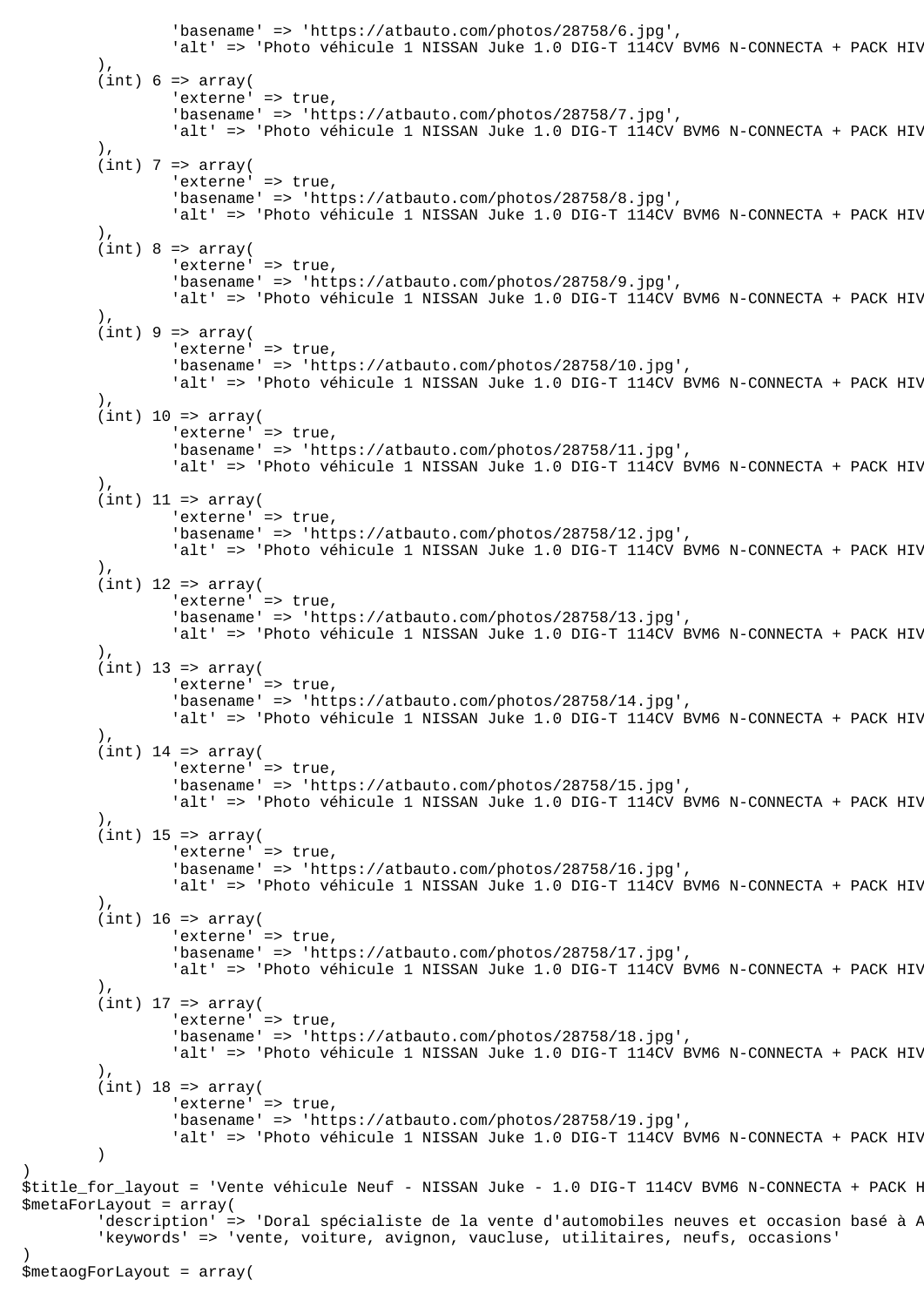```
 'title' => 'NISSAN Juke - 1.0 DIG-T 114CV BVM6 N-CONNECTA + PACK HIVER + NAVI',
        'description' => 'Prix TTC : 26 400 € au lieu de 28 090 € soit une économie de 1 690 €. M
        'url' => 'http://doral-automobiles.com/autoweb/website/detail/337618/voiture-neuve-nissan
         'image' => 'https://atbauto.com/photos/28758/1.jpg'
)
$prevnext = array(
        'current' => array(
                  (int) 0 => '337618',
                  (int) 1 => 'voiture-neuve-nissan-juke'
\overline{\phantom{a}})
$nb_equipements = (int) 0
$headerdossiers = array(
         (int) 0 => 'N°dossier',
        (int) 1 \Rightarrow 'Counter'. (int) 2 => 'Immatriculation',
         (int) 3 => 'Fin de garantie',
         (int) 4 => 'Disponibilité'
)
$listedossiers = array(
        (int) 337618 => array(
                  'dossier' => '37618',
                 'couleur' => 'GRIS SQUALE',
                 'immatriculation' => '',
                  'garantie' => '',
         'disponibilite' => 'disponible'
\overline{\phantom{a}})
$detailcfg = array(
         'captcha' => array(
                (int) 0 => 'ami'\overline{\phantom{a}})
$loyerscetelem = array()
$cetelem = true
$cetelemcfg = array(
         'version' => (int) 1,
         'vend_code' => (int) 700648712,
        'nbmonths' \Rightarrow (int) 72,
         'nbdayscalcul' => '-15 day',
        'lastvehiculeupdate' => (int) 1656804003
)
$isMobile = false
$facteurTva = (float) 1.2
$locawebconfig = array(
         'web_classe_tarif_id' => (int) 1,
        'index datas' => '{"datas" :{"tarifs":false, "categories":true, "etablissements":false},
)
$locaweb = true
$config = array(
         'achat_catalogue' => '9,15',
         'starterre_email_destinataire' => 'mediaannonces@gmail.com',
         'starterre_forfaitfraisttc' => (int) 228,
         'starterre_max_id' => (int) 300000,
        'starterre min id' => (int) 30000,
         'starterre_tarifvente_default' => (int) 1,
         'tarifvente_etablissements' => '9,10',
         'tarifvente_seuils' => '350,500,750,1000,1250,1500,2000,2500,10000',
        'taux_tva' => (int) 20,
         'website_frais_admin' => (int) 199,
        'achat_fraistransport' => (int) 165,
         'achat_relationetabtier' => '9:146,15:6704',
         'reception_accessoires' => 'Double des clés,Notice d'utilisation en français,Carte SD',
        'commande frais' => ''
         'commande_accompte' => 'Chèque:1000',
        'etiquette_marges' => '7, 7, 7, 0',
         'etiquette_dimensions' => '47.7,66.2',
        'etiquette nombre' => '3,6',
        'etiquette position' => (int) 11,
         'etiquette_ligne' => '5.4,10',
         'starterre_lastimport' => (int) 1656802840,
         'compta_racinevente' => (int) 9,
        'version' => (int) 1, 'compta_racinelocation' => (int) 9,
         'commande_accessoires' => 'Frais de formalité:350',
```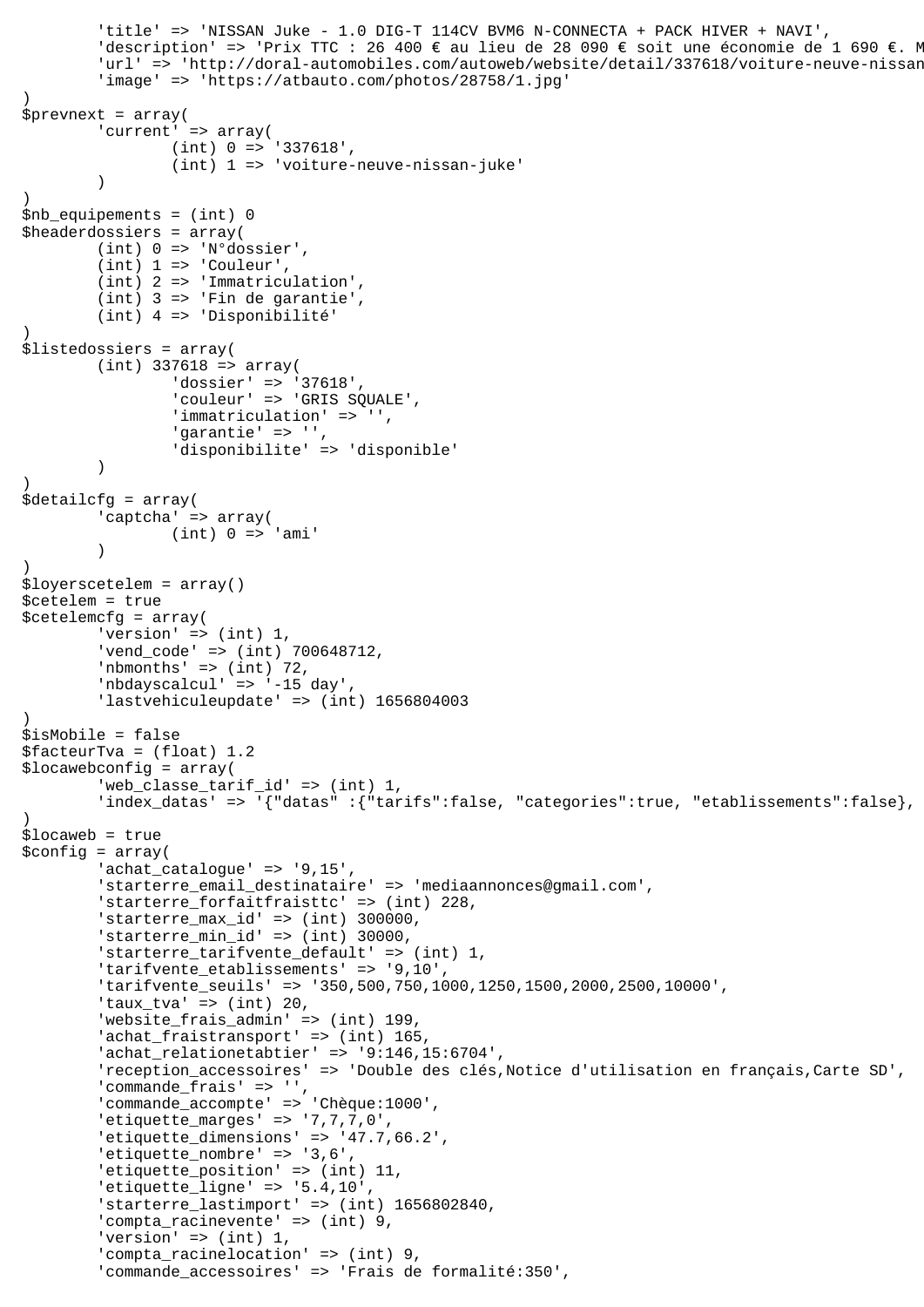```
'commande fraisinterne' => '',
        'etablissements vente' => '1,9,15',
        'vente_banque' => (int) 4,'homepage_datas' => '{"nodes":"","offresmois":{"conditions": {"Vehicule.etat":"N"}},"cate
         'dossier' => 'Doral',
        'etablissement_principal_vente' => (int) 1,
        'detail_optins' => '{\text{``captcha''':['ami'']'}}','delta\_options' => '\{''caption</del>"["ami"]}','index_options' => '',
        commande template' => '{"remarque" : [{"code":"venfin", "libelle":"Vente à la banque", "
        'next_numvo' => '',
        'achat_idfraistransport' => (int) 1
)
$modelClass = 'Vehicule'
$etablissement_id = null
$username = null
$p = array( 'externe' => true,
         'basename' => 'https://atbauto.com/photos/28758/1.jpg',
        'alt' => 'Photo véhicule 1 NISSAN Juke 1.0 DIG-T 114CV BVM6 N-CONNECTA + PACK HIVER + NAV
)
$imgpath = ''
$caracteristiques = array(
        (int) 0 \Rightarrow array((int) 0 => '<div class="titre3">Généralités</div><table><tr>><td class="libelle">M
<tr><td class="libelle">Modèle</td> <td>Juke</td></tr>
<tr><td class="libelle">Version</td> <td>1.0 DIG-T 114CV BVM6 N-CONNECTA + PACK HIVER + NAVI</td></tr>
<tr><td class="libelle">Mise en circulation</td> <td>24 février 2022</td></tr>
<tr><td class="libelle">Couleur</td> <td>GRIS SQUALE</td></tr>
<tr><td class="libelle">Disponibilité</td> <td>Disponible</td></tr>
<tr><td class="libelle">Garantie</td> <td>Garantie constructeur</td></tr>
<tr><td class="libelle">Référence</td> <td>37618</td></tr>
<tr><td class="libelle">N° de dossier</td> <td>37618</td></tr></table>',
                (int) 1 => '<div class="titre3">Moteur</div><table><tr><td class="libelle">Carbur
<tr><td class="libelle">Boite à vitesse</td> <td>Manuelle</td></tr>
<tr><td class="libelle">Puissance fiscale</td> <td>6 ch</td></tr>
<tr><td class="libelle">Emission CO2</td> <td>137 g/km</td></tr>
<tr><td class="libelle">Kilométrage</td> <td>15 Km</td></tr></table>'
\overline{\phantom{a}})
$flg = 'gauche'
$cat = array( 'nom' => 'Moteur',
         'champs' => array(
                (int) 0 \Rightarrow array( 'label' => 'Carburant',
                         'value' => 'Essence'
 ),
                (int) 1 \Rightarrow array( 'label' => 'Boite à vitesse',
                         'value' => 'Manuelle'
 ),
                (int) 2 => array( 'label' => 'Puissance fiscale',
                         'value' => '6 ch'
 ),
                (int) 3 => array( 'label' => 'Emission CO2',
                         'value' => '137 g/km'
 ),
                (int) 4 => array( 'label' => 'Kilométrage',
                 'value' => '15 Km'
 )
\overline{\phantom{a}})
$titre = '<div class="titre3">Moteur</div>'
$td = array((int) 0 \Rightarrow array((int) 0 \Rightarrow array( (int) 0 => 'Carburant',
                        (int) 1 \Rightarrow array( [maximum depth reached]
 )
                 ),
```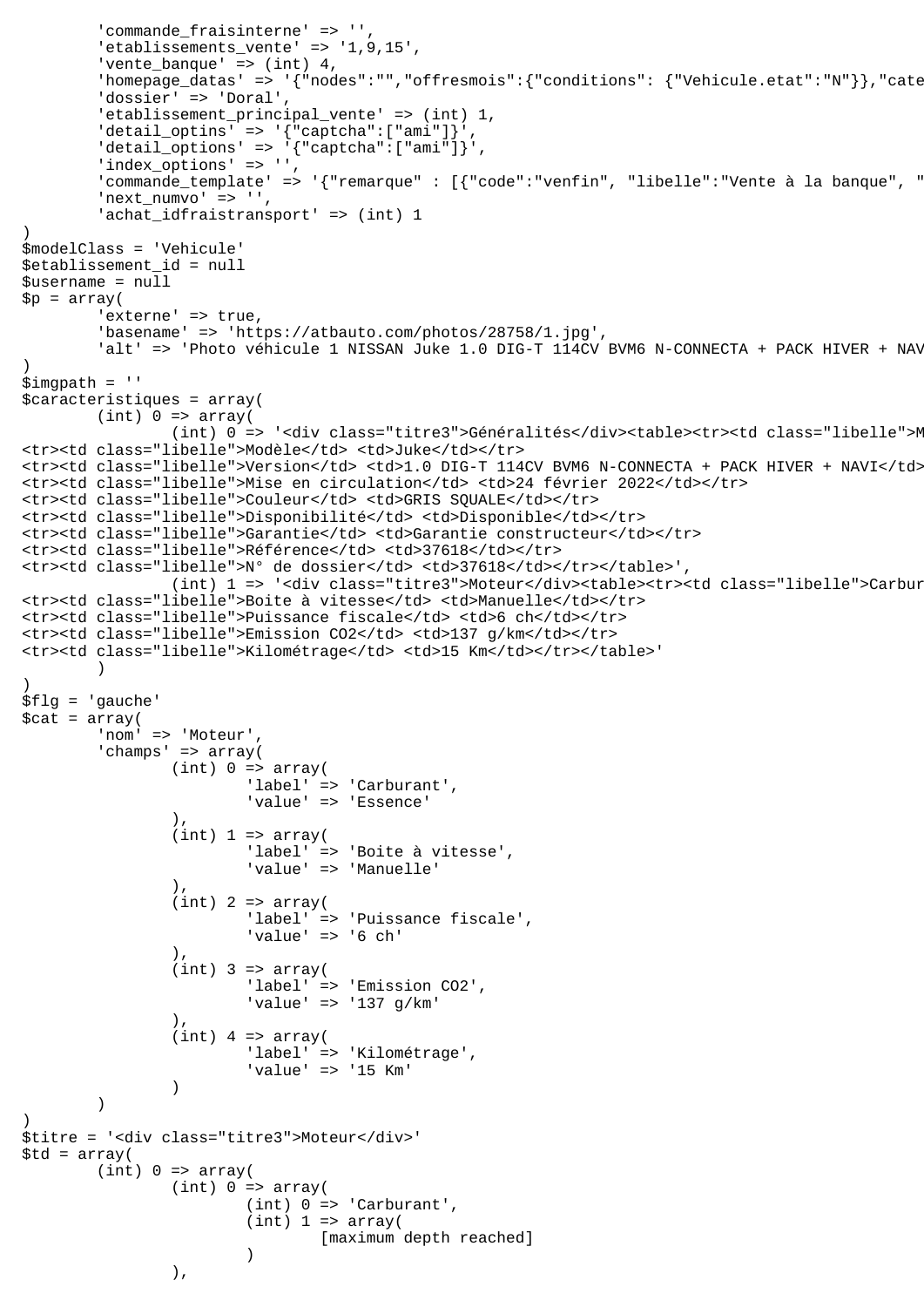```
(int) 1 \Rightarrow 'Essence' ),
        (int) 1 \Rightarrow array((int) 0 \Rightarrow array((int) 0 \Rightarrow 'Boite à vitesse',
                        (int) 1 \Rightarrow array( [maximum depth reached]
 )
 ),
                 (int) 1 => 'Manuelle'
 ),
        (int) 2 => array((int) 0 \Rightarrow array( (int) 0 => 'Puissance fiscale',
                        (int) 1 \Rightarrow array( [maximum depth reached]
 )
 ),
                (int) 1 => '6 ch' ),
        (int) 3 => array(
                (int) 0 \Rightarrow array( (int) 0 => 'Emission CO2',
                        (int) 1 \Rightarrow array( [maximum depth reached]
 )
 ),
                 (int) 1 => '137 g/km'
         ),
        (int) 4 => array((int) 0 \Rightarrow array( (int) 0 => 'Kilométrage',
                        (int) 1 \Rightarrow array([maximum depth reached]
 )
 ),
                 (int) 1 => '15 Km'
\overline{\phantom{a}})
$ch = array( 'label' => 'Kilométrage',
         'value' => '15 Km'
)
$table = '<div class="titre3">Moteur</div><table><tr>><td class="libelle">Carburant</td> <td>Essen
<tr><td class="libelle">Boite à vitesse</td> <td>Manuelle</td></tr>
<tr><td class="libelle">Puissance fiscale</td> <td>6 ch</td></tr>
<tr><td class="libelle">Emission CO2</td> <td>137 g/km</td></tr>
<tr><td class="libelle">Kilométrage</td> <td>15 Km</td></tr></table>'
$qauche = '<div class="titre3">Généralités</div><table><tr>><td class="libelle">Marque</td> <td>NI
<tr>>ttr><td class="libelle">Modèle</td> <td>Juke</td></tr>
<tr><td class="libelle">Version</td> <td>1.0 DIG-T 114CV BVM6 N-CONNECTA + PACK HIVER + NAVI</td></tr>
<tr><td class="libelle">Mise en circulation</td> <td>24 février 2022</td></tr>
<tr><td class="libelle">Couleur</td> <td>GRIS SQUALE</td></tr>
<tr><td class="libelle">Disponibilité</td> <td>Disponible</td></tr>
<tr><td class="libelle">Garantie</td> <td>Garantie constructeur</td></tr>
<tr>>ttr><td class="libelle">Référence</td> <td>37618</td></tr>
<tr><td class="libelle">N° de dossier</td> <td>37618</td></tr></table>'
$maxligne = (int) 35
$repartition = array(
         'gauche' => array(
                 'nb' => (int) 48,
                'cat' => array(
                         (int) 0 => (int) 9
 )
 ),
        'droite' => array(
                'nb' \Rightarrow (int) 0
\overline{\phantom{a}})
\text{se} = \text{array}(
         'nom' => 'Equipements',
         'equips' => array(
                (int) 0 \Rightarrow array( 'libelle' => 'ABS - REF - AFU',
                         'plusmoins' => '0'
```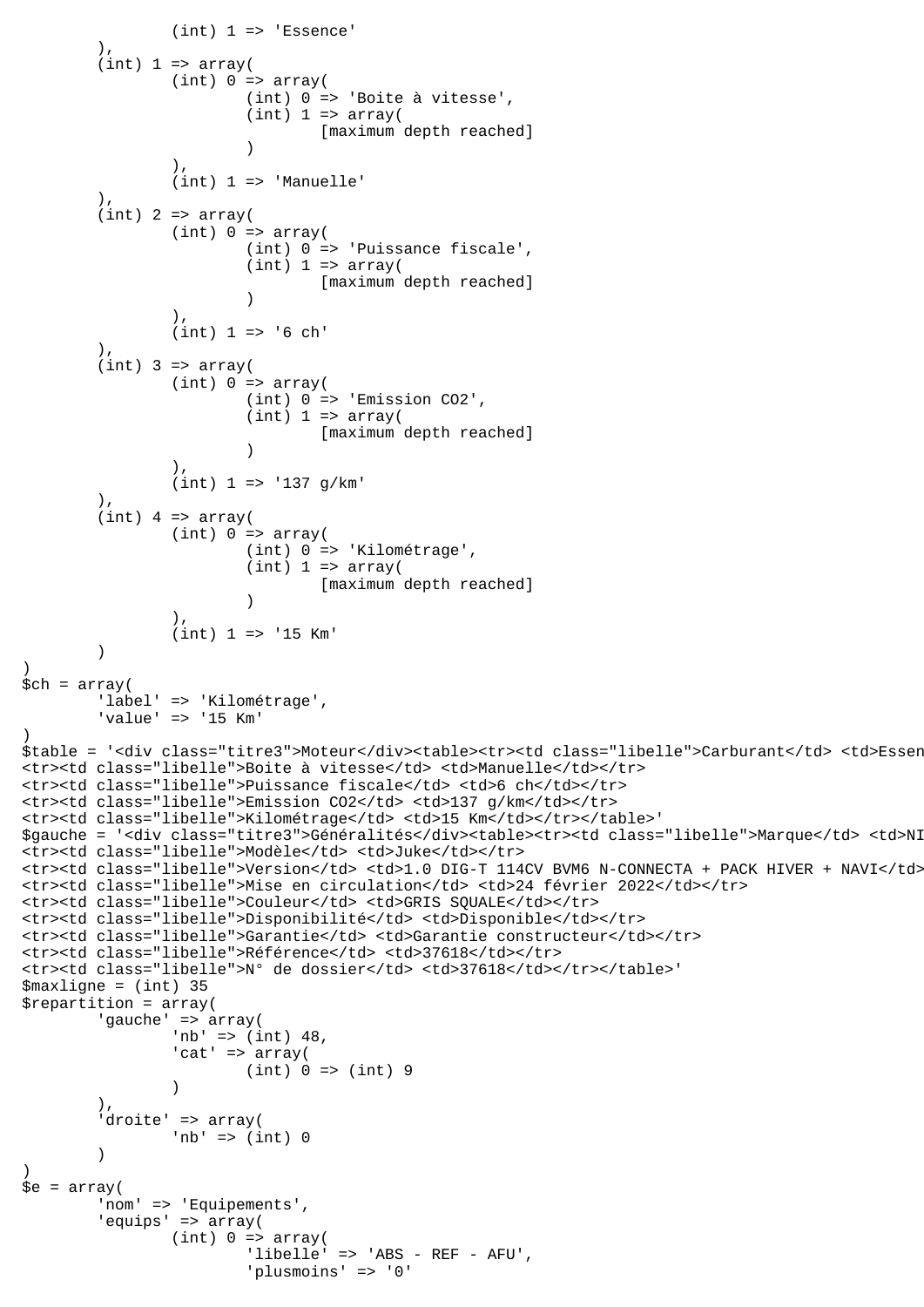```
 ),
               (int) 1 \Rightarrow array( 'libelle' => 'Accès et démarrage mains libres - Intelligent Key',
                       'plusmoins' => '0'
 ),
               (int) 2 => array( 'libelle' => 'Accoudoir central AV',
                       'plusmoins' => '0'
 ),
               (int) 3 => array( 'libelle' => 'Aide au démarrage en pente',
                       'plusmoins' => '0'
 ),
               (int) 4 => array(
                       'libelle' => 'Aide au stationnement AR + Caméra de recul',
                       'plusmoins' => '0'
 ),
               (int) 5 \Rightarrow array( 'libelle' => 'Airbags AV frontaux - latéraux - rideaux',
                       'plusmoins' => '0'
 ),
               (int) 6 \Rightarrow array( 'libelle' => 'Alarme antivol',
                       'plusmoins' => '0'
 ),
               (int) 7 => array( 'libelle' => 'Alerte active de franchissement involontaire de ligne',
                       'plusmoins' => '0'
                ),
               (int) 8 \Rightarrow array( 'libelle' => 'Antenne requin',
                       'plusmoins' => '0'
               ),
               (int) 9 \Rightarrow array( 'libelle' => 'Banquette AR avec dossier rabattable 1/3 - 2/3',
                       'plusmoins' => '0'
               ),
               (int) 10 => array( 'libelle' => 'Bluetooth - USB',
                       'plusmoins' => '0'
 ),
               (int) 11 => array(
                       'libelle' => 'Caméra de recul',
                       'plusmoins' => '0'
                ),
               (int) 12 => array(
                       'libelle' => 'Capteur de pluie et de luminosité',
                       'plusmoins' => '0'
 ),
               (int) 13 => array( 'libelle' => 'Choix du mode de conduite : ECO - STANDARD - SPORT',
                       'plusmoins' => '0'
 ),
               (int) 14 => array( 'libelle' => 'Climatisation automatique',
                       'plusmoins' => '0'
 ),
               (int) 15 => array( 'libelle' => 'Combiné d'instrumentation couleur TFT 7"',
                       'plusmoins' => '0'
 ),
               (int) 16 => array( 'libelle' => 'Commutation automatique des feux de route',
                       'plusmoins' => '0'
\,), \,(int) 17 => array(
                       'libelle' => 'Coques de rétroviseurs ext Noir',
                       'plusmoins' => '0'
 ),
               (int) 18 => array( 'libelle' => 'Décors de tableau de bord TEP',
                       'plusmoins' => '0'
 ),
               (int) 19 => array(
                       'libelle' => 'Détection de sous-gonflage',
```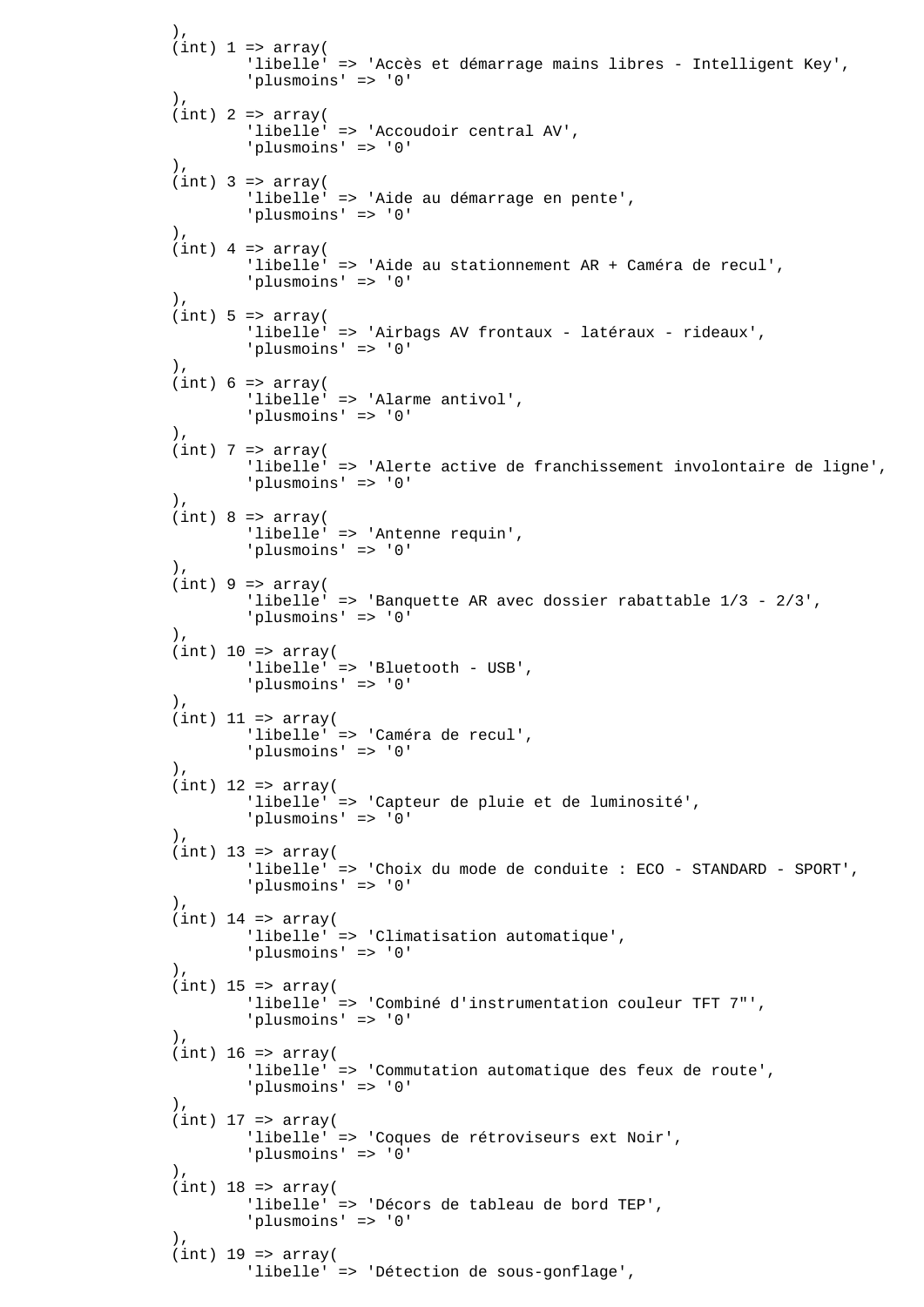```
 'plusmoins' => '0'
 ),
              (int) 20 => array( 'libelle' => 'Ecran tactile 8"',
                      'plusmoins' => '0'
 ),
              (int) 21 => array(
                      'libelle' => 'ESP',
                      'plusmoins' => '0'
              ),
              (int) 22 => array(
                      'libelle' => 'Feux AR à LED',
                      'plusmoins' => '0'
 ),
              (int) 23 => array(
                      'libelle' => 'Feux de jour à LED',
                      'plusmoins' => '0'
 ),
              (int) 24 => array(
                      'libelle' => 'Fixations ISOFIX x2 aux places latérales AR',
                      'plusmoins' => '0'
               ),
              (int) 25 => array('libelle' => 'Fonction DAB',
                      'plusmoins' => '0'
 ),
              (int) 26 => array(
                     'libelle' => 'Freinage d'urgence intelligent avec détection des obstacles
                      'plusmoins' => '0'
 ),
              (int) 27 => array( 'libelle' => 'Frein de stationnement électrique',
                      'plusmoins' => '0'
 ),
              (int) 28 => array( 'libelle' => 'Jantes alliage 19"',
                      'plusmoins' => '0'
 ),
              (int) 29 => array( 'libelle' => 'Lève-vitres AV-AR électriques',
                      'plusmoins' => '0'
 ),
              (int) 30 => array( 'libelle' => 'Mirror Screen compatible Apple CarPlay et Androïd Auto',
                      'plusmoins' => '0'
 ),
              (int) 31 => array(
                      'libelle' => 'Navigation NISSAN CONNECT',
                      'plusmoins' => '0'
 ),
              (int) 32 => array(
                     'libelle' => 'Pack Hiver : Projecteurs antibrouillard AV à LED + Sièges P
                      'plusmoins' => '0'
\,), \,(int) 33 => array( 'libelle' => 'Peinture métallisée Gris Squale',
                      'plusmoins' => '0'
 ),
              (int) 34 => array(
                      'libelle' => 'Reconnaissance des panneaux de vitesse et préconisation',
                      'plusmoins' => '0'
 ),
              (int) 35 => array( 'libelle' => 'Régulateur - Limiteur de vitesse',
                      'plusmoins' => '0'
 ),
              (int) 36 => array( 'libelle' => 'Rétroviseur int électrochrome',
                      'plusmoins' => '0'
\,), \,(int) 37 => array( 'libelle' => 'Rétroviseurs ext électriques et dégivrants',
                      'plusmoins' => '0'
 ),
              (int) 38 => array(
```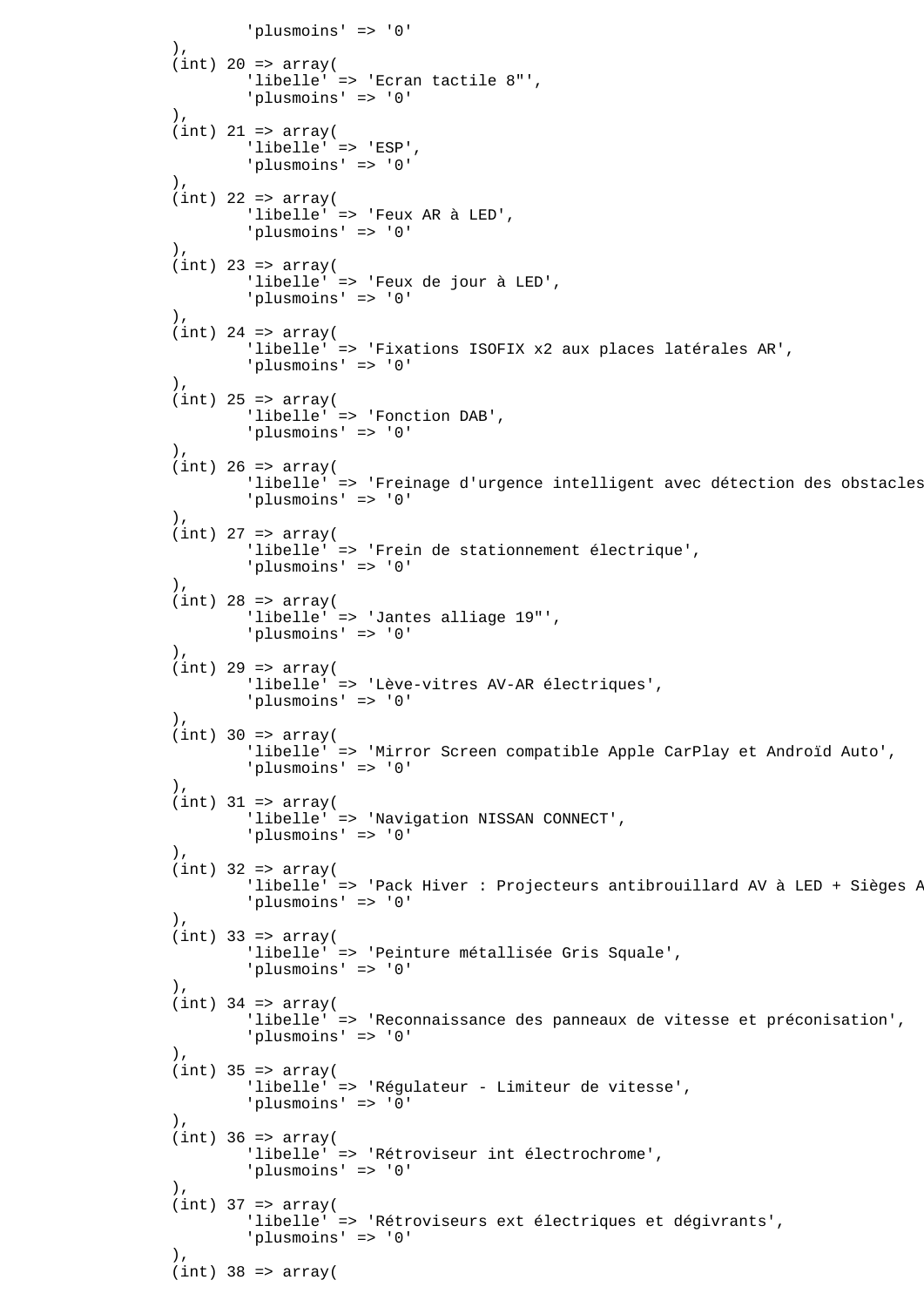```
 'libelle' => 'Rétroviseurs ext rabattables électriquement',
                        'plusmoins' => '0'
 ),
               (int) 39 => array( 'libelle' => 'Roue de secours',
                        'plusmoins' => '0'
 ),
               (int) 40 \Rightarrow array( 'libelle' => 'Sellerie Tissu Noir avec surpiqûres grises',
                        'plusmoins' => '0'
\, ), \,(int) 41 => array(
                        'libelle' => 'Sièges AV chauffants',
                        'plusmoins' => '0'
\, ), \,(int) 42 => array( 'libelle' => 'Sièges AV réglables en hauteur',
                        'plusmoins' => '0'
                ),
               (int) 43 => array(
                        'libelle' => 'Sièges AV Monoform style',
                        'plusmoins' => '0'
                ),
               (int) 44 => array('libelle' => 'Système Châssis Control : Contrôle actif de trajectoire + C
                        'plusmoins' => '0'
                ),
               (int) 45 => array( 'libelle' => 'Vitres et lunette AR surteintées',
                        'plusmoins' => '0'
                ),
               (int) 46 \Rightarrow array( 'libelle' => 'Volant Cuir',
                        'plusmoins' => '0'
                ),
               (int) 47 => array(
                        'libelle' => 'Volant réglable en hauteur et en profondeur',
                'plusmoins' => '0'
)$k = (int) 9$i = (int) 24
```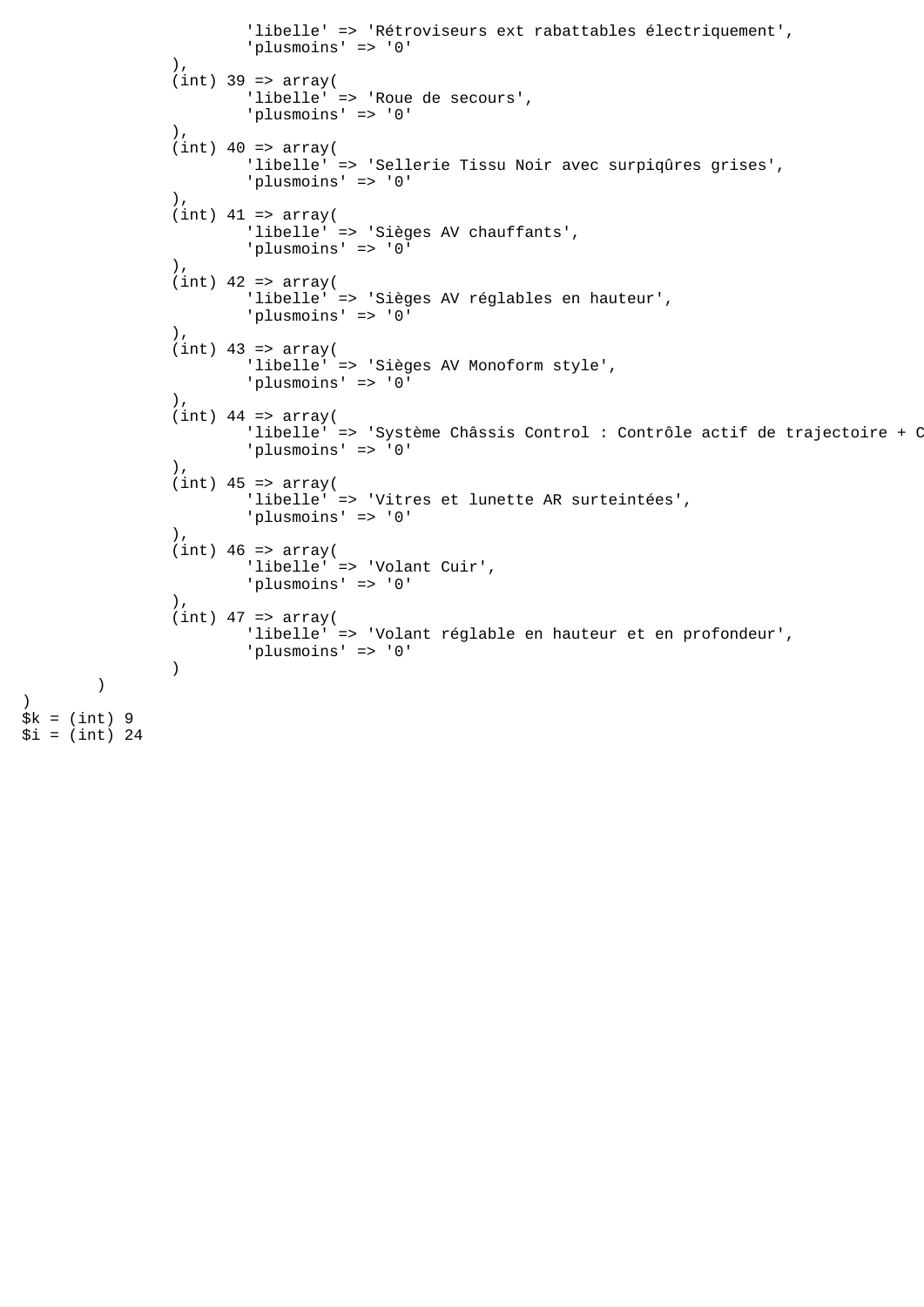[Warning](javascript:void(0);) [\(2\)](javascript:void(0);): array\_slice() expects parameter 1 to be array, null given [/var/www/cakephp/croogo/a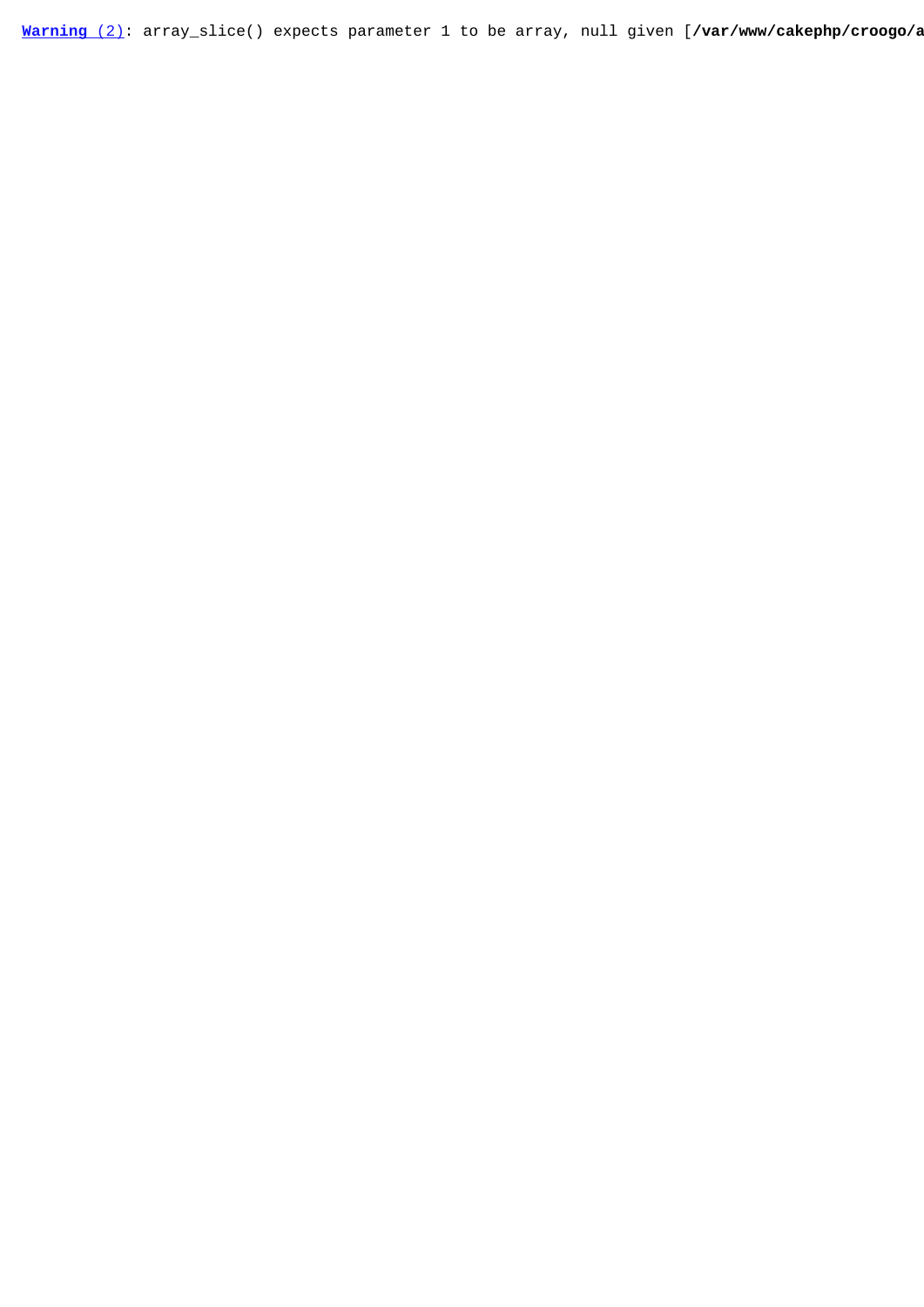```
 [maximum depth reached]
 )
 ),
              'top-desktop' => array(
                     'Menu' => array(
                    [maximum depth reached]<br>).
\,), \,'Params' => array([maximum depth reached]),
                     'threaded' => array(
                            [maximum depth reached]
 )
              ),
              'services' => array(
                    'Menu' => array(
                           [maximum depth reached]
\,), \,'Params' => array([maximum depth reached]),
                    'threaded' => array(
                     [maximum depth reached]
 )
 )
       ),
       'nodes_for_layout' => array(),
       'blocks_for_layout' => array(
             'right' => array((int) 0 \Rightarrow array( [maximum depth reached]
 )
              ),
             'left' => array(),
             'center' => array(
                    (int) 0 \Rightarrow array( [maximum depth reached]
\,), \,(int) 1 \Rightarrow array( [maximum depth reached]
 )
\, ), \,'bottom' => array(
                    (int) 0 \Rightarrow array( [maximum depth reached]
\,), \,(int) 1 \Rightarrow array( [maximum depth reached]
\,), \,(int) 2 => array( [maximum depth reached]
\,), \,(int) 3 => array( [maximum depth reached]
 )
              ),
              'top' => array(
                    (int) 0 \Rightarrow array( [maximum depth reached]
 )
\, ), \, 'footer' => array(),
             'gauche' => array(),
              'region1' => array(),
              'region3' => array()
       ),
       'isadmin' => '',
       'file' => 'Doral-voiture-neuve-nissan-juke.pdf',
      'etablissement' => array(
             'id' => '1',
              'enseigne_commerciale' => 'Doral automobiles',
              'nom_juridique' => 'Doral',
              'nom_court' => 'Doral auto',
             'adresse' => '1480, Avenue de l'Amandier',
              'code_postal' => '84000',
              'ville' => 'Avignon',
              'gps' => '43.938281,4.849581',
 'ville_id' => '0',
 'telephone' => '04 90 89 33 21',
```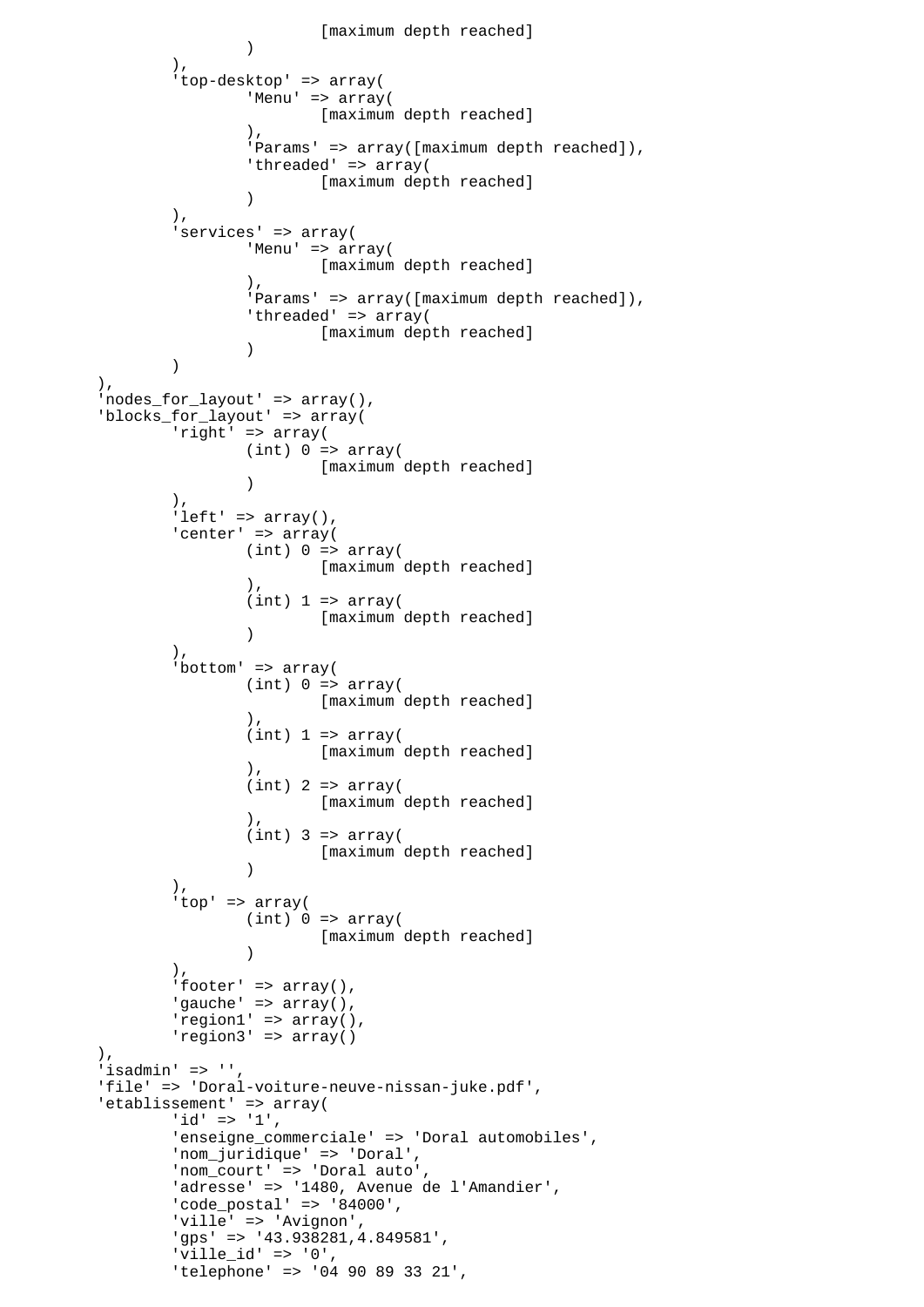```
 'fax' => '04 90 89 81 98',
                'email' => 'contact@doral-automobiles.com',
                'forme_juridique' => 'SARL',
                'numero_siret' => '392 645 966 000012 - RCS AVIGNON',
               'code ape' => '4511Z',
                'numero_tva' => 'FR77392645966',
               'nom domaine' => 'www.doral-automobiles.com',
                'statut_unique' => '',
               'loor' = > '', 'fermeture_hebdo' => '',
               'ouverture' => '',
               'location' => '0' 'showinsellerwebsite' => true,
                'parent_id' => '1',
                'config_id' => '1',
               'defaultbanque id' => null,
                'compta_general' => '411130',
               'created' => null,
                'modified' => '2013-08-06 10:25:25'
        ),
        'general' => array(
               'id' => '337618',
               'statut' => 'ok',
               'marque' => 'NISSAN',
                'modele' => 'Juke',
                'version' => '1.0 DIG-T 114CV BVM6 N-CONNECTA + PACK HIVER + NAVI',
               'prix ttc' => '26 400 \varepsilon',
                'prix_loyer_ttc' => '367 €/mois',
                'prix_ht' => '22 000 €',
               'prix_constructeur' => '28 090 \varepsilon',
                'prix_marchand' => '',
                'prix_marchand_ht' => '',
 'marge' => '',
 'marge_ht' => '',
               'economie' => array(
                       'montant' => '-1 690 €',
                        'pourcentage' => '6%'
               ),
               'description_web' => null,
               'etat' => 'N',
               'libetat' => 'Neuf',
               'type' => '1',
                'libtype' => 'Tourisme',
               'etatprix' => 'N26400',
                'loyers' => array(
                        'cetelem' => array(
                                [maximum depth reached]
 )
\,), \, 'photoscontract' => 'Photos non contractuelles'
        ),
         'categories' => array(
               (int) 0 \Rightarrow array( 'nom' => 'Généralités',
                       'champs' => array(
                               [maximum depth reached]
 )
\, ), \,(int) 1 \Rightarrow array( 'nom' => 'Moteur',
                       'champs' => array(
                               [maximum depth reached]
 )
 )
       ),
         'equipements' => array(
               (int) 9 \Rightarrow array( 'nom' => 'Equipements',
                        'equips' => array(
                               [maximum depth reached]
 )
 )
 ),
         'photos' => array(
               (int) 0 \Rightarrow array(
```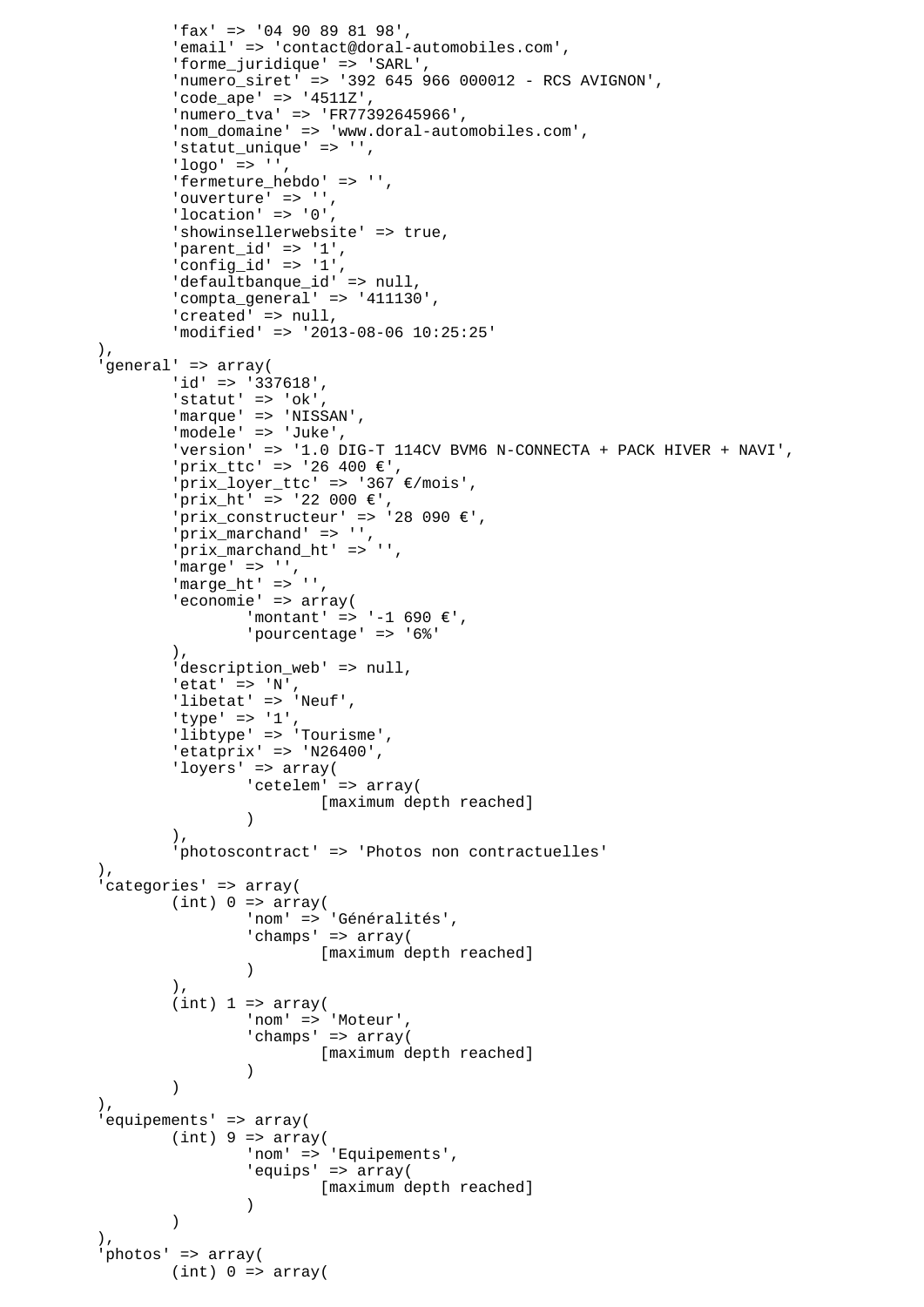```
'externe' => true,
                        'basename' => 'https://atbauto.com/photos/28758/1.jpg',
                       'alt' => 'Photo véhicule 1 NISSAN Juke 1.0 DIG-T 114CV BVM6 N-CONNECTA +
\, ), \,(int) 1 \Rightarrow array('externe' => true,
                        'basename' => 'https://atbauto.com/photos/28758/2.jpg',
                       'alt' => 'Photo véhicule 1 NISSAN Juke 1.0 DIG-T 114CV BVM6 N-CONNECTA +
\, ), \,(int) 2 => array('externe' => true,
                        'basename' => 'https://atbauto.com/photos/28758/3.jpg',
                       'alt' => 'Photo véhicule 1 NISSAN Juke 1.0 DIG-T 114CV BVM6 N-CONNECTA +
\, ), \,(int) 3 => array('externe' => true,
                        'basename' => 'https://atbauto.com/photos/28758/4.jpg',
                       'alt' => 'Photo véhicule 1 NISSAN Juke 1.0 DIG-T 114CV BVM6 N-CONNECTA +
 ),
               (int) 4 => array('externe' => true,
                        'basename' => 'https://atbauto.com/photos/28758/5.jpg',
                       'alt' => 'Photo véhicule 1 NISSAN Juke 1.0 DIG-T 114CV BVM6 N-CONNECTA +
 ),
               (int) 5 \Rightarrow array('externe' => true,
                        'basename' => 'https://atbauto.com/photos/28758/6.jpg',
                       'alt' => 'Photo véhicule 1 NISSAN Juke 1.0 DIG-T 114CV BVM6 N-CONNECTA +
 ),
               (int) 6 \Rightarrow array('externe' => true,
                        'basename' => 'https://atbauto.com/photos/28758/7.jpg',
                       'alt' => 'Photo véhicule 1 NISSAN Juke 1.0 DIG-T 114CV BVM6 N-CONNECTA +
 ),
               (int) 7 => array('externe' => true,
                        'basename' => 'https://atbauto.com/photos/28758/8.jpg',
                       'alt' => 'Photo véhicule 1 NISSAN Juke 1.0 DIG-T 114CV BVM6 N-CONNECTA +
                ),
               (int) 8 \Rightarrow array('externe' => true,
                        'basename' => 'https://atbauto.com/photos/28758/9.jpg',
                       'alt' => 'Photo véhicule 1 NISSAN Juke 1.0 DIG-T 114CV BVM6 N-CONNECTA +
                ),
               (int) 9 \Rightarrow array('externe' => true,
                        'basename' => 'https://atbauto.com/photos/28758/10.jpg',
                       'alt' => 'Photo véhicule 1 NISSAN Juke 1.0 DIG-T 114CV BVM6 N-CONNECTA +
\,), \,(int) 10 => array('externe' => true,
                        'basename' => 'https://atbauto.com/photos/28758/11.jpg',
                       'alt' => 'Photo véhicule 1 NISSAN Juke 1.0 DIG-T 114CV BVM6 N-CONNECTA +
\,), \,(int) 11 => array('externe' => true,
                        'basename' => 'https://atbauto.com/photos/28758/12.jpg',
                       'alt' => 'Photo véhicule 1 NISSAN Juke 1.0 DIG-T 114CV BVM6 N-CONNECTA +
               \lambda,
               (int) 12 => array('externe' => true,
                        'basename' => 'https://atbauto.com/photos/28758/13.jpg',
                       'alt' => 'Photo véhicule 1 NISSAN Juke 1.0 DIG-T 114CV BVM6 N-CONNECTA +
\, ), \,(int) 13 => array('externe' => true,
                        'basename' => 'https://atbauto.com/photos/28758/14.jpg',
                       'alt' => 'Photo véhicule 1 NISSAN Juke 1.0 DIG-T 114CV BVM6 N-CONNECTA +
 ),
               (int) 14 => array('externe' => true,
                        'basename' => 'https://atbauto.com/photos/28758/15.jpg',
                       'alt' => 'Photo véhicule 1 NISSAN Juke 1.0 DIG-T 114CV BVM6 N-CONNECTA +
 ),
               (int) 15 => array(
```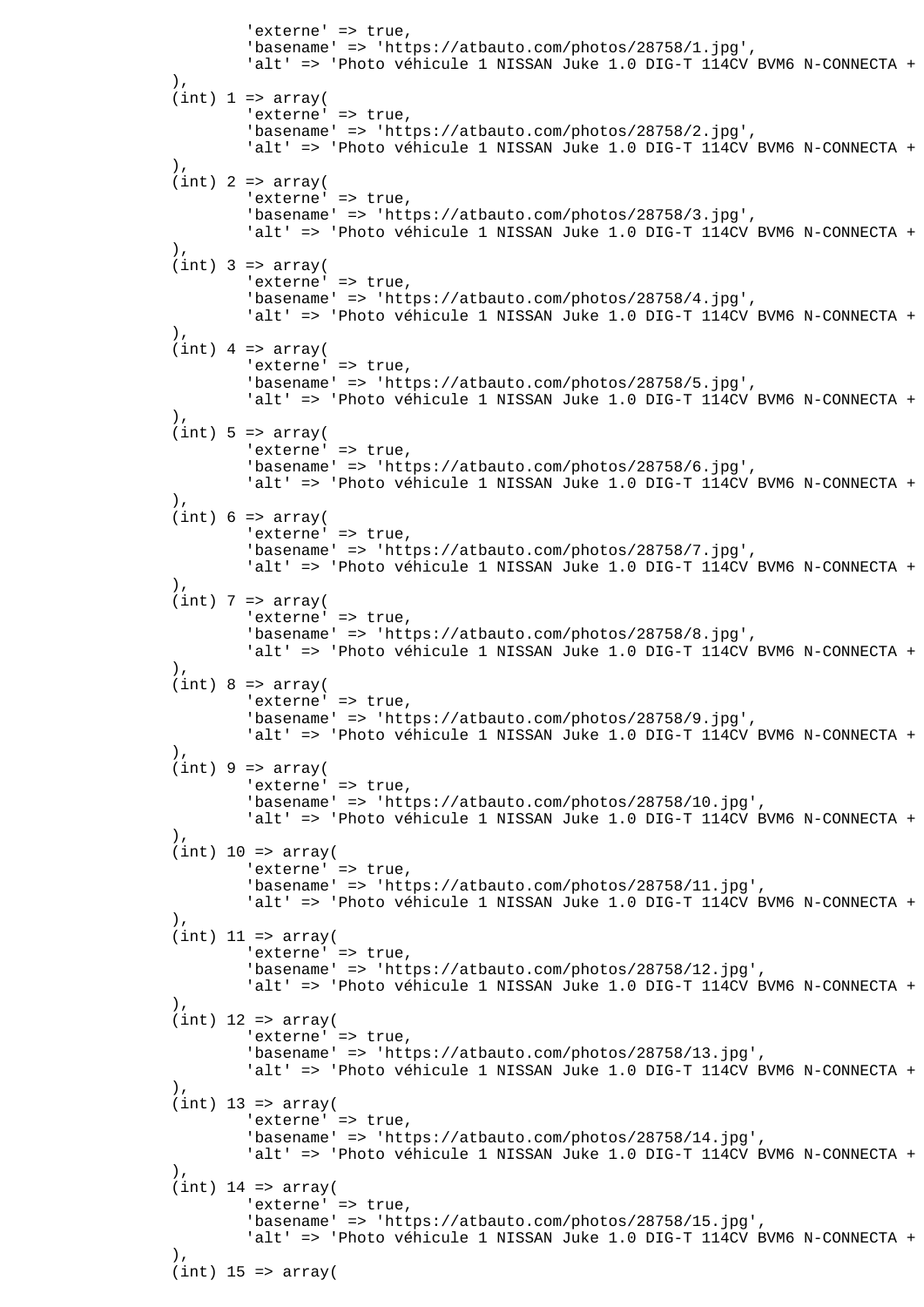```
'externe' => true,
                        'basename' => 'https://atbauto.com/photos/28758/16.jpg',
                       'alt' => 'Photo véhicule 1 NISSAN Juke 1.0 DIG-T 114CV BVM6 N-CONNECTA +
 ),
               (int) 16 => array(
                       'externe' => true,
                        'basename' => 'https://atbauto.com/photos/28758/17.jpg',
                       'alt' => 'Photo véhicule 1 NISSAN Juke 1.0 DIG-T 114CV BVM6 N-CONNECTA +
 ),
               (int) 17 \Rightarrow array('externe' => true,
                        'basename' => 'https://atbauto.com/photos/28758/18.jpg',
                       'alt' => 'Photo véhicule 1 NISSAN Juke 1.0 DIG-T 114CV BVM6 N-CONNECTA +
 ),
               (int) 18 => array(
                       'externe' => true,
                        'basename' => 'https://atbauto.com/photos/28758/19.jpg',
                       'alt' => 'Photo véhicule 1 NISSAN Juke 1.0 DIG-T 114CV BVM6 N-CONNECTA +
) ),
        'title_for_layout' => 'Vente véhicule Neuf - NISSAN Juke - 1.0 DIG-T 114CV BVM6 N-CONNECT
         'metaForLayout' => array(
               'description' => 'Doral spécialiste de la vente d'automobiles neuves et occasion
                'keywords' => 'vente, voiture, avignon, vaucluse, utilitaires, neufs, occasions'
        ),
         'metaogForLayout' => array(
                'title' => 'NISSAN Juke - 1.0 DIG-T 114CV BVM6 N-CONNECTA + PACK HIVER + NAVI',
               'description' => 'Prix TTC : 26 400 € au lieu de 28 090 € soit une économie de 1
               'url' => 'http://doral-automobiles.com/autoweb/website/detail/337618/voiture-neuv
                'image' => 'https://atbauto.com/photos/28758/1.jpg'
        ),
         'prevnext' => array(
               'current' => array(
                       (int) 0 = > '337618', (int) 1 => 'voiture-neuve-nissan-juke'
 )
        ),
        'nb_equipements' => (int) 0,
         'headerdossiers' => array(
               (int) 0 \Rightarrow 'N°dossier',(int) 1 \Rightarrow 'Counter', (int) 2 => 'Immatriculation',
                (int) 3 => 'Fin de garantie',
                (int) 4 => 'Disponibilité'
 ),
        'listedossiers' => array(
               (int) 337618 => array(
 'dossier' => '37618',
 'couleur' => 'GRIS SQUALE',
                        'immatriculation' => '',
                        'garantie' => '',
                        'disponibilite' => 'disponible'
 )
        ),
        'detailcfg' => array(
                'captcha' => array(
                       (int) 0 \Rightarrow 'ami' )
        ),
        'loyerscetelem' => array(),
       'cetelem' => true,
         'cetelemcfg' => array(
                'version' => (int) 1,
               'vend code' => (int) 700648712,
               'nbmonths' \Rightarrow (int) 72,
                'nbdayscalcul' => '-15 day',
                'lastvehiculeupdate' => (int) 1656804003
 ),
       'isMobile' => false,
        'facteurTva' => (float) 1.2,
         'locawebconfig' => array(
                'web_classe_tarif_id' => (int) 1,
               'index_datas' => '{"datas" :{"tarifs":false, "categories":true, "etablissements":
 ),
       'locaweb' => true,
```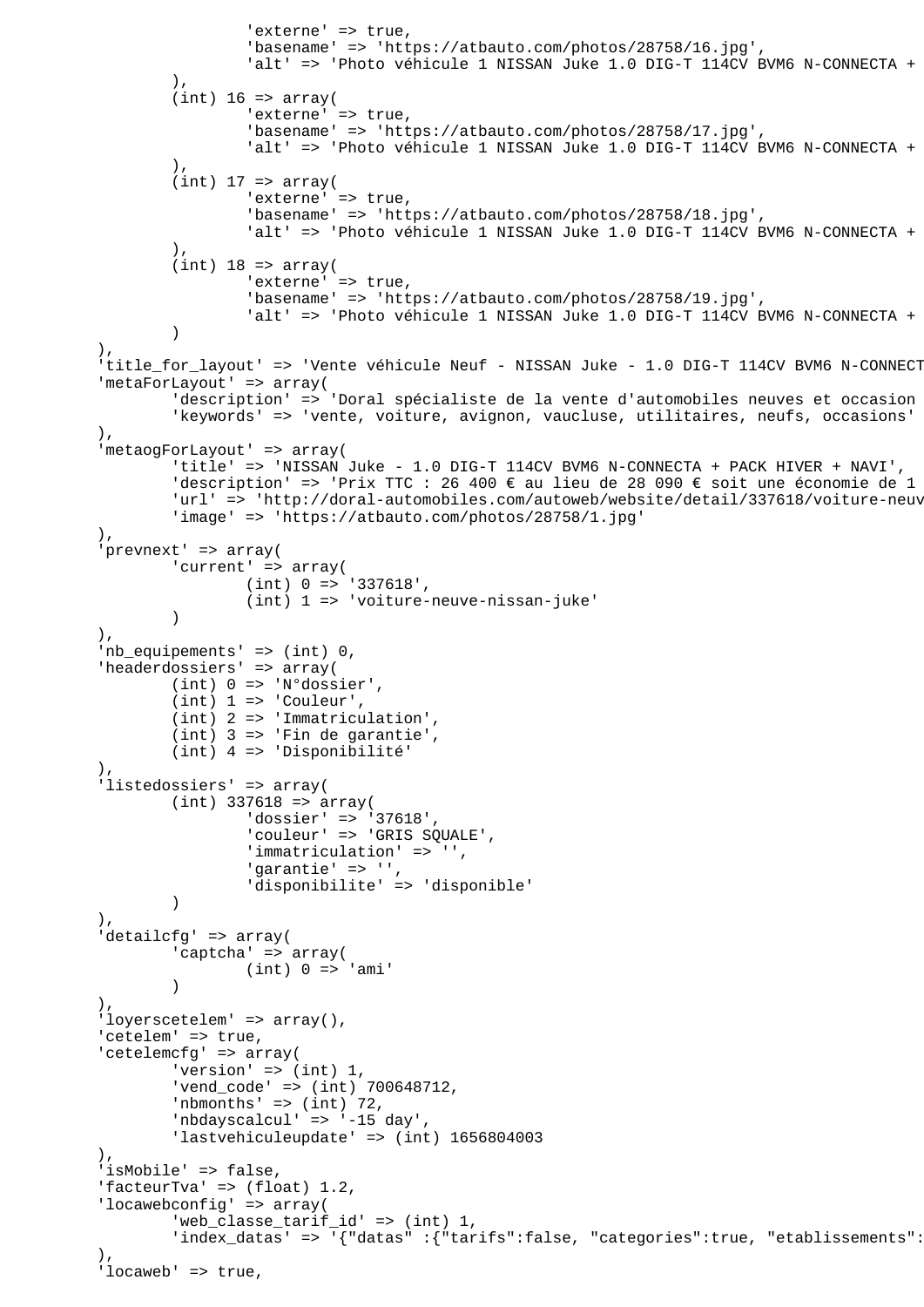```
 'config' => array(
                 'achat catalogue' = > '9,15',
                  'starterre_email_destinataire' => 'mediaannonces@gmail.com',
                  'starterre_forfaitfraisttc' => (int) 228,
                 'starterre max id' => (int) 300000,
                  'starterre_min_id' => (int) 30000,
                  'starterre_tarifvente_default' => (int) 1,
                  'tarifvente_etablissements' => '9,10',
                  'tarifvente_seuils' => '350,500,750,1000,1250,1500,2000,2500,10000',
                 'taux_tva' => (int) 20,
                  'website_frais_admin' => (int) 199,
                 rac{1}{\sqrt{1-\frac{1}{n}}} achat fraistransport' => (int) 165,
                  'achat_relationetabtier' => '9:146,15:6704',
                 'reception_accessoires' => 'Double des clés, Notice d'utilisation en français, Cart
                 'commande frais' => '',
                  'commande_accompte' => 'Chèque:1000',
                  'etiquette_marges' => '7,7,7,0',
                  'etiquette_dimensions' => '47.7,66.2',
                  'etiquette_nombre' => '3,6',
                 'etiquette_position' => (int) 11,
                  'etiquette_ligne' => '5.4,10',
                  'starterre_lastimport' => (int) 1656802840,
                  'compta_racinevente' => (int) 9,
                 'version' \Rightarrow (int) 1,
                  'compta_racinelocation' => (int) 9,
                  'commande_accessoires' => 'Frais de formalité:350',
                  'commande_fraisinterne' => '',
                  'etablissements_vente' => '1,9,15',
                 'vente_banque' => (int) 4,
                 'homepage_datas' => '{"nodes":"","offresmois":{"conditions": {"Vehicule.etat":"N"
                  'dossier' => 'Doral',
                  'etablissement_principal_vente' => (int) 1,
                 'detail_optins' => '\{\text{``captcha''':['ami'']}\}''deltai\_options' => '\{ "captcha":['ami"]\}',
                  'index_options' => '',
                 'commande_template' => '{"remarque" : [{"code":"venfin", "libelle":"Vente à la ba
                  'next_numvo' => '',
                  'achat_idfraistransport' => (int) 1
         ),
         'modelClass' => 'Vehicule',
        'etablissement id' => null,
         'username' => null
$is_mobile = false
$etats = array(
         'N' => 'Neuf',
         'O' => 'Occasion'
$tauxTva = (int) 20
$socname = 'Doral'
$role_id = null
$vocabularies_for_layout = array()
$types_for_layout = array(
         'page' => array(
                  'Type' => array(
                         'id' => '1',
                          'title' => 'Page',
                         'alias' => 'page',
                         'description' => 'A page is a simple method for creating and displaying i
                          'format_show_author' => false,
                          'format_show_date' => false,
                          'comment_status' => '0',
                          'comment_approve' => true,
                          'comment_spam_protection' => false,
                          'comment_captcha' => false,
                         'params' = > ',
                         'plugin' => ''
                          'updated' => '2009-09-09 00:23:24',
                          'created' => '2009-09-02 18:06:27'
\,), \,'Vocabulary' => array(),
                 'Params' => array()
 ),
         'blog' => array(
                 'Type' => array(
```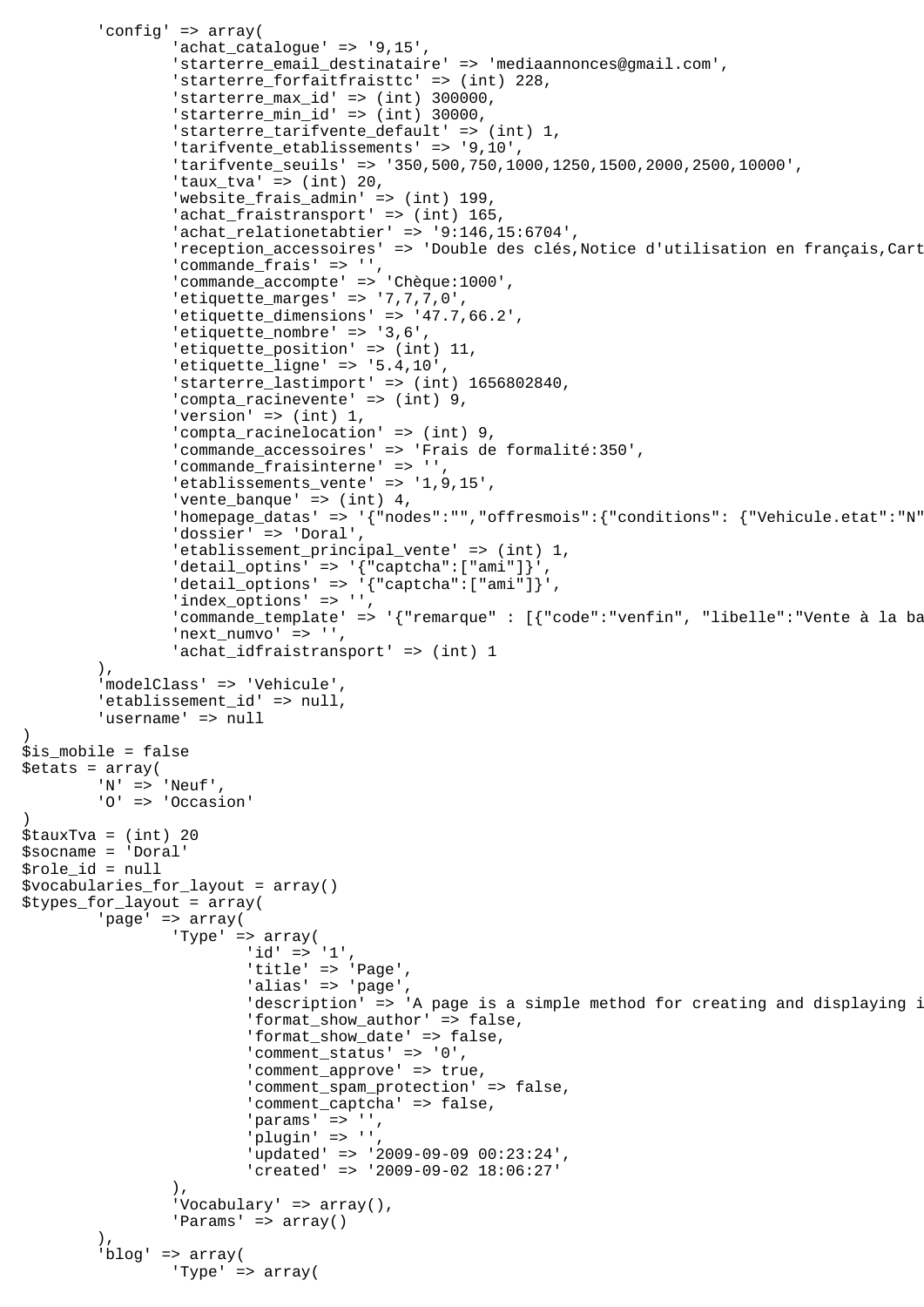```
'id' => '2',
                        'title' => 'Blog',
                       'alias' => 'blog',
                       description' => 'A blog entry is a single post to an online journal, or
                       'format show author' => true,
                        'format_show_date' => true,
                        'comment_status' => '2',
                       'comment_approve' => true,
                        'comment_spam_protection' => false,
                        'comment_captcha' => false,
                       'params' \Rightarrow '',
                        'plugin' => '',
                        'updated' => '2009-09-15 12:15:43',
                        'created' => '2009-09-02 18:20:44'
 ),
                'Vocabulary' => array(
                       (int) 0 \Rightarrow array( [maximum depth reached]
\,), \,(int) 1 \Rightarrow array( [maximum depth reached]
 )
 ),
                'Params' => array()
        ),
        'node' => array(
                'Type' => array(
                       'id' => '4',
                       'title' => 'Node',
                       'alias' => 'node',
                        'description' => 'Default content type.',
                        'format_show_author' => true,
                        'format_show_date' => true,
                       'comment_status' => '2',
                       'comment_approve' => true,
                        'comment_spam_protection' => false,
                        'comment_captcha' => false,
                       'params' \Rightarrow '',
                        'plugin' => '',
                        'updated' => '2009-10-06 21:53:15',
                        'created' => '2009-09-05 23:51:56'
                ),
                'Vocabulary' => array(
                      (int) 0 \Rightarrow array( [maximum depth reached]
\,), \,(int) 1 \Rightarrow array( [maximum depth reached]
 )
 ),
                'Params' => array()
        ),
        'faq' => array(
                'Type' => array(
                       'id' => '5',
                        'title' => 'Faq',
 'alias' => 'faq',
 'description' => '',
                        'format_show_author' => false,
                        'format_show_date' => false,
                        'comment_status' => '0',
                        'comment_approve' => false,
                        'comment_spam_protection' => false,
                        'comment_captcha' => false,
                       'params' => 'routes=1',
                        'plugin' => null,
                        'updated' => '2015-12-04 09:58:17',
                        'created' => '2014-05-21 14:54:35'
 ),
               'Vocabulary' => array(),
               'Params' => array(
                       'routes' => '1'
 )
       \lambda.
        'agence' => array(
```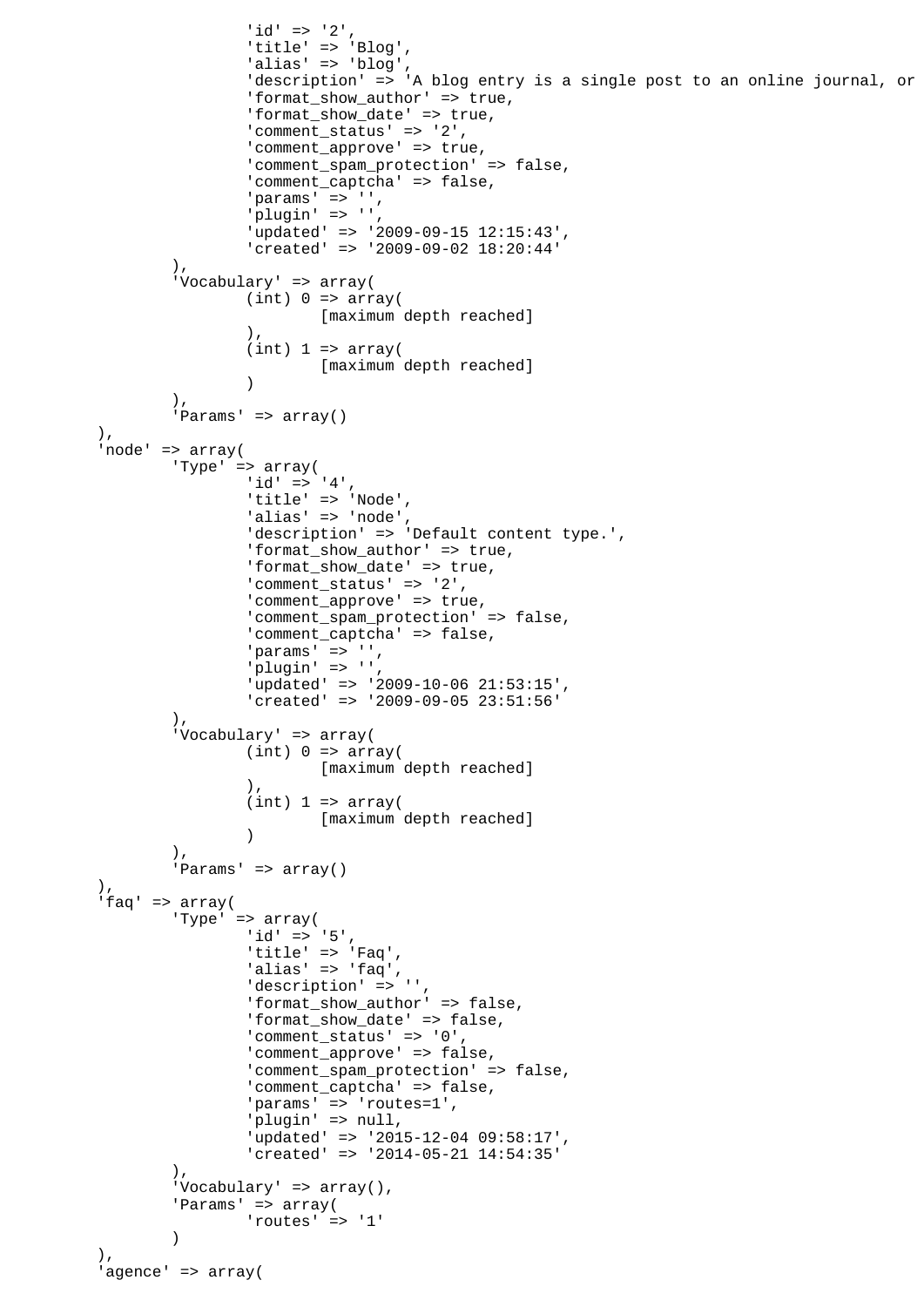```
 'Type' => array(
                     'id' => '6',
                      'title' => 'Agence',
                     'alias' => 'agence',
                      'description' => 'Contenus du slider agence',
                      'format_show_author' => false,
                      'format_show_date' => false,
 'comment_status' => '0',
 'comment_approve' => false,
                      'comment_spam_protection' => false,
 'comment_captcha' => false,
 'params' => '',
                      'plugin' => null,
                      'updated' => '2016-01-27 19:26:47',
                      'created' => '2016-01-27 19:26:47'
 ),
              'Vocabulary' => array(),
              'Params' => array()
\overline{\phantom{a}})
$menus_for_layout = array(
 'main-desktop' => array(
 'Menu' => array(
                     'id' => '8',
                     'title' => 'Principal desktop',
                     'alias' => 'main-desktop',
                     'class' => ',
                     'description' => '',
                     'status' => true,
                     'weight' => null,
                     'link_count' => '7',
                      'params' => '',
                      'updated' => '2015-11-25 11:07:13',
                      'created' => '2015-11-25 11:03:42'
               ),
              'Params' => array(),
              'threaded' => array(
                     (int) 0 \Rightarrow array( [maximum depth reached]
\,), \,(int) 1 \Rightarrow array( [maximum depth reached]
\,), \,(int) 2 => array( [maximum depth reached]
\,), \,(int) 3 => array( [maximum depth reached]
\,), \,(int) 4 => array([maximum depth reached]<br>().
\,), \,(int) 5 \Rightarrow array( [maximum depth reached]
\,), \,(int) 6 \Rightarrow array( [maximum depth reached]
 )
 )
        ),
        'main-mobile' => array(
 'Menu' => array(
id' = > '9', 'title' => 'Principal mobile',
                     'alias' => 'main-mobile',
                      'class' => '',
                     'description' => '',
                     'status' => true,
                     'weight' => null,
                     'link_count' => '8',
                     'params' => '',
                      'updated' => '2015-11-25 11:07:26',
                      'created' => '2015-11-25 11:04:27'
 ),
              'Params' => array(),
```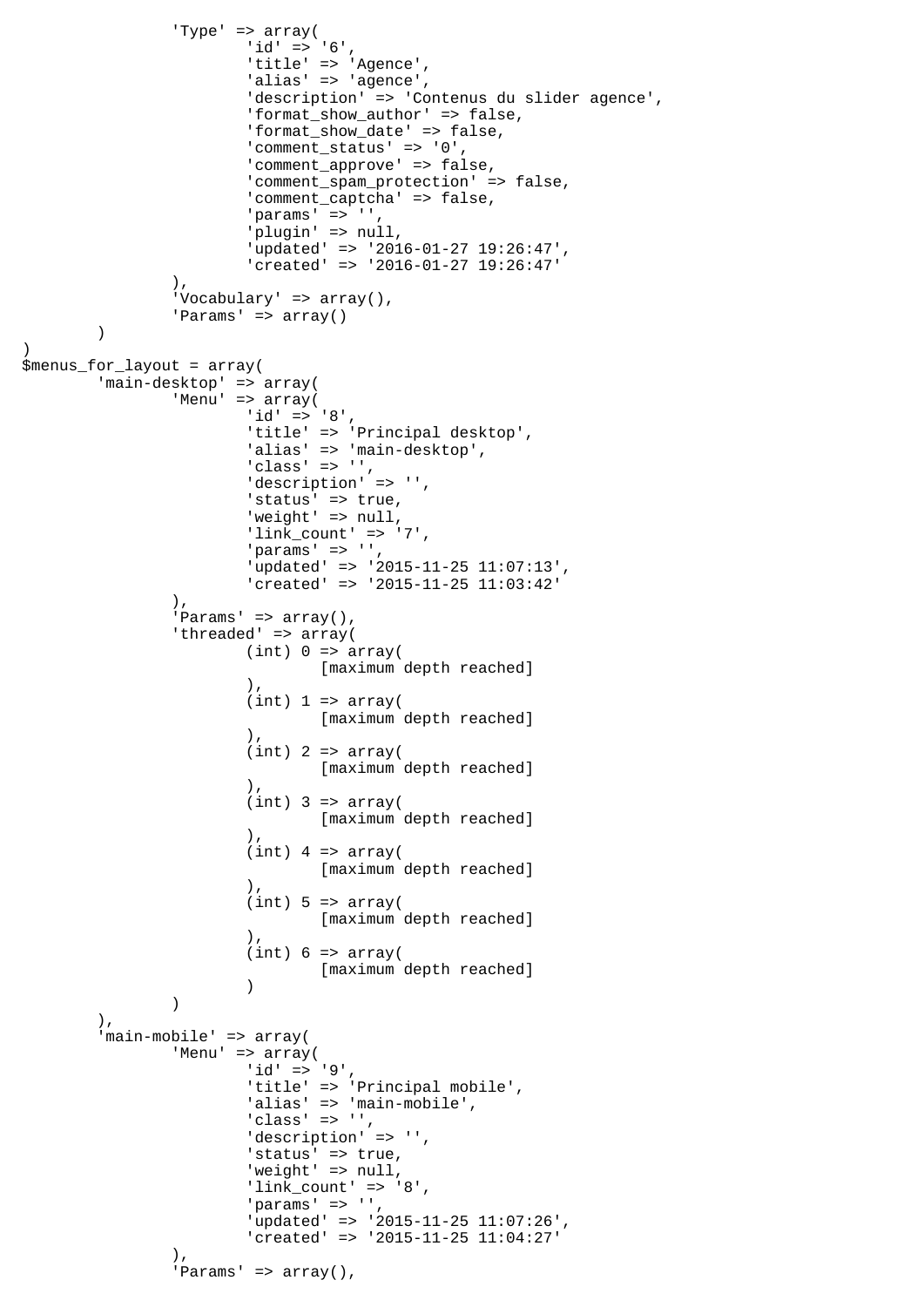```
 'threaded' => array(
                   (int) 0 \Rightarrow array( [maximum depth reached]
\,), \,(int) 1 \Rightarrow array( [maximum depth reached]
\,), \,(int) 2 => array( [maximum depth reached]
\,), \,(int) 3 => array([maximum depth reached]
\,), \,(int) 4 => array( [maximum depth reached]
\,), \,(int) 5 \Rightarrow array( [maximum depth reached]
\,), \,(int) 6 \Rightarrow array([maximum depth reached]<br>).
\,), \,(int) 7 => array( [maximum depth reached]
 )
 )
       ),
       'top-desktop' => array(
             'Menu' => array(
                   'id' => '10',
                   'title' => 'Top desktop',
                   'alias' => 'top-desktop',
 'class' => '',
 'description' => '',
 'status' => true,
'weight' => null,
                    'link_count' => '3',
                   'params' => '',
                    'updated' => '2015-11-25 11:06:41',
                    'created' => '2015-11-25 11:06:41'
             ),
            'Params' => array(),
            'threaded' => array(
                   (int) 0 \Rightarrow array( [maximum depth reached]
\,), \,(int) 1 \Rightarrow array( [maximum depth reached]
\,), \,(int) 2 => array([maximum depth reached]<br>)
 )
 )
       ),
       'services' => array(
             'Menu' => array(
                   'id' => '7',
                   'title' => 'services',
                   'alias' => 'services',
 'class' => '',
 'description' => '',
 'status' => true,
'weight' => null,
                   'link count' => '4',
                   'params' => ' 'updated' => '2013-07-11 14:04:11',
                    'created' => '2013-07-11 14:04:11'
 ),
            'Params' => array(),
            'threaded' => array(
                   (int) 0 \Rightarrow array( [maximum depth reached]
\,), \,(int) 1 \Rightarrow array( [maximum depth reached]
```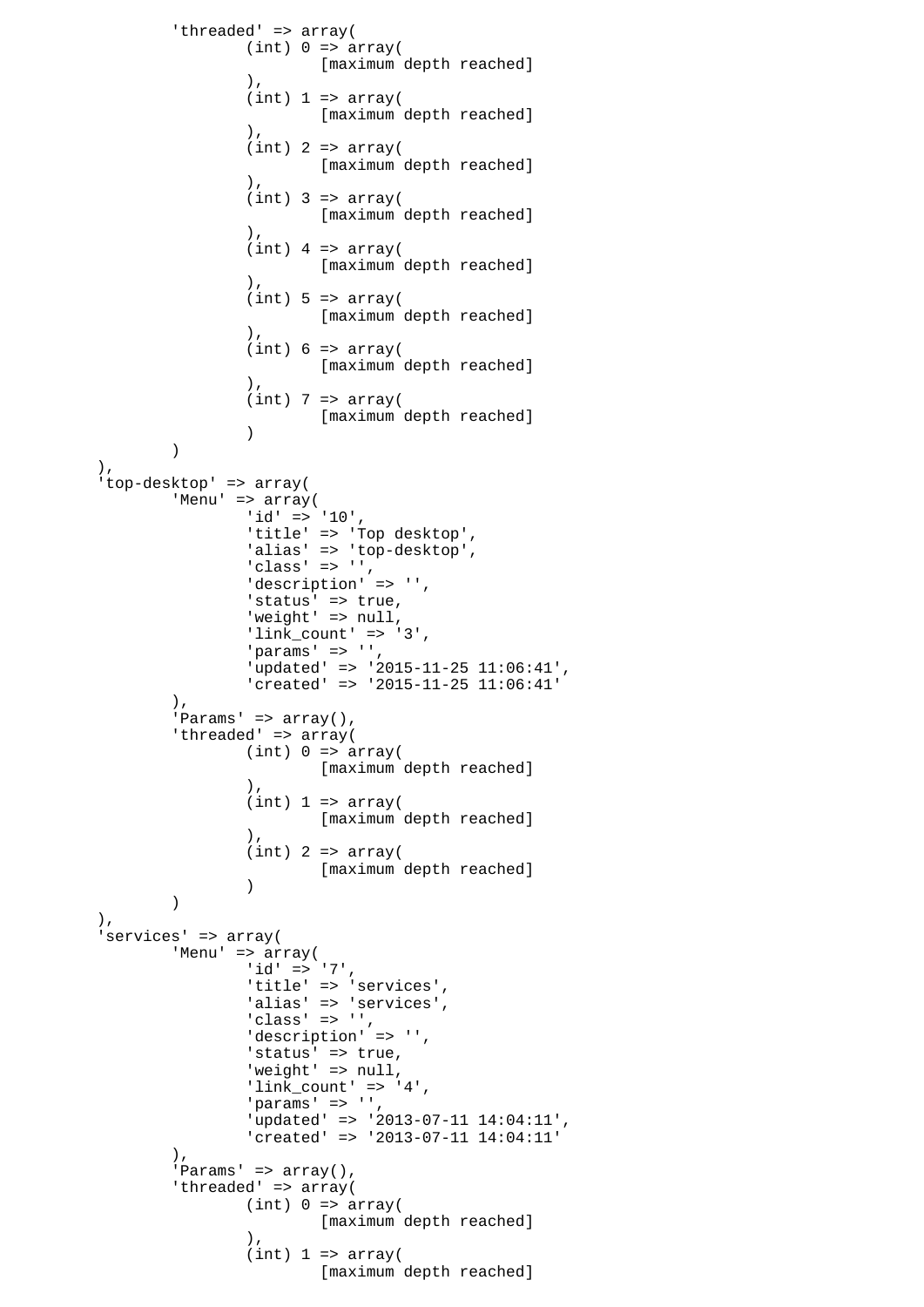```
\,), \,(int) 2 => array( [maximum depth reached]
\,), \,(int) 3 => array( [maximum depth reached]
 )
)\overline{\phantom{a}})
$nodes_for_layout = array()
\overline{\text{S}}blocks_for_layout = array(
        'right' => array(
              (int) 0 \Rightarrow array( 'Block' => array(
                             [maximum depth reached]
\,), \, 'Params' => array([maximum depth reached])
) ),
       'left' => array(),
       'center' => array(
              (int) 0 \Rightarrow array( 'Block' => array(
                             [maximum depth reached]
\,), \, 'Params' => array([maximum depth reached])
 ),
              (int) 1 \Rightarrow array( 'Block' => array(
                     [maximum depth reached]<br>().
\,), \, 'Params' => array([maximum depth reached])
) ),
       'bottom' => array(
              (int) 0 \Rightarrow array( 'Block' => array(
                             [maximum depth reached]
\,), \, 'Params' => array([maximum depth reached])
               ),
              (int) 1 \Rightarrow array( 'Block' => array(
                             [maximum depth reached]
\,), \, 'Params' => array([maximum depth reached])
 ),
              (int) 2 => array( 'Block' => array(
                     [maximum depth reached]<br>).
\,), \, 'Params' => array([maximum depth reached])
\,), \,(int) 3 => array( 'Block' => array(
                             [maximum depth reached]
\,), \, 'Params' => array([maximum depth reached])
) ),
        'top' => array(
              (int) 0 \Rightarrow array( 'Block' => array(
                             [maximum depth reached]
\,), \, 'Params' => array([maximum depth reached])
 )
        ),
       'footer' => array(),
       'gauche' => array(),
       'region1' => array(),
        'region3' => array()
)
$isadmin = ''
```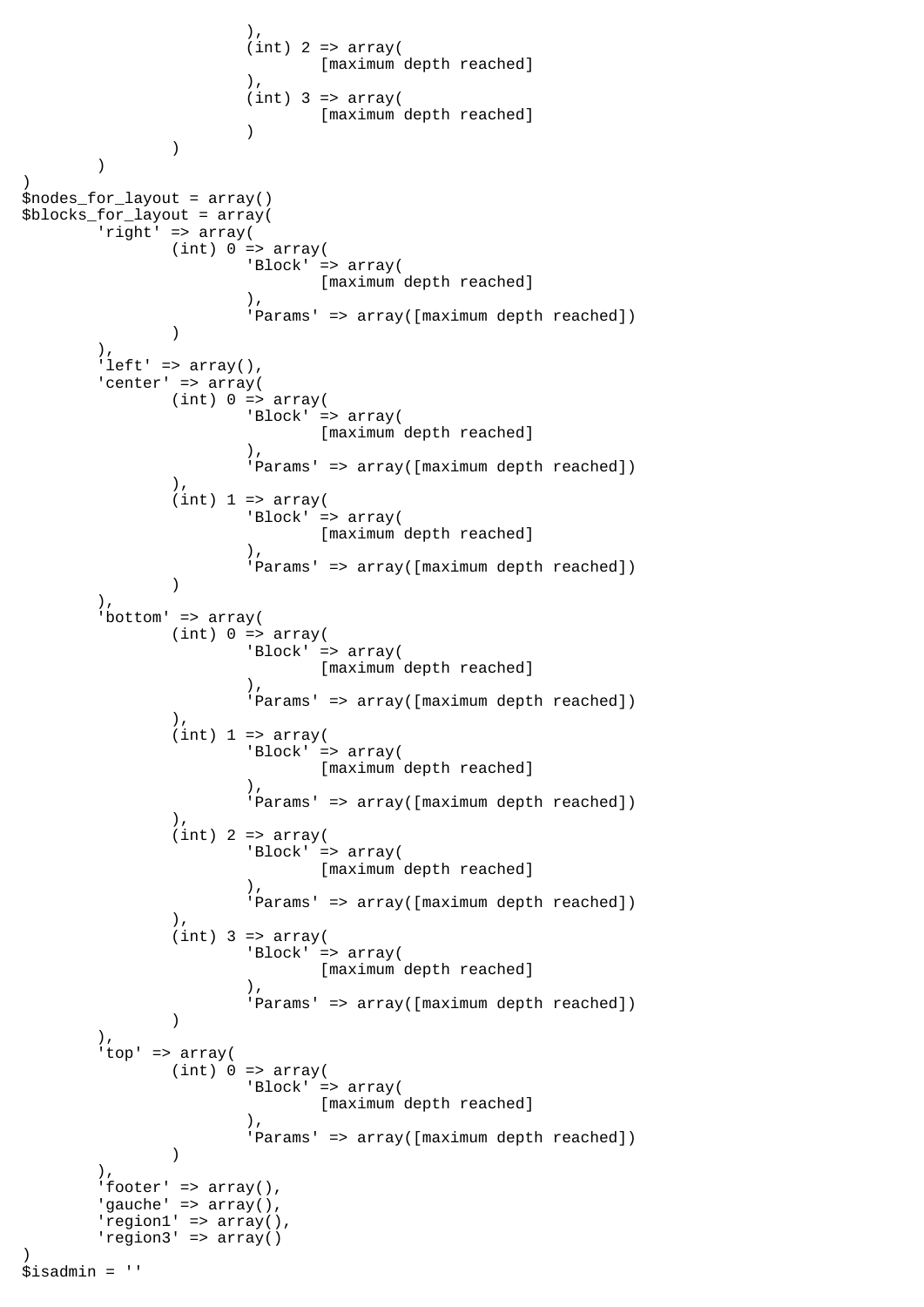```
$file = 'Doral-voiture-neuve-nissan-juke.pdf'
$etablissement = array(
         'id' => '1',
         'enseigne_commerciale' => 'Doral automobiles',
         'nom_juridique' => 'Doral',
         'nom_court' => 'Doral auto',
         'adresse' => '1480, Avenue de l'Amandier',
         'code_postal' => '84000',
         'ville' => 'Avignon',
         'gps' => '43.938281,4.849581',
        'ville_id' => '0',
         'telephone' => '04 90 89 33 21',
         'fax' => '04 90 89 81 98',
         'email' => 'contact@doral-automobiles.com',
         'forme_juridique' => 'SARL',
         'numero_siret' => '392 645 966 000012 - RCS AVIGNON',
         'code_ape' => '4511Z',
         'numero_tva' => 'FR77392645966',
         'nom_domaine' => 'www.doral-automobiles.com',
         'statut_unique' => '',
        'loor = > '', 'fermeture_hebdo' => '',
'ouverture' => '',
 'location' => '0',
        'showinsellerwebsite' => true,
         'parent_id' => '1',
        \overline{\text{config}} id' => '1',
         'defaultbanque_id' => null,
         'compta_general' => '411130',
        'created' => null,
         'modified' => '2013-08-06 10:25:25'
\lambda$general = array(
        'id' => '337618',
        'statut' => 'ok',
        'marque' => 'NISSAN',
         'modele' => 'Juke',
         'version' => '1.0 DIG-T 114CV BVM6 N-CONNECTA + PACK HIVER + NAVI',
         'prix_ttc' => '26 400 €',
         'prix_loyer_ttc' => '367 €/mois',
        'prix ht' => '22 000 €',
        'prix_constructeur' => '28 090 \varepsilon',
         'prix_marchand' => '',
         'prix_marchand_ht' => '',
        'marge' => '',
         'marge_ht' => '',
         'economie' => array(
                  'montant' => '-1 690 €',
                  'pourcentage' => '6%'
         ),
        'description_web' => null,
        'etat' => 'N',
        'libetat' => 'Neuf',
         'type' => '1',
         'libtype' => 'Tourisme',
         'etatprix' => 'N26400',
         'loyers' => array(
                 'cetelem' => array(
                          'veh_price' => (int) 26400,
                          'is_new_veh' => (int) 1,
                           'veh_category' => 'AUTO',
                           'circdate' => '24022022'
 )
         ),
         'photoscontract' => 'Photos non contractuelles'
)
$categories = array(
        (int) 0 \Rightarrow array('nom' => 'Généralités',
                  'champs' => array(
                         (int) 0 \Rightarrow array( [maximum depth reached]
\,), \,(int) 1 \Rightarrow array( [maximum depth reached]
```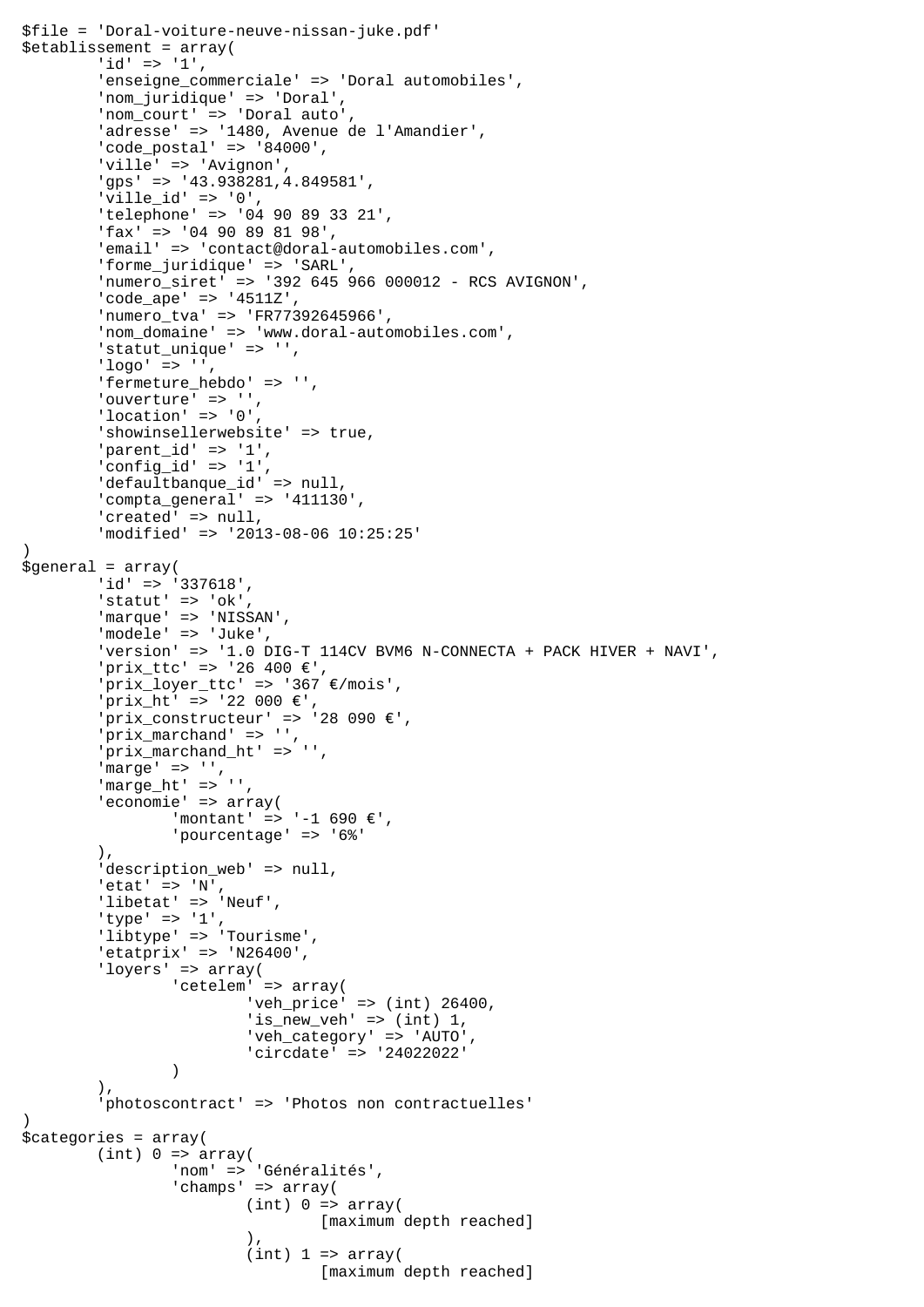```
\,), \,(int) 2 => array(
                          [maximum depth reached]
\,), \,(int) 3 => array( [maximum depth reached]
\,), \,(int) 4 => array( [maximum depth reached]
\,), \,(int) 5 \Rightarrow array( [maximum depth reached]
\,), \,(int) 6 \Rightarrow array( [maximum depth reached]
\,), \,(int) 7 => array(
                         [maximum depth reached]
\,), \,(int) 8 \Rightarrow array([maximum depth reached]<br>)
 )
) ),
      (int) 1 \Rightarrow array( 'nom' => 'Moteur',
             'champs' => array(
                  (int) 0 \Rightarrow array( [maximum depth reached]
\,), \,(int) 1 \Rightarrow array( [maximum depth reached]
\,), \,(int) 2 => array( [maximum depth reached]
\,), \,(int) 3 => array([maximum depth reached]<br>(
\,), \,(int) 4 => array( [maximum depth reached]
 )
 )
       )
)
$equipements = array(
      (int) 9 \Rightarrow array( 'nom' => 'Equipements',
 'equips' => array(
                  (int) 0 \Rightarrow array( [maximum depth reached]
\,), \,(int) 1 \Rightarrow array( [maximum depth reached]
\,), \,(int) 2 => array( [maximum depth reached]
\,), \,(int) 3 => array( [maximum depth reached]
\,), \,(int) 4 => array( [maximum depth reached]
\,), \,(int) 5 => array(
                          [maximum depth reached]
\,), \,(int) 6 \Rightarrow array( [maximum depth reached]
\,), \,(int) 7 => array( [maximum depth reached]
\,), \,(int) 8 \Rightarrow array( [maximum depth reached]
```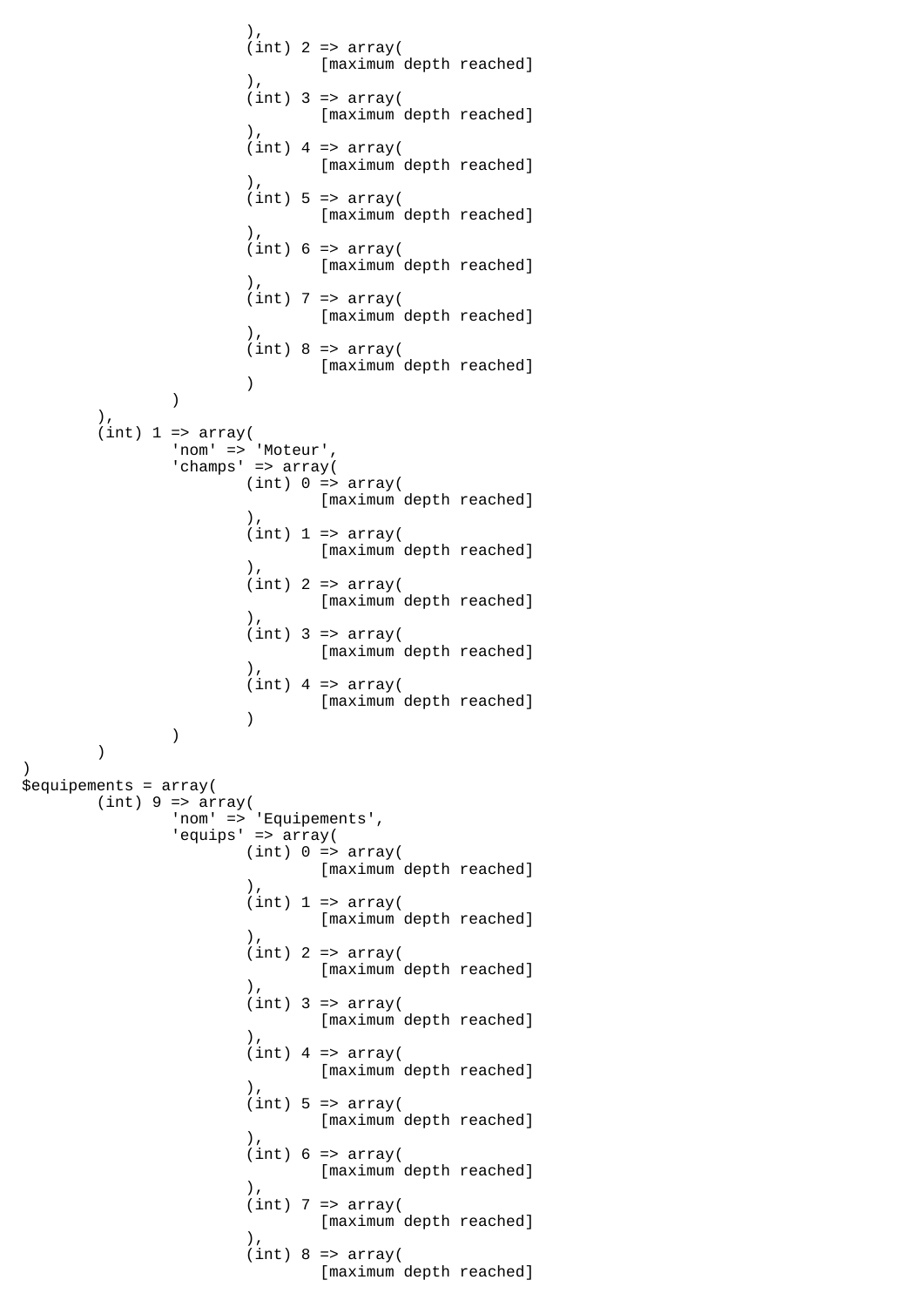```
\,), \,(int) 9 => array(
                        [maximum depth reached]
\,), \,(int) 10 \Rightarrow array([maximum depth reached]<br>).
\,), \,(int) 11 => array( [maximum depth reached]
\,), \,(int) 12 => array(
                       [maximum depth reached]
\,), \,(int) 13 => array( [maximum depth reached]
\,), \,(int) 14 => array( [maximum depth reached]
\,), \,(int) 15 => array(
                 [maximum depth reached]<br>).
\,), \,(int) 16 => array( [maximum depth reached]
\,), \,(int) 17 => array(
                       [maximum depth reached]
\,), \,(int) 18 => array( [maximum depth reached]
\,), \,(int) 19 => array( [maximum depth reached]
\,), \,(int) 20 => array( [maximum depth reached]
\,), \,(int) 21 => array( [maximum depth reached]
\,), \,(int) 22 => array(
                        [maximum depth reached]
\,), \,(int) 23 => array( [maximum depth reached]
\,), \,(int) 24 => array([maximum depth reached]<br>),
\,), \,(int) 25 => array( [maximum depth reached]
\,), \,(int) 26 => array( [maximum depth reached]
\,), \,(int) 27 => array(
                        [maximum depth reached]
\,), \,(int) 28 => array( [maximum depth reached]
\,), \,(int) 29 => array( [maximum depth reached]
\,), \,(int) 30 => array( [maximum depth reached]
\,), \,(int) 31 => array(
                        [maximum depth reached]
\,), \,(int) 32 => array(
                        [maximum depth reached]
\,), \,(int) 33 => array(
                        [maximum depth reached]
```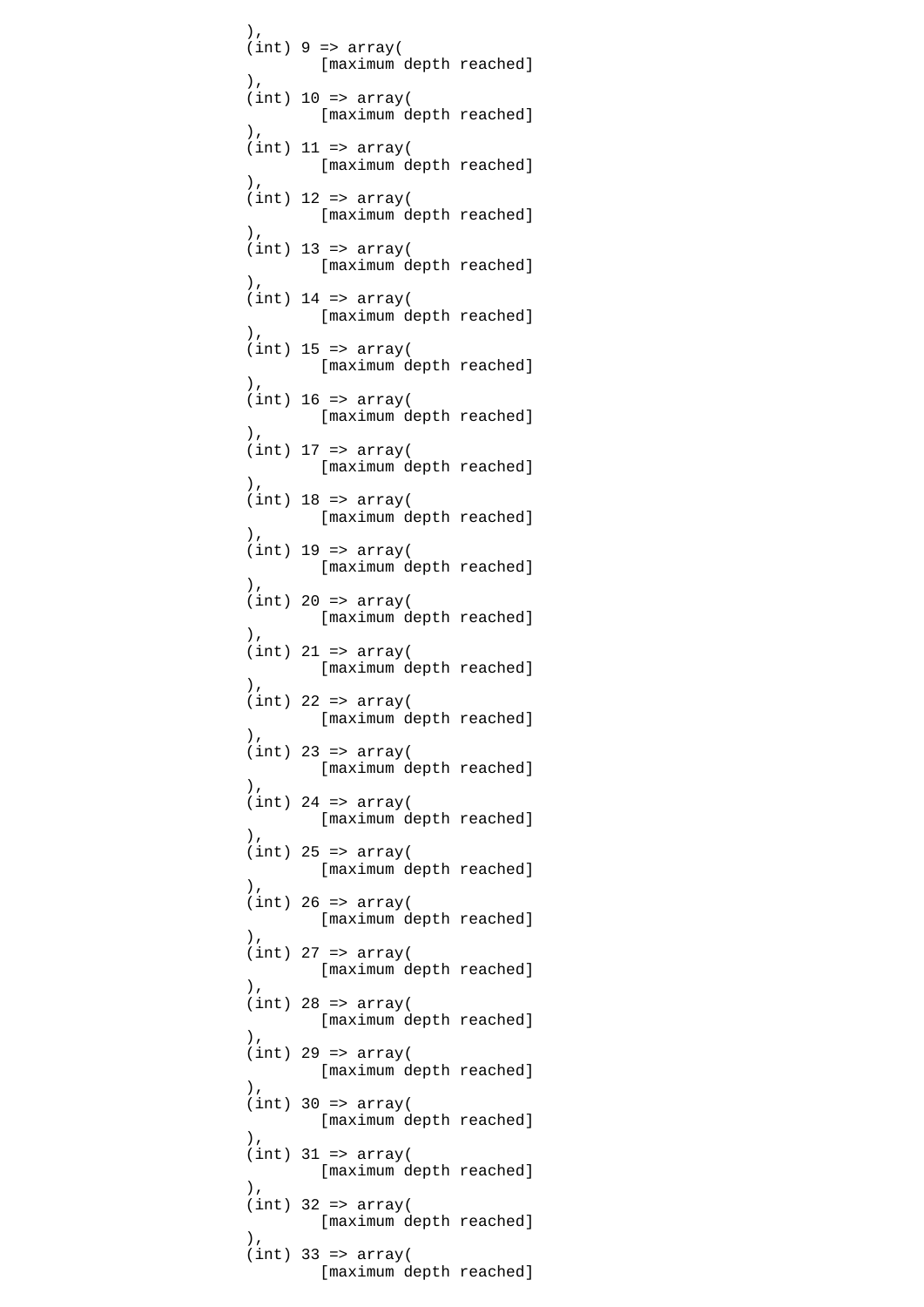```
\,), \,(int) 34 => array(
                             [maximum depth reached]
\,), \,(int) 35 => array(
                             [maximum depth reached]
\,), \,(int) 36 => array(
                             [maximum depth reached]
\,), \,(int) 37 => array( [maximum depth reached]
\,), \,(int) 38 => array( [maximum depth reached]
\,), \,(int) 39 => array( [maximum depth reached]
\,), \,(int) 40 \Rightarrow array( [maximum depth reached]
\,), \,(int) 41 => array( [maximum depth reached]
\,), \,(int) 42 => array( [maximum depth reached]
\,), \,(int) 43 => array( [maximum depth reached]
\,), \,(int) 44 => array( [maximum depth reached]
\,), \,(int) 45 => array( [maximum depth reached]
\,), \,(int) 46 => array( [maximum depth reached]
\,), \,(int) 47 => array(
                             [maximum depth reached]
 )
) )
)
$photos = array(
       (int) 0 \Rightarrow array('externe' => true,
               'basename' => 'https://atbauto.com/photos/28758/1.jpg',
              'alt' => 'Photo véhicule 1 NISSAN Juke 1.0 DIG-T 114CV BVM6 N-CONNECTA + PACK HIV
        ),
       (int) 1 \Rightarrow array('externe' => true,
               'basename' => 'https://atbauto.com/photos/28758/2.jpg',
              'alt' => 'Photo véhicule 1 NISSAN Juke 1.0 DIG-T 114CV BVM6 N-CONNECTA + PACK HIV
        ),
       (int) 2 \Rightarrow array('externe' => true,
               'basename' => 'https://atbauto.com/photos/28758/3.jpg',
              'alt' => 'Photo véhicule 1 NISSAN Juke 1.0 DIG-T 114CV BVM6 N-CONNECTA + PACK HIV
        ),
       (int) 3 => array('externe' => true,
               'basename' => 'https://atbauto.com/photos/28758/4.jpg',
              'alt' => 'Photo véhicule 1 NISSAN Juke 1.0 DIG-T 114CV BVM6 N-CONNECTA + PACK HIV
 ),
       (int) 4 => array(
              'externe' => true,
               'basename' => 'https://atbauto.com/photos/28758/5.jpg',
              'alt' => 'Photo véhicule 1 NISSAN Juke 1.0 DIG-T 114CV BVM6 N-CONNECTA + PACK HIV
        ),
       (int) 5 \Rightarrow array('externe' => true,
               'basename' => 'https://atbauto.com/photos/28758/6.jpg',
```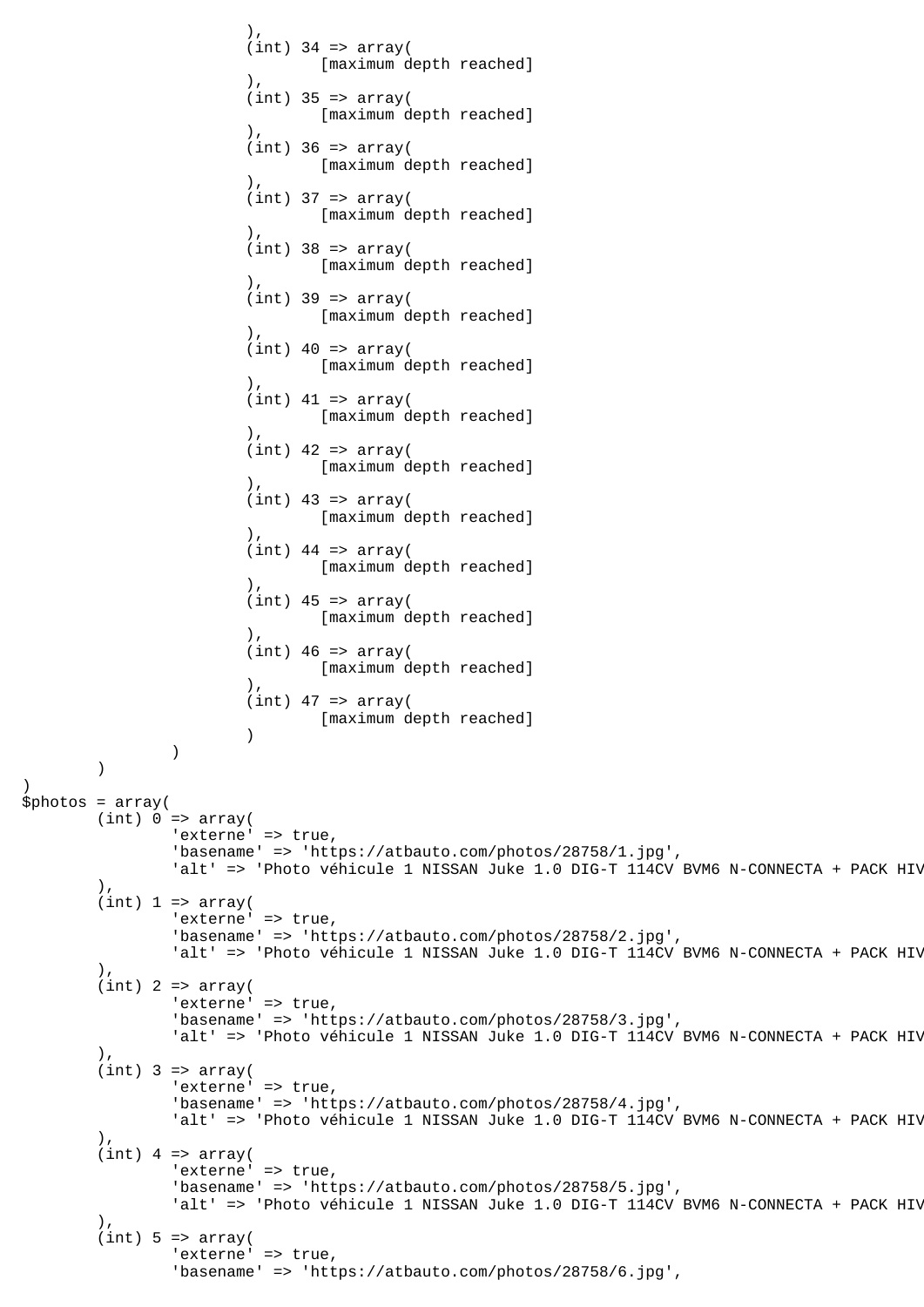```
'alt' => 'Photo véhicule 1 NISSAN Juke 1.0 DIG-T 114CV BVM6 N-CONNECTA + PACK HIV
         ),
        (int) 6 \Rightarrow array('externe' => true,
                 'basename' => 'https://atbauto.com/photos/28758/7.jpg',
                'alt' => 'Photo véhicule 1 NISSAN Juke 1.0 DIG-T 114CV BVM6 N-CONNECTA + PACK HIV
         ),
        (int) 7 => array('externe' => true,
                 'basename' => 'https://atbauto.com/photos/28758/8.jpg',
                'alt' => 'Photo véhicule 1 NISSAN Juke 1.0 DIG-T 114CV BVM6 N-CONNECTA + PACK HIV
         ),
        (int) 8 \Rightarrow array('externe' => true,
                 'basename' => 'https://atbauto.com/photos/28758/9.jpg',
                'alt' => 'Photo véhicule 1 NISSAN Juke 1.0 DIG-T 114CV BVM6 N-CONNECTA + PACK HIV
         ),
        (int) 9 \Rightarrow array('externe' => true,
                 'basename' => 'https://atbauto.com/photos/28758/10.jpg',
                'alt' => 'Photo véhicule 1 NISSAN Juke 1.0 DIG-T 114CV BVM6 N-CONNECTA + PACK HIV
         ),
        (int) 10 => array('externe' => true,
                 'basename' => 'https://atbauto.com/photos/28758/11.jpg',
                'alt' => 'Photo véhicule 1 NISSAN Juke 1.0 DIG-T 114CV BVM6 N-CONNECTA + PACK HIV
         ),
        (int) 11 => array('externe' => true,
                 'basename' => 'https://atbauto.com/photos/28758/12.jpg',
                'alt' => 'Photo véhicule 1 NISSAN Juke 1.0 DIG-T 114CV BVM6 N-CONNECTA + PACK HIV
         ),
        (int) 12 => array(
                'externe' => true,
                  'basename' => 'https://atbauto.com/photos/28758/13.jpg',
                'alt' => 'Photo véhicule 1 NISSAN Juke 1.0 DIG-T 114CV BVM6 N-CONNECTA + PACK HIV
         ),
        (int) 13 => array(
                'externe' => true,
                 'basename' => 'https://atbauto.com/photos/28758/14.jpg',
                'alt' => 'Photo véhicule 1 NISSAN Juke 1.0 DIG-T 114CV BVM6 N-CONNECTA + PACK HIV
        \lambda.
        (int) 14 => array(
                'externe' => true,
                 'basename' => 'https://atbauto.com/photos/28758/15.jpg',
                'alt' => 'Photo véhicule 1 NISSAN Juke 1.0 DIG-T 114CV BVM6 N-CONNECTA + PACK HIV
        \lambda.
        (int) 15 => array(
                'externe' => true,
                 'basename' => 'https://atbauto.com/photos/28758/16.jpg',
                'alt' => 'Photo véhicule 1 NISSAN Juke 1.0 DIG-T 114CV BVM6 N-CONNECTA + PACK HIV
         ),
        (int) 16 => array(
                'externe' => true,
                 'basename' => 'https://atbauto.com/photos/28758/17.jpg',
                'alt' => 'Photo véhicule 1 NISSAN Juke 1.0 DIG-T 114CV BVM6 N-CONNECTA + PACK HIV
         ),
        (int) 17 => array(
                'externe' => true,
                 'basename' => 'https://atbauto.com/photos/28758/18.jpg',
                'alt' => 'Photo véhicule 1 NISSAN Juke 1.0 DIG-T 114CV BVM6 N-CONNECTA + PACK HIV
         ),
        (int) 18 => array('externe' => true,
                 'basename' => 'https://atbauto.com/photos/28758/19.jpg',
                'alt' => 'Photo véhicule 1 NISSAN Juke 1.0 DIG-T 114CV BVM6 N-CONNECTA + PACK HIV
         )
$title for layout = 'Vente véhicule Neuf - NISSAN Juke - 1.0 DIG-T 114CV BVM6 N-CONNECTA + PACK H
$metaForLayout = array(
        'description' => 'Doral spécialiste de la vente d'automobiles neuves et occasion basé à P
         'keywords' => 'vente, voiture, avignon, vaucluse, utilitaires, neufs, occasions'
$metaogForLayout = array(
         'title' => 'NISSAN Juke - 1.0 DIG-T 114CV BVM6 N-CONNECTA + PACK HIVER + NAVI',
```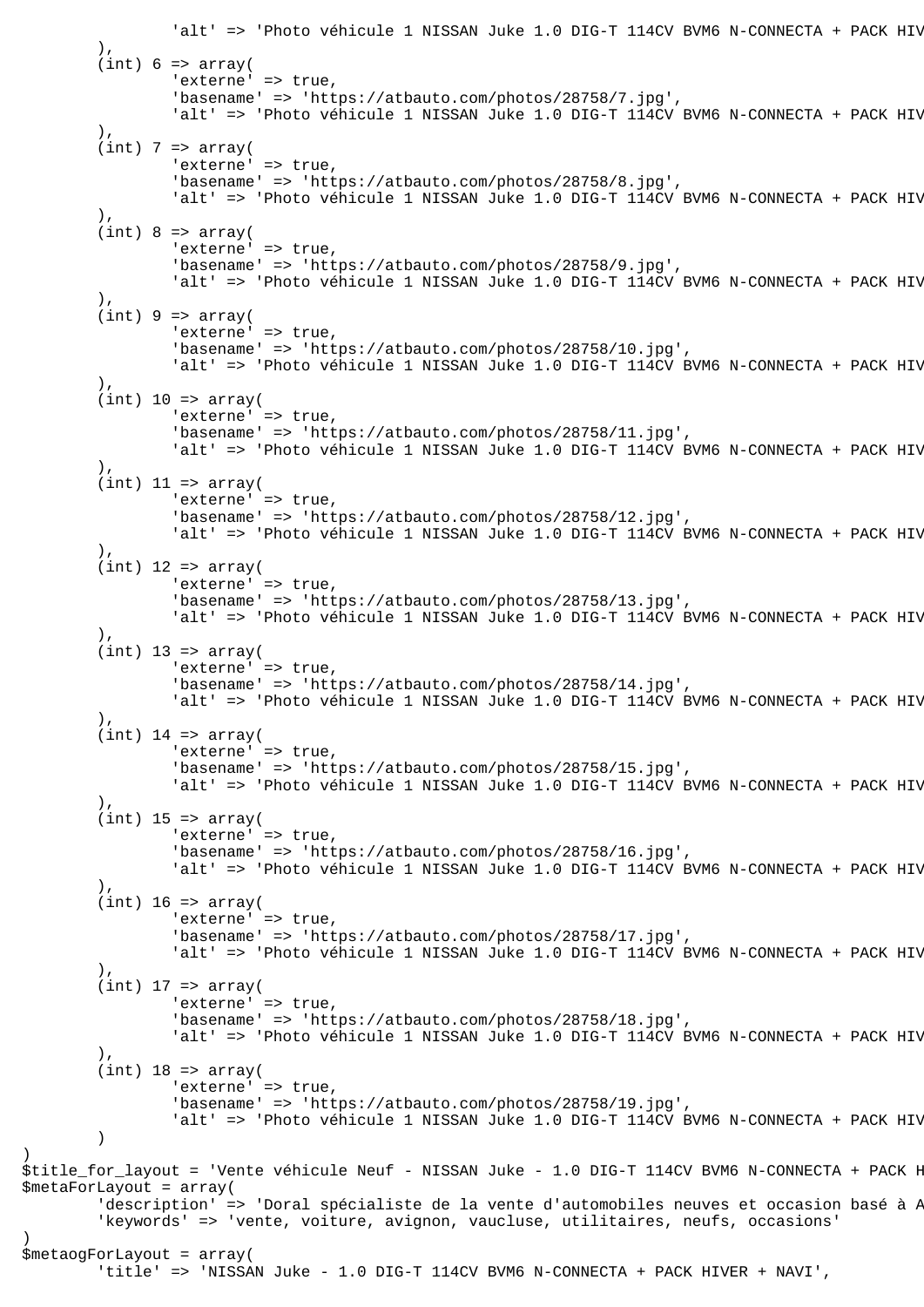```
'description' => 'Prix TTC : 26 400 € au lieu de 28 090 € soit une économie de 1 690 €. M
        'url' => 'http://doral-automobiles.com/autoweb/website/detail/337618/voiture-neuve-nissan
         'image' => 'https://atbauto.com/photos/28758/1.jpg'
)
$prevnext = array(
        'current' => array(
                  (int) 0 => '337618',
                  (int) 1 => 'voiture-neuve-nissan-juke'
\overline{\phantom{a}})
$nb_equipements = (int) 0
$headerdossiers = array(
         (int) 0 => 'N°dossier',
        (int) 1 \Rightarrow 'Counter'. (int) 2 => 'Immatriculation',
         (int) 3 => 'Fin de garantie',
         (int) 4 => 'Disponibilité'
)
$listedossiers = array(
        (int) 337618 => array(
                 'dossier' => '37618',
                  'couleur' => 'GRIS SQUALE',
                  'immatriculation' => '',
                  'garantie' => '',
                  'disponibilite' => 'disponible'
         )
\lambda$detailcfg = array(
         'captcha' => array(
                 (int) 0 \Rightarrow 'ami'\overline{\phantom{a}}\lambda$loyerscetelem = array()
$cetelem = true
$cetelemcfg = array(
        'version' => (int) 1, 'vend_code' => (int) 700648712,
        'nbmonths' => (int) 72,
         'nbdayscalcul' => '-15 day',
         'lastvehiculeupdate' => (int) 1656804003
)
$isMobile = false
$facteurTva = (float) 1.2
$locawebconfig = array(
         'web_classe_tarif_id' => (int) 1,
        'index_datas' => '{"datas" :{"tarifs":false, "categories":true, "etablissements":false},
)
$locaweb = true
$config = array(
         'achat_catalogue' => '9,15',
         'starterre_email_destinataire' => 'mediaannonces@gmail.com',
         'starterre_forfaitfraisttc' => (int) 228,
         'starterre_max_id' => (int) 300000,
        'starterre min id' => (int) 30000,
        'starterre tarifvente default' => (int) 1,
         'tarifvente_etablissements' => '9,10',
         'tarifvente_seuils' => '350,500,750,1000,1250,1500,2000,2500,10000',
        'taux_tva' => (int) 20,
         'website_frais_admin' => (int) 199,
        'achat_fraistransport' => (int) 165,
         'achat_relationetabtier' => '9:146,15:6704',
         'reception_accessoires' => 'Double des clés,Notice d'utilisation en français,Carte SD',
        'commande_frais' => ''
         'commande_accompte' => 'Chèque:1000',
         'etiquette_marges' => '7,7,7,0',
         'etiquette_dimensions' => '47.7,66.2',
         'etiquette_nombre' => '3,6',
        'etiquette position' => (int) 11,
        'etiquette ligne' => '5.4,10',
         'starterre_lastimport' => (int) 1656802840,
         'compta_racinevente' => (int) 9,
         'version' => (int) 1,
         'compta_racinelocation' => (int) 9,
         'commande_accessoires' => 'Frais de formalité:350',
         'commande_fraisinterne' => '',
```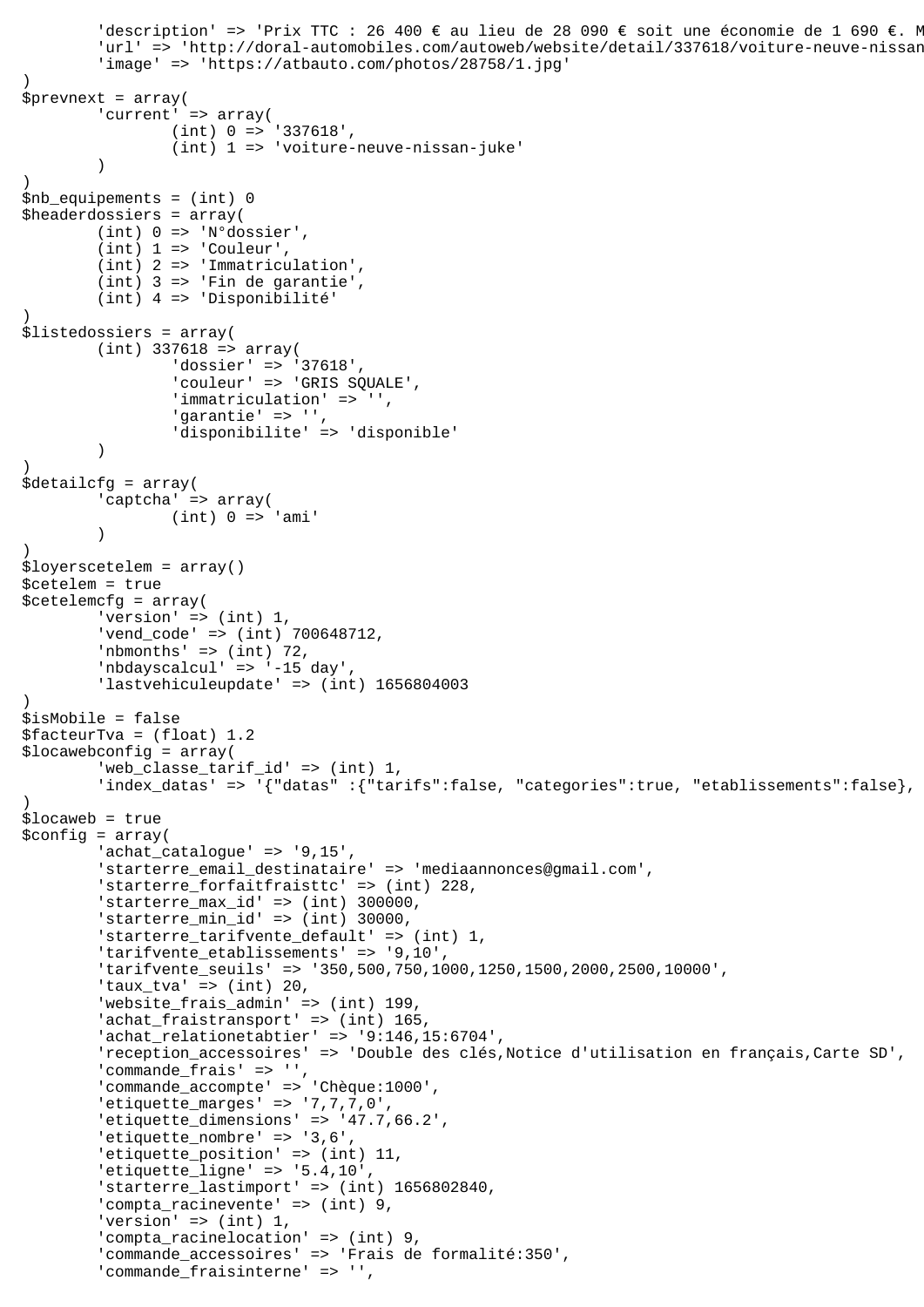```
 'etablissements_vente' => '1,9,15',
        'vente banque' => (int) 4,
        'homepage_datas' => '{"nodes":"","offresmois":{"conditions": {"Vehicule.etat":"N"}},"cate
        'dossier' => 'Doral'
        'etablissement principal vente' => (int) 1,
        'detail_optins' => '{"captcha":["ami"]}'
        'delta1\_options' => '\{''caption': ['amu'']\}'','index_options' => ''
        " commande template' => '{"remarque" : [{"code":"venfin", "libelle":"Vente à la banque", "
        'next_numvo' => '',
        'achat_idfraistransport' => (int) 1
)
$modelClass = 'Vehicule'
$etablissement_id = null
$username = null
$p = array('externe' => true,
         'basename' => 'https://atbauto.com/photos/28758/1.jpg',
        'alt' => 'Photo véhicule 1 NISSAN Juke 1.0 DIG-T 114CV BVM6 N-CONNECTA + PACK HIVER + NAV
)
$imgpath = ''
$caracteristiques = array(
        (int) 0 \Rightarrow array((int) 0 => '<div class="titre3">Généralités</div><table><tr><td class="libelle">N
<tr>>td class="libelle">Modèle</td> <td>Juke</td></tr>
<tr><td class="libelle">Version</td> <td>1.0 DIG-T 114CV BVM6 N-CONNECTA + PACK HIVER + NAVI</td></tr>
<tr><td class="libelle">Mise en circulation</td> <td>24 février 2022</td></tr>
<tr><td class="libelle">Couleur</td> <td>GRIS SQUALE</td></tr>
<tr><td class="libelle">Disponibilité</td> <td>Disponible</td></tr>
<tr><td class="libelle">Garantie</td> <td>Garantie constructeur</td></tr>
<tr><td class="libelle">Référence</td> <td>37618</td></tr>
<tr><td class="libelle">N° de dossier</td> <td>37618</td></tr></table>',
                (int) 1 => '<div class="titre3">Moteur</div><table><tr>><td class="libelle">Carbur
<tr><td class="libelle">Boite à vitesse</td> <td>Manuelle</td></tr>
<tr><td class="libelle">Puissance fiscale</td> <td>6 ch</td></tr>
<tr><td class="libelle">Emission CO2</td> <td>137 g/km</td></tr>
<tr><td class="libelle">Kilométrage</td> <td>15 Km</td></tr></table>'
\overline{\phantom{a}}\lambda$flg = 'droite'
$cat = array( 'nom' => 'Moteur',
         'champs' => array(
                (int) 0 \Rightarrow array( 'label' => 'Carburant',
                         'value' => 'Essence'
 ),
                (int) 1 \Rightarrow array( 'label' => 'Boite à vitesse',
                         'value' => 'Manuelle'
 ),
                (int) 2 => array( 'label' => 'Puissance fiscale',
                         'value' => '6 ch'
 ),
                (int) 3 => array( 'label' => 'Emission CO2',
                         'value' => '137 g/km'
 ),
                (int) 4 => array( 'label' => 'Kilométrage',
                          'value' => '15 Km'
 )
\overline{\phantom{a}})
$titre = '<div class="titre3">Moteur</div>'
$td = array((int) 0 \Rightarrow array((int) 0 \Rightarrow array( (int) 0 => 'Carburant',
                        (int) 1 \Rightarrow array( [maximum depth reached]
 )
 ),
                (int) 1 \Rightarrow 'Essence'
```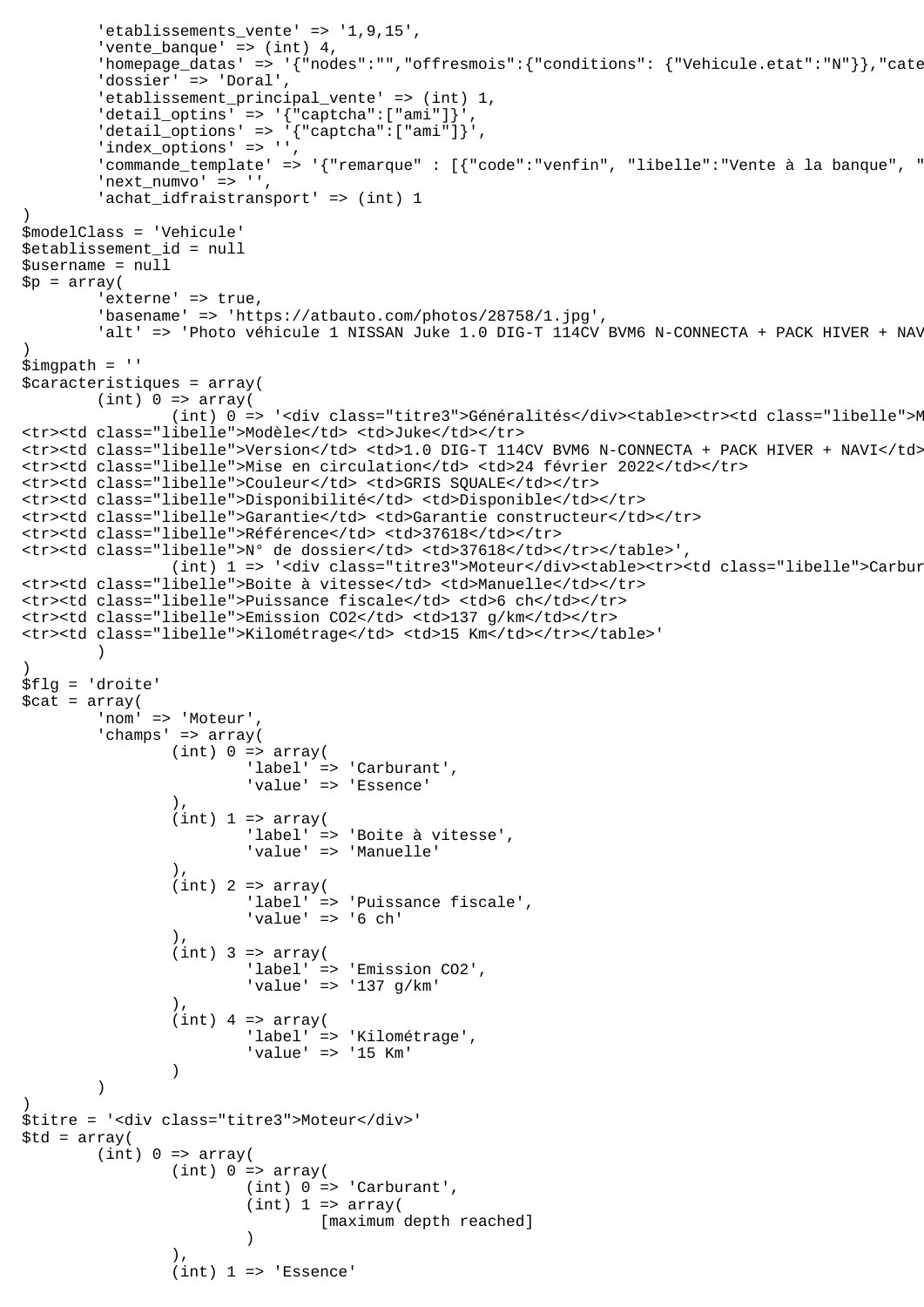```
 ),
        (int) 1 \Rightarrow array((int) 0 \Rightarrow array( (int) 0 => 'Boite à vitesse',
                        (int) 1 \Rightarrow array( [maximum depth reached]
 )
 ),
                 (int) 1 => 'Manuelle'
        \lambda.
        (int) 2 => array((int) 0 => array(
                         (int) 0 => 'Puissance fiscale',
                        (int) 1 \Rightarrow array( [maximum depth reached]
 )
 ),
                (int) 1 => '6 ch' ),
        (int) 3 => array((int) 0 \Rightarrow array( (int) 0 => 'Emission CO2',
                        (int) 1 \Rightarrow array( [maximum depth reached]
 )
 ),
                 (int) 1 => '137 g/km'
         ),
        (int) 4 => array((int) 0 \Rightarrow array( (int) 0 => 'Kilométrage',
                        (int) 1 \Rightarrow array( [maximum depth reached]
 )
 ),
        (int) 1 => '15 Km'\overline{\phantom{a}})
$ch = array( 'label' => 'Kilométrage',
         'value' => '15 Km'
)
$table = '<div class="titre3">Moteur</div><table><tr>><td class="libelle">Carburant</td> <td>Essen
<tr><td class="libelle">Boite à vitesse</td> <td>Manuelle</td></tr>
<tr><td class="libelle">Puissance fiscale</td> <td>6 ch</td></tr>
<tr><td class="libelle">Emission CO2</td> <td>137 g/km</td></tr>
<tr><td class="libelle">Kilométrage</td> <td>15 Km</td></tr></table>'
space = array((int) 0 \Rightarrow array( 'data' => 'Equipements',
 'class' => 'titre2'
        ),
        (int) 1 \Rightarrow array('data' => 'ABS - REF - AFU',
                 'class' => 'detailequip'
         ),
        (int) 2 => array( 'data' => 'Accès et démarrage mains libres - Intelligent Key',
                 'class' => 'detailequip'
         ),
        (int) 3 => array('data' => 'Accoudoir central AV',
                 'class' => 'detailequip'
         ),
        (int) 4 => array('data' => 'Aide au démarrage en pente',
                 'class' => 'detailequip'
        ).
        (int) 5 \Rightarrow array( 'data' => 'Aide au stationnement AR + Caméra de recul',
                 'class' => 'detailequip'
         ),
        (int) 6 \Rightarrow array('data' => 'Airbags AV frontaux - latéraux - rideaux',
                 'class' => 'detailequip'
```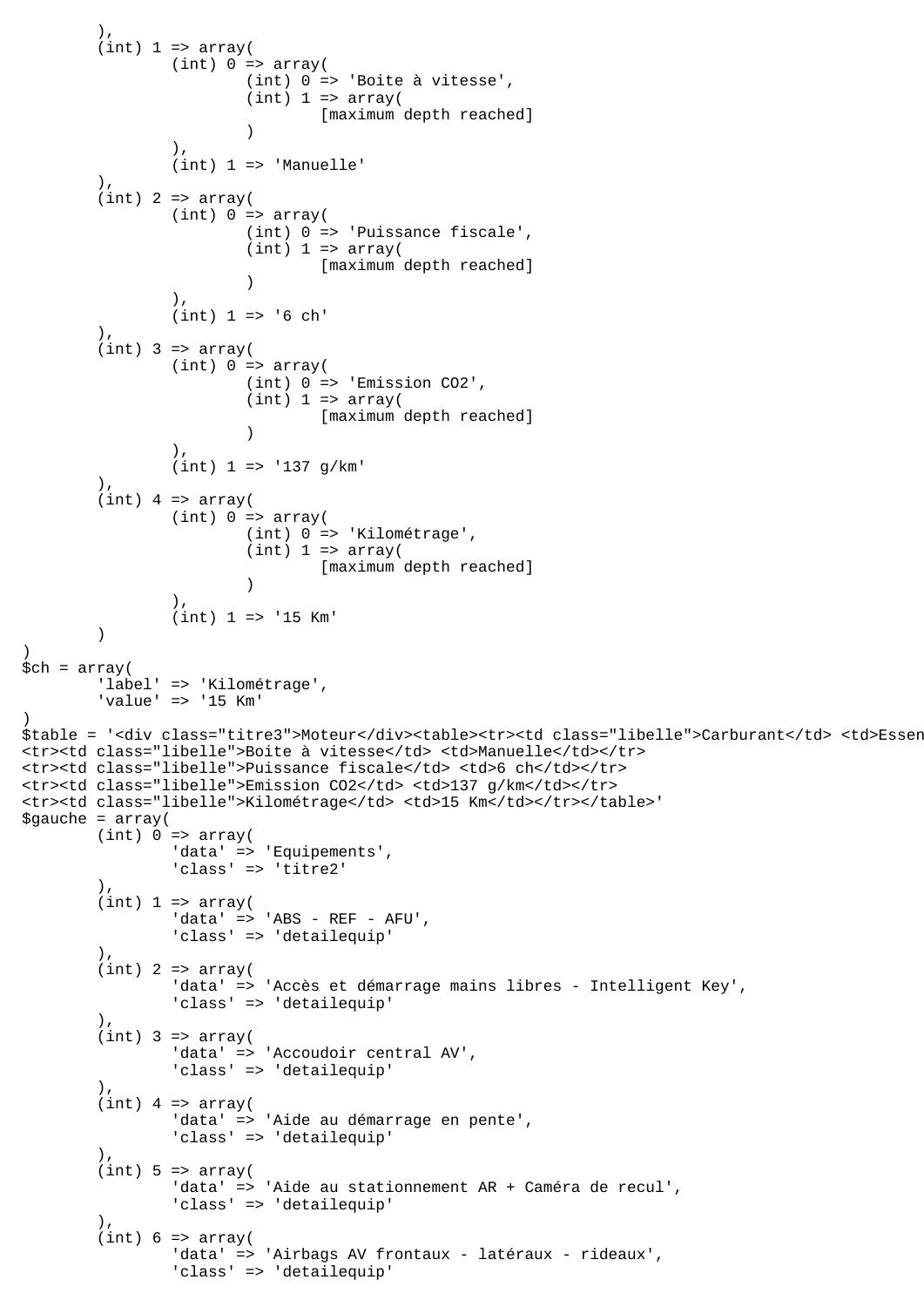```
(int) 7 => array( 'data' => 'Alarme antivol',
                 'class' => 'detailequip'
         ),
        (int) 8 \Rightarrow array( 'data' => 'Alerte active de franchissement involontaire de ligne',
                 'class' => 'detailequip'
         ),
        (int) 9 \Rightarrow array( 'data' => 'Antenne requin',
                 'class' => 'detailequip'
         ),
        (int) 10 => array(
                'data' => 'Banquette AR avec dossier rabattable 1/3 - 2/3',
                 'class' => 'detailequip'
        ),
        (int) 11 => array(
                'data' => 'Bluetooth - USB',
                 'class' => 'detailequip'
         ),
        (int) 12 => array(
 'data' => 'Caméra de recul',
 'class' => 'detailequip'
         ),
        (int) 13 => array( 'data' => 'Capteur de pluie et de luminosité',
                 'class' => 'detailequip'
         ),
        (int) 14 => array('data' => 'Choix du mode de conduite : ECO - STANDARD - SPORT',
                 'class' => 'detailequip'
         ),
        (int) 15 => array(
                 'data' => 'Climatisation automatique',
                 'class' => 'detailequip'
        ),
        (int) 16 => array(
                 'data' => 'Combiné d'instrumentation couleur TFT 7"',
                 'class' => 'detailequip'
        \lambda.
        (int) 17 => array(
                 'data' => 'Commutation automatique des feux de route',
                 'class' => 'detailequip'
         ),
        (int) 18 => array('data' => 'Coques de rétroviseurs ext Noir',
                 'class' => 'detailequip'
         ),
        (int) 19 => array('data' => 'Décors de tableau de bord TEP',
                 'class' => 'detailequip'
 ),
        (int) 20 => array(
                 'data' => 'Détection de sous-gonflage',
                 'class' => 'detailequip'
         ),
        (int) 21 => array('data' => 'Ecran tactile 8"',
                 'class' => 'detailequip'
         ),
        (int) 22 => array('data' => 'ESP',
                 'class' => 'detailequip'
        \left( \right)(int) 23 => array(
                'data' => 'Feux AR à LED',
                 'class' => 'detailequip'
        \lambda.
        (int) 24 => array('data' => 'Feux de jour à LED',
                 'class' => 'detailequip'
         )
```
 $)$ .

)

\$maxligne = (int) 35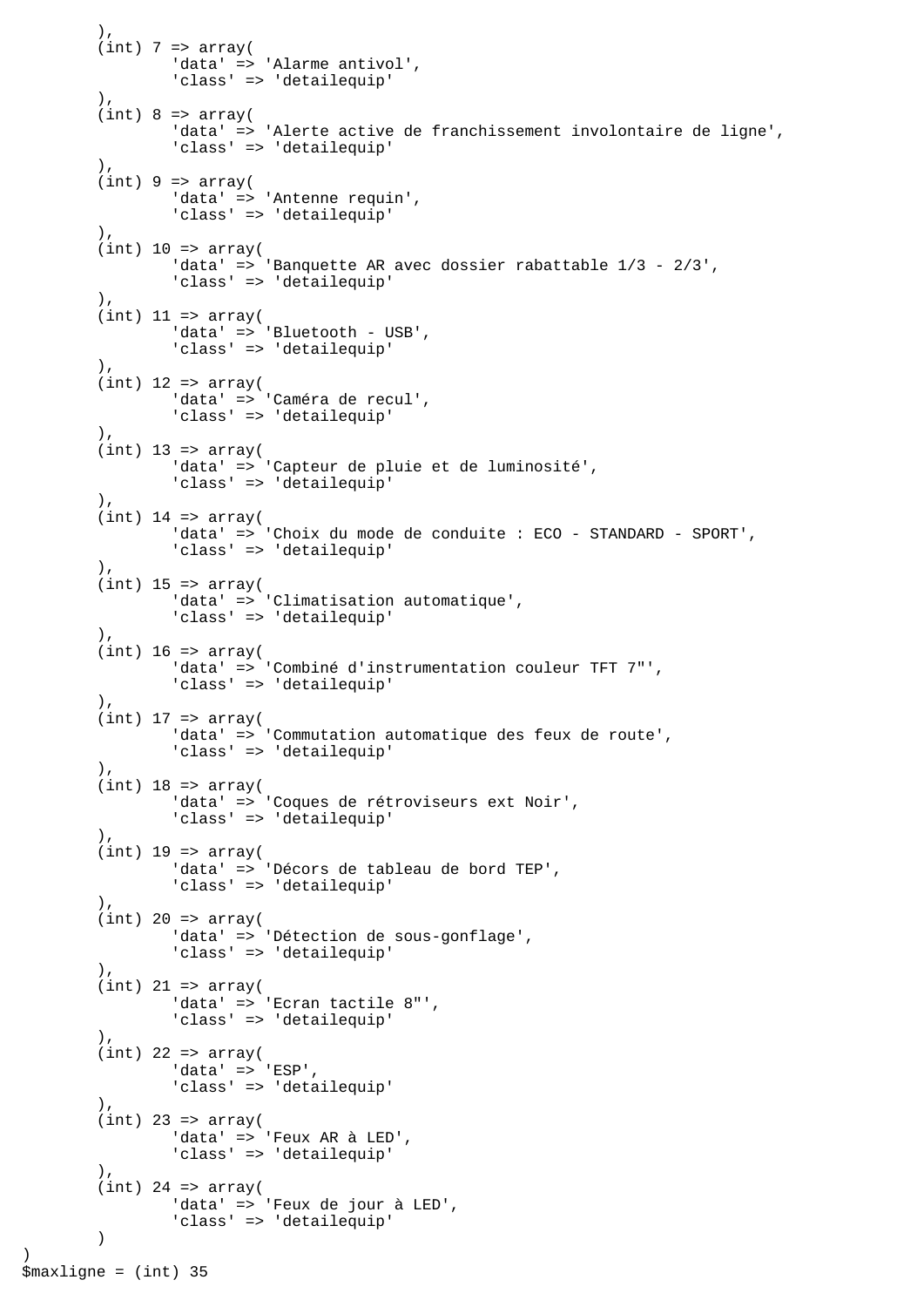```
$repartition = array(
         'gauche' => array(
               'nb' => (int) 48,
               'cat' => array(
                       (int) 0 \Rightarrow array( [maximum depth reached]
 )
) ),
         'droite' => array(
                'nb' => (int) 0, 'cat' => array(
                       (int) 0 \Rightarrow array( [maximum depth reached]
 )
 )
\overline{\phantom{a}})
\text{se} = \arctan(\theta) 'nom' => 'Equipements',
         'equips' => array(
               (int) 0 \Rightarrow array( 'libelle' => 'ABS - REF - AFU',
                         'plusmoins' => '0'
 ),
                (int) 1 \Rightarrow array( 'libelle' => 'Accès et démarrage mains libres - Intelligent Key',
                        'plusmoins' => '0'
                 ),
                (int) 2 => array( 'libelle' => 'Accoudoir central AV',
                        'plusmoins' => '0'
                ),
                (int) 3 => array( 'libelle' => 'Aide au démarrage en pente',
                         'plusmoins' => '0'
                ),
                (int) 4 => array( 'libelle' => 'Aide au stationnement AR + Caméra de recul',
                         'plusmoins' => '0'
 ),
                (int) 5 \Rightarrow array( 'libelle' => 'Airbags AV frontaux - latéraux - rideaux',
                         'plusmoins' => '0'
                 ),
                (int) 6 \Rightarrow array( 'libelle' => 'Alarme antivol',
                         'plusmoins' => '0'
                 ),
                (int) 7 => array( 'libelle' => 'Alerte active de franchissement involontaire de ligne',
                         'plusmoins' => '0'
 ),
                (int) 8 \Rightarrow array( 'libelle' => 'Antenne requin',
                         'plusmoins' => '0'
 ),
                (int) 9 \Rightarrow array( 'libelle' => 'Banquette AR avec dossier rabattable 1/3 - 2/3',
                         'plusmoins' => '0'
 ),
                (int) 10 => array( 'libelle' => 'Bluetooth - USB',
                         'plusmoins' => '0'
\,), \,(int) 11 => array(
                         'libelle' => 'Caméra de recul',
                         'plusmoins' => '0'
 ),
                (int) 12 => array( 'libelle' => 'Capteur de pluie et de luminosité',
                         'plusmoins' => '0'
 ),
                (int) 13 => array(
                        'libelle' => 'Choix du mode de conduite : ECO - STANDARD - SPORT',
```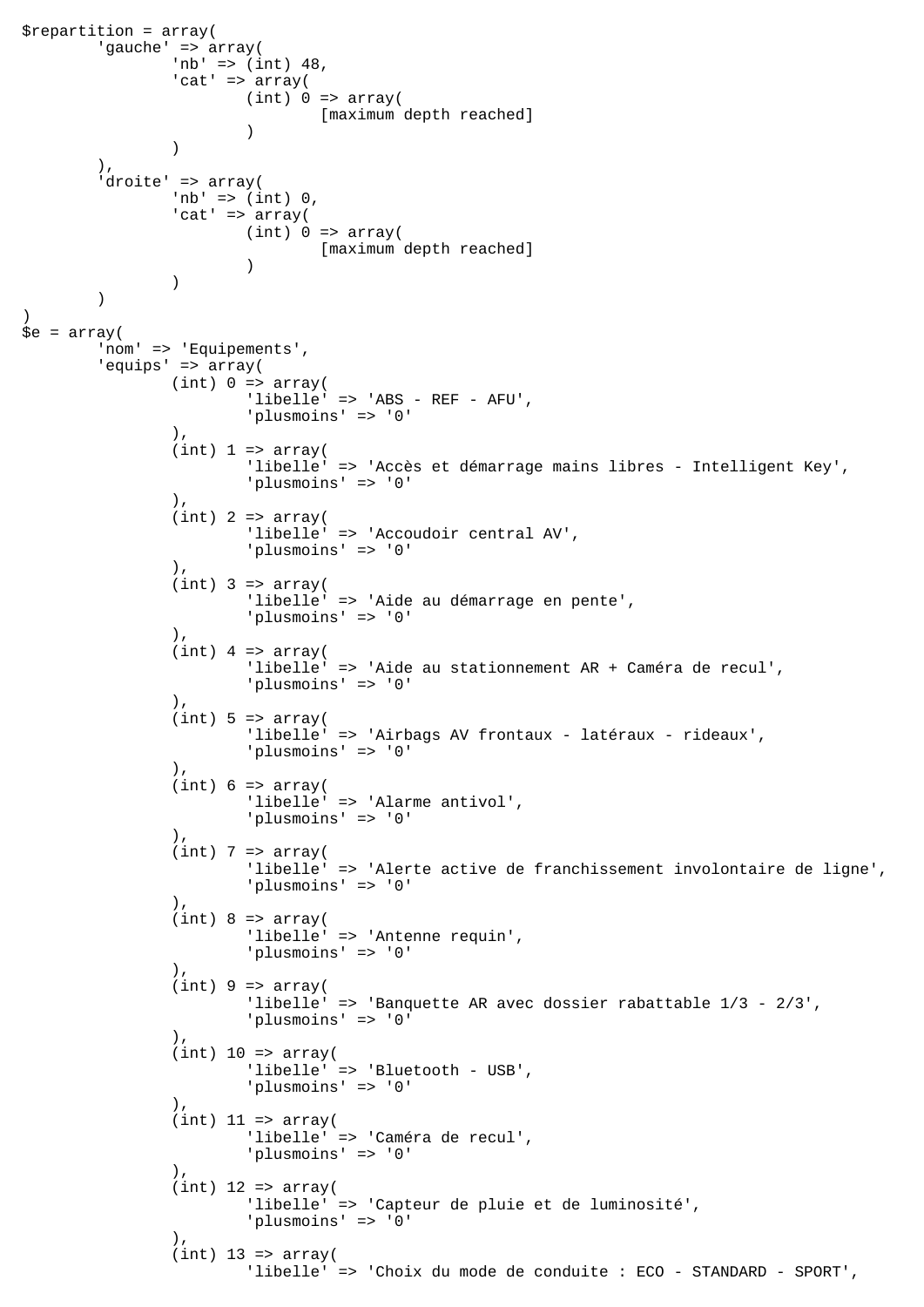```
'plusmoins' => '0'),
 ),
              (int) 14 => array(
                       'libelle' => 'Climatisation automatique',
                       'plusmoins' => '0'
 ),
              (int) 15 => array(
                       'libelle' => 'Combiné d'instrumentation couleur TFT 7"',
                       'plusmoins' => '0'
              ),
              (int) 16 \Rightarrow array( 'libelle' => 'Commutation automatique des feux de route',
                       'plusmoins' => '0'
 ),
              (int) 17 \Rightarrow array( 'libelle' => 'Coques de rétroviseurs ext Noir',
                       'plusmoins' => '0'
 ),
              (int) 18 => array(
                      'libelle' => 'Décors de tableau de bord TEP'.
                       'plusmoins' => '0'
               ),
              (int) 19 => array( 'libelle' => 'Détection de sous-gonflage',
                       'plusmoins' => '0'
 ),
              (int) 20 => array( 'libelle' => 'Ecran tactile 8"',
                       'plusmoins' => '0'
 ),
              (int) 21 => array(
                       'libelle' => 'ESP',
                       'plusmoins' => '0'
 ),
              (int) 22 => array( 'libelle' => 'Feux AR à LED',
                       'plusmoins' => '0'
 ),
              (int) 23 => array(
                       'libelle' => 'Feux de jour à LED',
                       'plusmoins' => '0'
 ),
              (int) 24 => array( 'libelle' => 'Fixations ISOFIX x2 aux places latérales AR',
                       'plusmoins' => '0'
               ),
              (int) 25 => array(
                       'libelle' => 'Fonction DAB',
                       'plusmoins' => '0'
 ),
              (int) 26 => array(
                     'libelle' => 'Freinage d'urgence intelligent avec détection des obstacles
                       'plusmoins' => '0'
\,), \,(int) 27 => array( 'libelle' => 'Frein de stationnement électrique',
                       'plusmoins' => '0'
 ),
              (int) 28 => array(
                       'libelle' => 'Jantes alliage 19"',
                       'plusmoins' => '0'
 ),
              (int) 29 => array( 'libelle' => 'Lève-vitres AV-AR électriques',
                       'plusmoins' => '0'
 ),
              (int) 30 => array( 'libelle' => 'Mirror Screen compatible Apple CarPlay et Androïd Auto',
                       'plusmoins' => '0'
\,), \,(int) 31 => array( 'libelle' => 'Navigation NISSAN CONNECT',
                       'plusmoins' => '0'
 ),
              (int) 32 => array(
```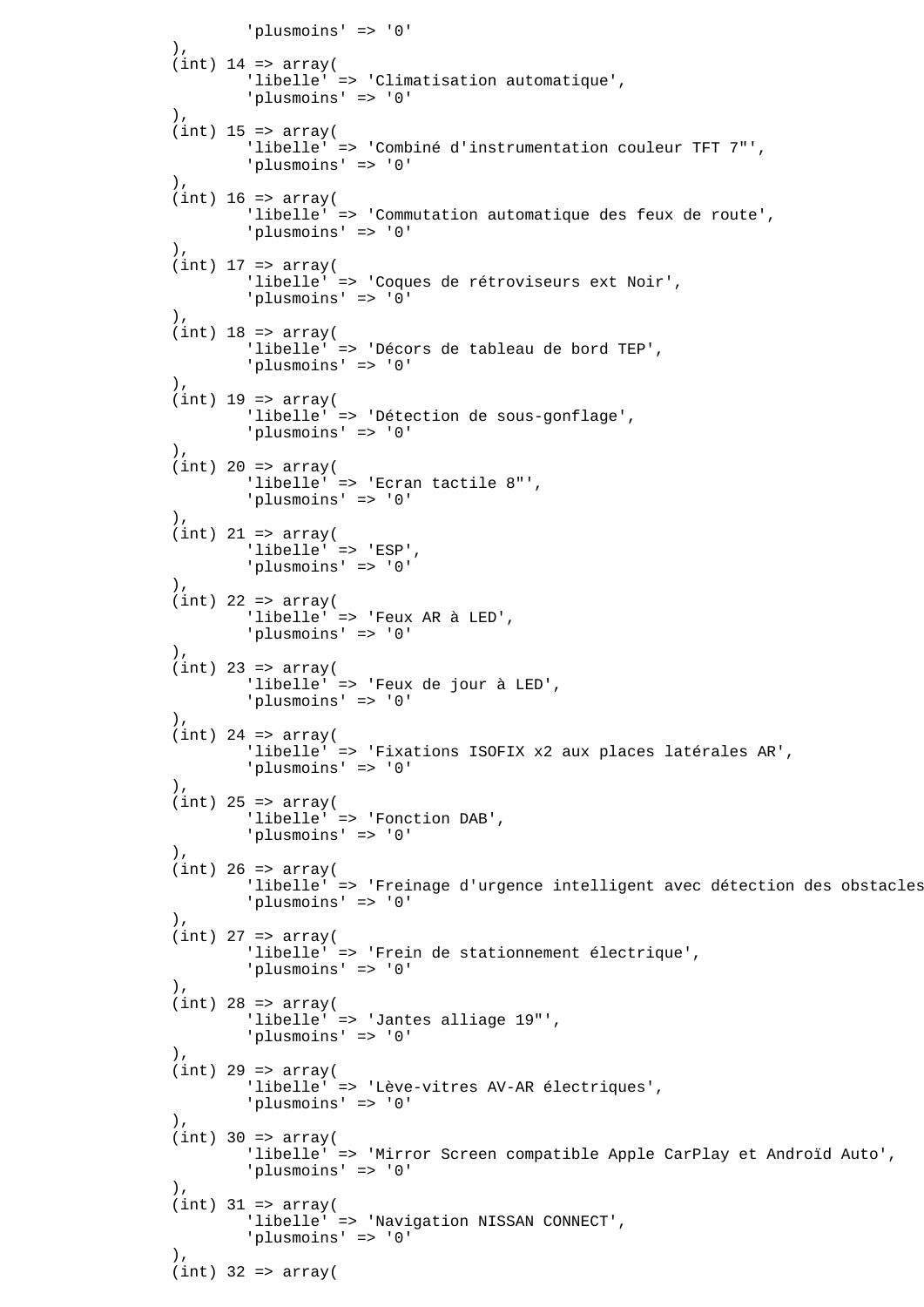```
'libelle' => 'Pack Hiver : Projecteurs antibrouillard AV à LED + Sièges P
                        'plusmoins' => '0'
 ),
               (int) 33 => array(
                        'libelle' => 'Peinture métallisée Gris Squale',
                        'plusmoins' => '0'
 ),
               (int) 34 => array( 'libelle' => 'Reconnaissance des panneaux de vitesse et préconisation',
                        'plusmoins' => '0'
 ),
               (int) 35 => array('libelle' => 'Régulateur - Limiteur de vitesse',
                        'plusmoins' => '0'
 ),
               (int) 36 => array(
                       'libelle' => 'Rétroviseur int électrochrome',
                        'plusmoins' => '0'
 ),
               (int) 37 => array(
                        'libelle' => 'Rétroviseurs ext électriques et dégivrants',
                        'plusmoins' => '0'
                ),
               (int) 38 => array( 'libelle' => 'Rétroviseurs ext rabattables électriquement',
               'plusmoins' => '0'),
 ),
               (int) 39 => array( 'libelle' => 'Roue de secours',
                       'plusmoins' => '0'
                ),
               (int) 40 \Rightarrow array( 'libelle' => 'Sellerie Tissu Noir avec surpiqûres grises',
                        'plusmoins' => '0'
\, ), \,(int) 41 => array(
                        'libelle' => 'Sièges AV chauffants',
                        'plusmoins' => '0'
                ),
               (int) 42 => array( 'libelle' => 'Sièges AV réglables en hauteur',
                        'plusmoins' => '0'
\, ), \,(int) 43 => array( 'libelle' => 'Sièges AV Monoform style',
                        'plusmoins' => '0'
\, ), \,(int) 44 => array('libelle' => 'Système Châssis Control : Contrôle actif de trajectoire + C
                        'plusmoins' => '0'
\, ), \,(int) 45 => array(
                        'libelle' => 'Vitres et lunette AR surteintées',
                        'plusmoins' => '0'
 ),
               (int) 46 => array( 'libelle' => 'Volant Cuir',
                        'plusmoins' => '0'
                ),
               (int) 47 => array( 'libelle' => 'Volant réglable en hauteur et en profondeur',
                        'plusmoins' => '0'
 )
$k = (int) 9$i = (int) 24$droite = array()
\zeta = array(
       'id' => null,'offset' => (int) -24$idequipe = null
$offset = (int) -24$length = null
```
)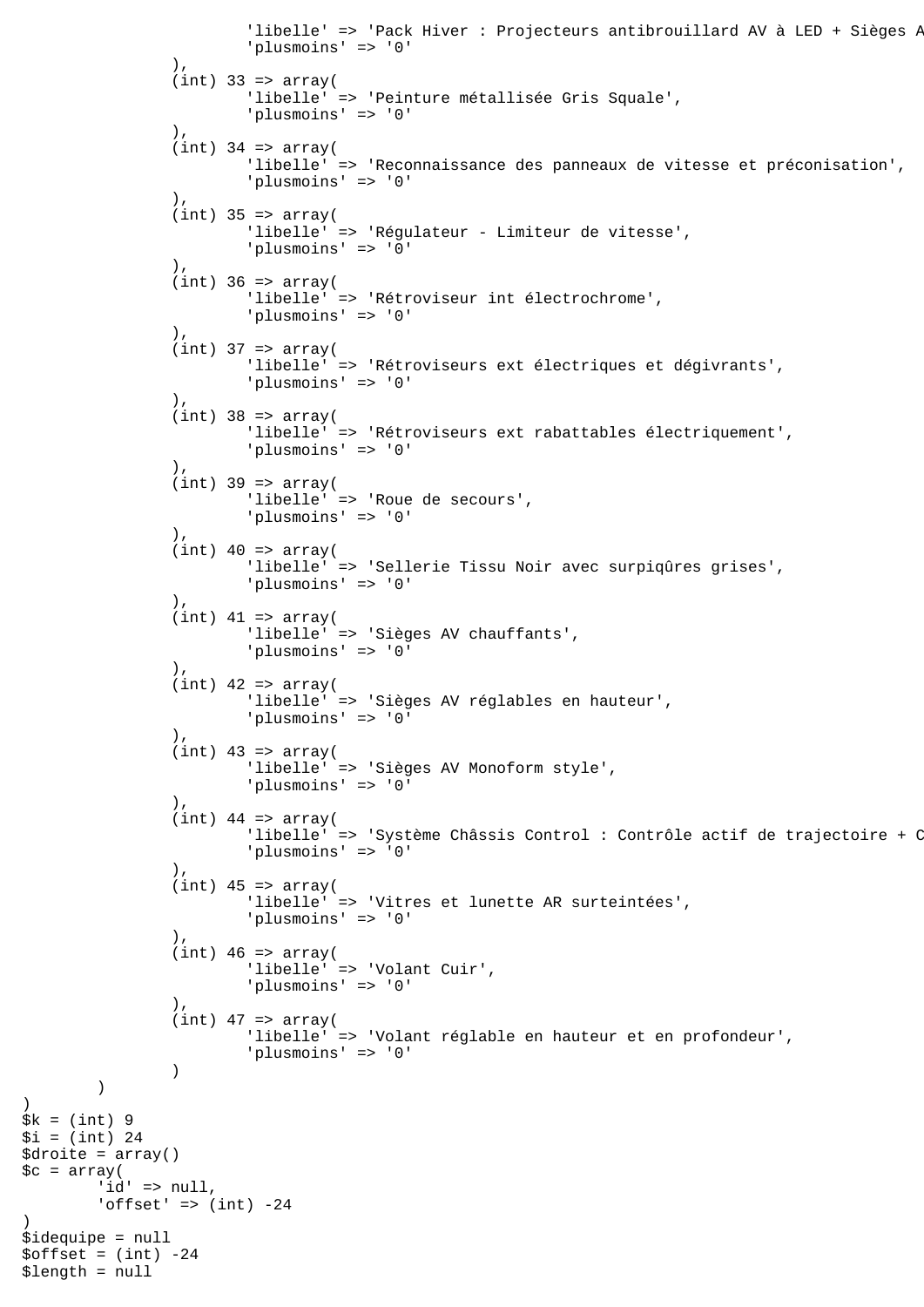```
$dataequip = array(
        (int) 0 \Rightarrow array( 'libelle' => 'ABS - REF - AFU',
                  'plusmoins' => '0'
        \lambda.
        (int) 1 \Rightarrow array( 'libelle' => 'Accès et démarrage mains libres - Intelligent Key',
                  'plusmoins' => '0'
         ),
        (int) 2 => array( 'libelle' => 'Accoudoir central AV',
                  'plusmoins' => '0'
         ),
        (int) 3 => array( 'libelle' => 'Aide au démarrage en pente',
                  'plusmoins' => '0'
         ),
         (int) 4 => array( 'libelle' => 'Aide au stationnement AR + Caméra de recul',
                  'plusmoins' => '0'
         ),
         (int) 5 \Rightarrow array('libelle' => 'Airbags AV frontaux - latéraux - rideaux',
                  'plusmoins' => '0'
         ),
         (int) 6 \Rightarrow array( 'libelle' => 'Alarme antivol',
                  'plusmoins' => '0'
         ),
        (int) 7 => array( 'libelle' => 'Alerte active de franchissement involontaire de ligne',
                  'plusmoins' => '0'
         ),
         (int) 8 \Rightarrow array( 'libelle' => 'Antenne requin',
                  'plusmoins' => '0'
         ),
         (int) 9 \Rightarrow array( 'libelle' => 'Banquette AR avec dossier rabattable 1/3 - 2/3',
                  'plusmoins' => '0'
        ),
         (int) 10 => array(
                  'libelle' => 'Bluetooth - USB',
                  'plusmoins' => '0'
         ),
        (int) 11 => array( 'libelle' => 'Caméra de recul',
                  'plusmoins' => '0'
         ),
        (int) 12 => array( 'libelle' => 'Capteur de pluie et de luminosité',
                  'plusmoins' => '0'
 ),
        (int) 13 => array( 'libelle' => 'Choix du mode de conduite : ECO - STANDARD - SPORT',
                  'plusmoins' => '0'
         ),
        (int) 14 => array( 'libelle' => 'Climatisation automatique',
                  'plusmoins' => '0'
        ),
        (int) 15 => array( 'libelle' => 'Combiné d'instrumentation couleur TFT 7"',
                  'plusmoins' => '0'
         ),
        (int) 16 => array(
                  'libelle' => 'Commutation automatique des feux de route',
                  'plusmoins' => '0'
        \lambda.
        (int) 17 => array( 'libelle' => 'Coques de rétroviseurs ext Noir',
                  'plusmoins' => '0'
        \lambda(int) 18 => array(
                  'libelle' => 'Décors de tableau de bord TEP',
```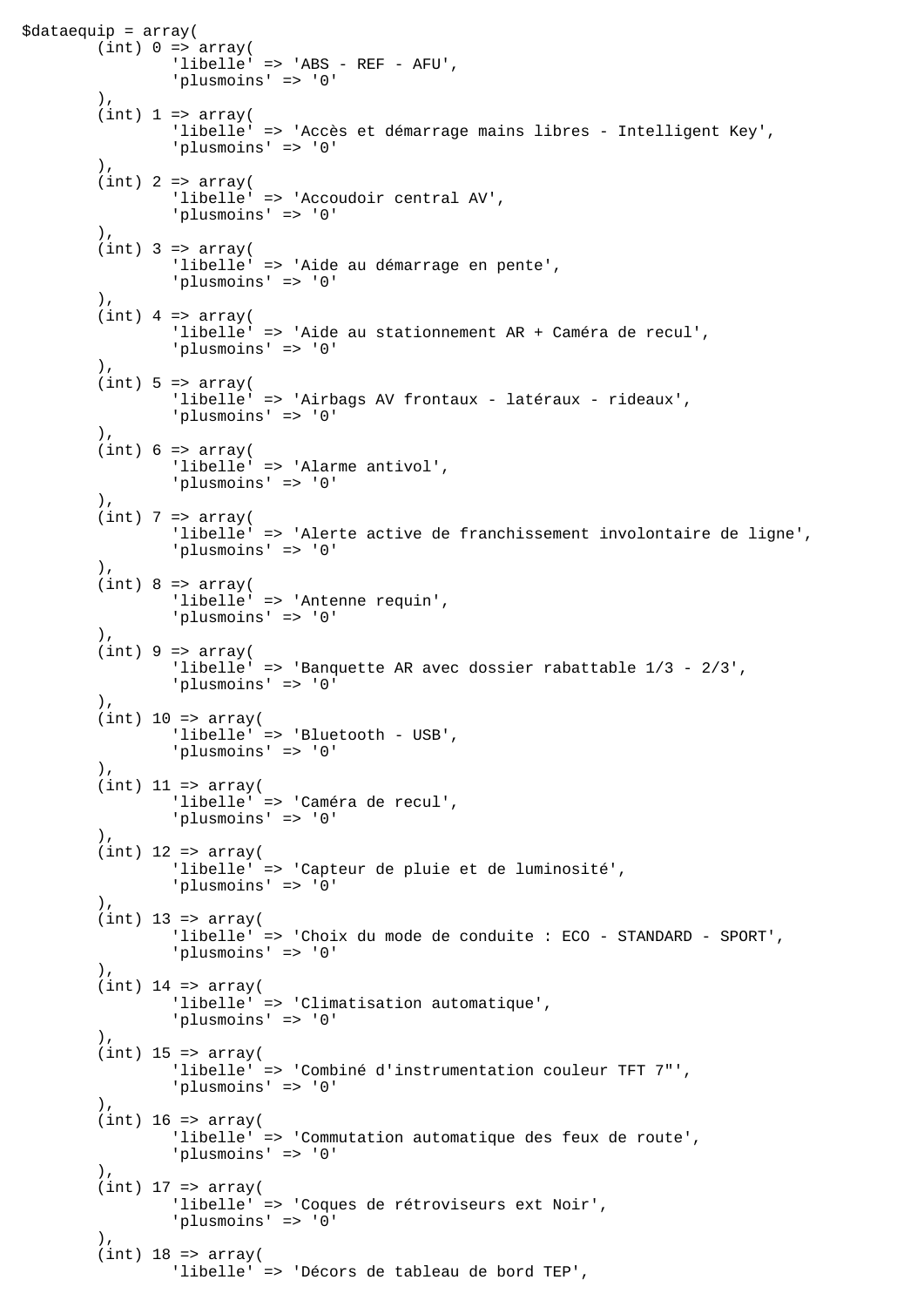```
 'plusmoins' => '0'
        ),
 (int) 19 => array(
 'libelle' => 'Détection de sous-gonflage',
                 'plusmoins' => '0'
         ),
        (int) 20 => array(
                 'libelle' => 'Ecran tactile 8"',
                 'plusmoins' => '0'
         ),
        (int) 21 => array(
                 'libelle' => 'ESP',
                 'plusmoins' => '0'
         ),
        (int) 22 => array( 'libelle' => 'Feux AR à LED',
                 'plusmoins' => '0'
         ),
        (int) 23 => array(
                 'libelle' => 'Feux de jour à LED',
                 'plusmoins' => '0'
         )
)
$v = array( 'libelle' => 'Feux de jour à LED',
         'plusmoins' => '0'
)
$class = 'detailequip'
```
[Warning](javascript:void(0);) [\(2\)](javascript:void(0);): Invalid argument supplied for foreach() [/var/www/cakephp/croogo/automobile-dev/Auto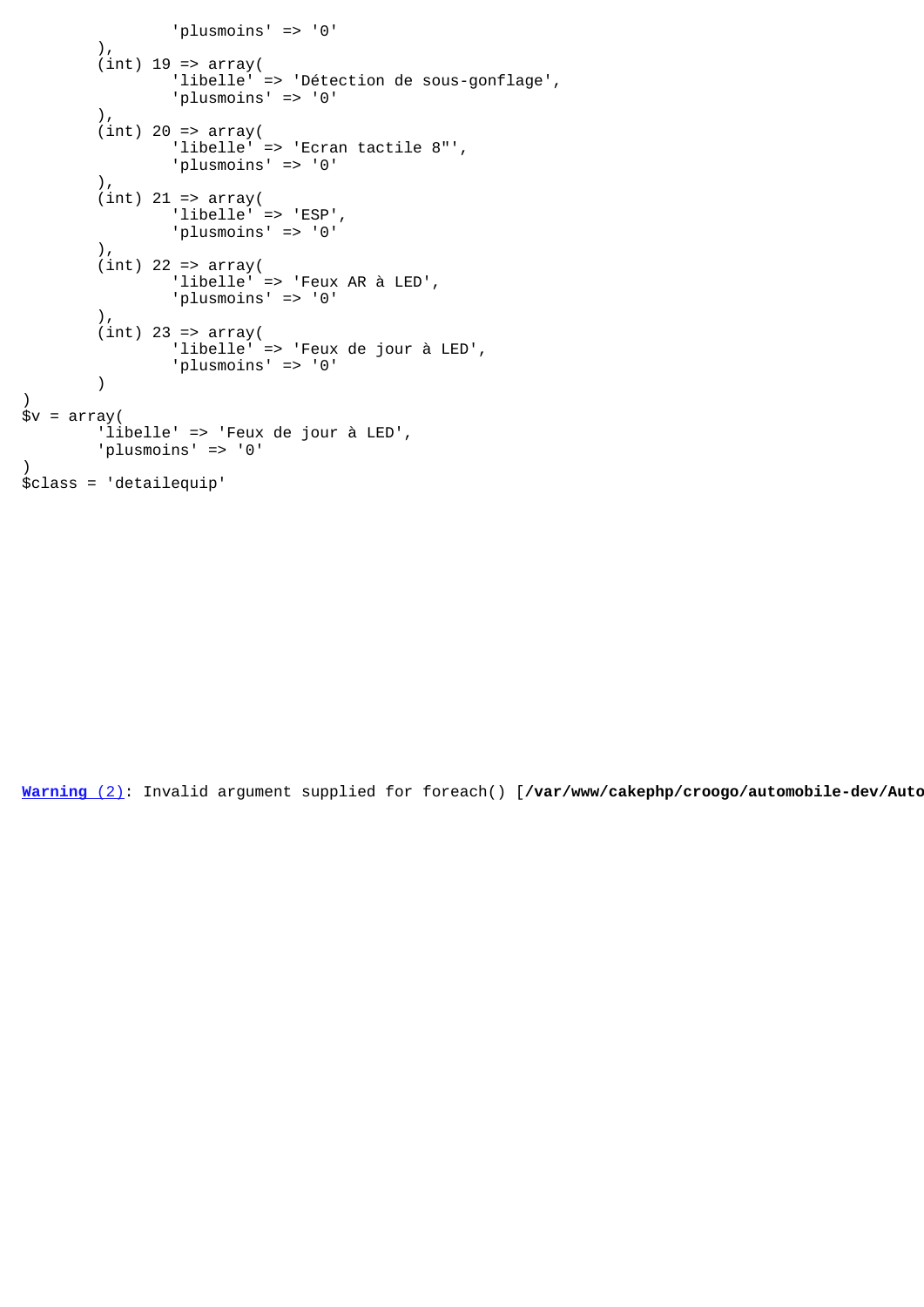```
 'Params' => array([maximum depth reached])
 ),
              'node' => array(
                    'Type' => array(
                           [maximum depth reached]
\,), \, 'Vocabulary' => array(
                           [maximum depth reached]
\,), \, 'Params' => array([maximum depth reached])
\, ), \,'faq' => array(
                    'Type' => array(
                           [maximum depth reached]
\,), \, 'Vocabulary' => array([maximum depth reached]),
                    'Params' => array(
                          [maximum depth reached]
 )
\, ), \, 'agence' => array(
                    'Type' => array(
                           [maximum depth reached]
\,), \, 'Vocabulary' => array([maximum depth reached]),
              'Params' => array([maximum depth reached])
 )
       ),
       'menus_for_layout' => array(
              'main-desktop' => array(
                   'Menu' => array(
                          [maximum depth reached]
\,), \, 'Params' => array([maximum depth reached]),
                   'threaded' => array(
                   [maximum depth reached]<br>)
 )
              ),
              'main-mobile' => array(
                   'Menu' => array(
                           [maximum depth reached]
\,), \, 'Params' => array([maximum depth reached]),
                   'threaded' => array(
                           [maximum depth reached]
 )
\, ), \, 'top-desktop' => array(
                   'Menu' => array(
                           [maximum depth reached]
\,), \,'Params' => array([maximum depth reached]),
                   'threaded' => array(
                           [maximum depth reached]
 )
              ),
              'services' => array(
                    'Menu' => array(
                           [maximum depth reached]
\,), \, 'Params' => array([maximum depth reached]),
                   'threaded' => array(
                    [maximum depth reached]
 )
) ),
       'nodes_for_layout' => array(),
      'blocks for layout' => array(
              'right' => array(
                   (int) 0 \Rightarrow array( [maximum depth reached]
 )
\, ), \,'left' => array(),
             'center' => array(
```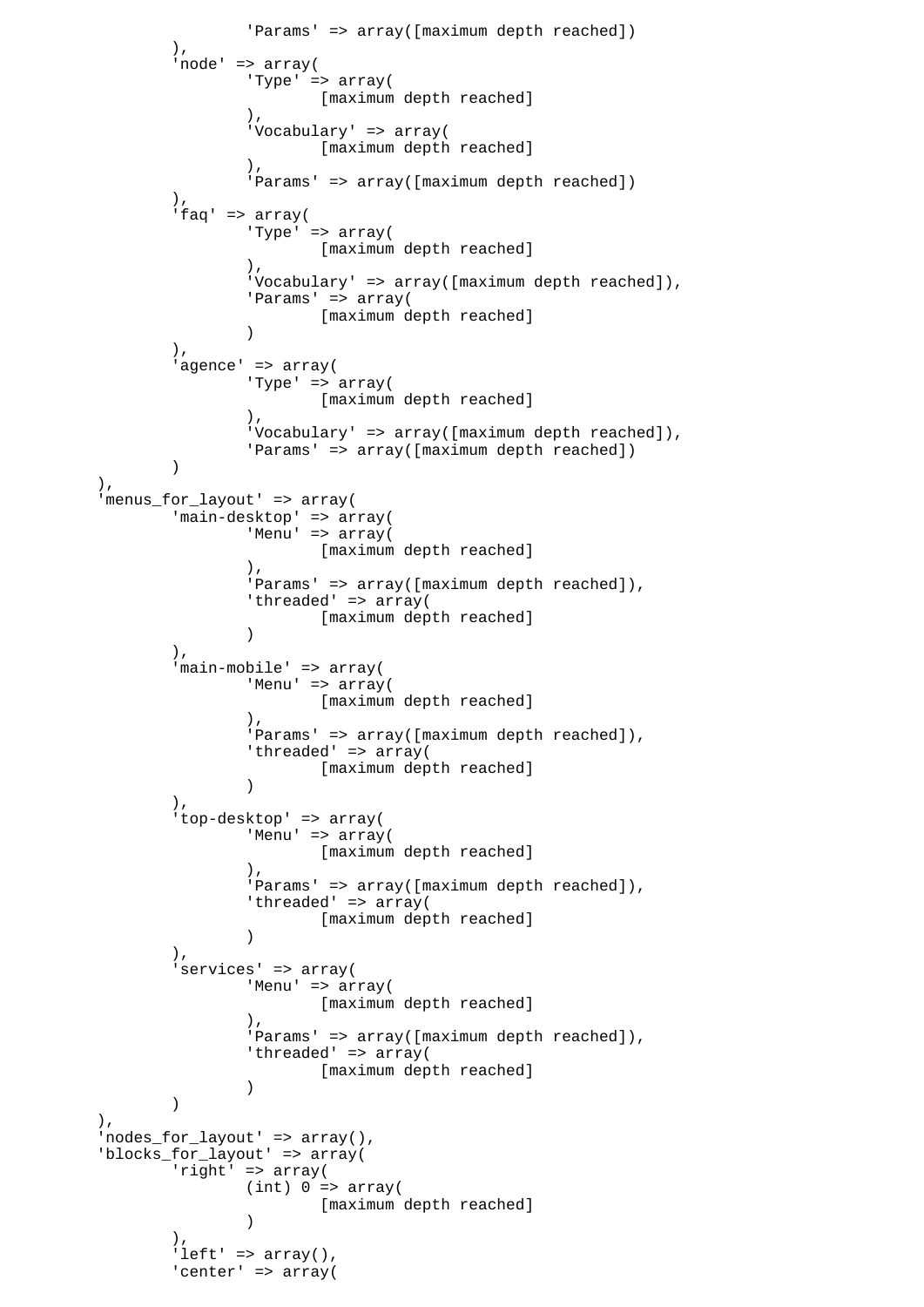```
(int) 0 \Rightarrow array( [maximum depth reached]
\,), \,(int) 1 \Rightarrow array( [maximum depth reached]
 )
 ),
               'bottom' => array(
                      (int) 0 \Rightarrow array( [maximum depth reached]
\,), \,(int) 1 \Rightarrow array( [maximum depth reached]
\,), \,(int) 2 => array( [maximum depth reached]
\,), \,(int) 3 => array([maximum depth reached]
 )
 ),
                'top' => array(
                      (int) 0 \Rightarrow array( [maximum depth reached]
 )
 ),
               'footer' => array(),
               'gauche' => array(),
                'region1' => array(),
                'region3' => array()
        ),
       'isadmin' \Rightarrow '',
        'file' => 'Doral-voiture-neuve-nissan-juke.pdf',
       'etablissement' => array(
               'id' => '1',
                'enseigne_commerciale' => 'Doral automobiles',
                'nom_juridique' => 'Doral',
                'nom_court' => 'Doral auto',
                'adresse' => '1480, Avenue de l'Amandier',
                'code_postal' => '84000',
                'ville' => 'Avignon',
                'gps' => '43.938281,4.849581',
               'ville_id' => '0',
                'telephone' => '04 90 89 33 21',
                'fax' => '04 90 89 81 98',
                'email' => 'contact@doral-automobiles.com',
                'forme_juridique' => 'SARL',
 'numero_siret' => '392 645 966 000012 - RCS AVIGNON',
 'code_ape' => '4511Z',
                'numero_tva' => 'FR77392645966',
                'nom_domaine' => 'www.doral-automobiles.com',
                'statut_unique' => '',
               'loor' => ',
               'fermeture hebdo' => '',
               'ouverture' => '',
                'location' => '0',
                'showinsellerwebsite' => true,
                'parent_id' => '1',
               'config_id' => '1', 'defaultbanque_id' => null,
                'compta_general' => '411130',
               'created' => null,
                'modified' => '2013-08-06 10:25:25'
       ),
        'general' => array(
                'id' => '337618',
               'statut' => 'ok',
                'marque' => 'NISSAN',
                'modele' => 'Juke',
                'version' => '1.0 DIG-T 114CV BVM6 N-CONNECTA + PACK HIVER + NAVI',
                'prix_ttc' => '26 400 €',
                'prix_loyer_ttc' => '367 €/mois',
               'prix_ht' => '22 000 €'
               'prix_constructeur' => '28 090 \varepsilon',
                'prix_marchand' => '',
```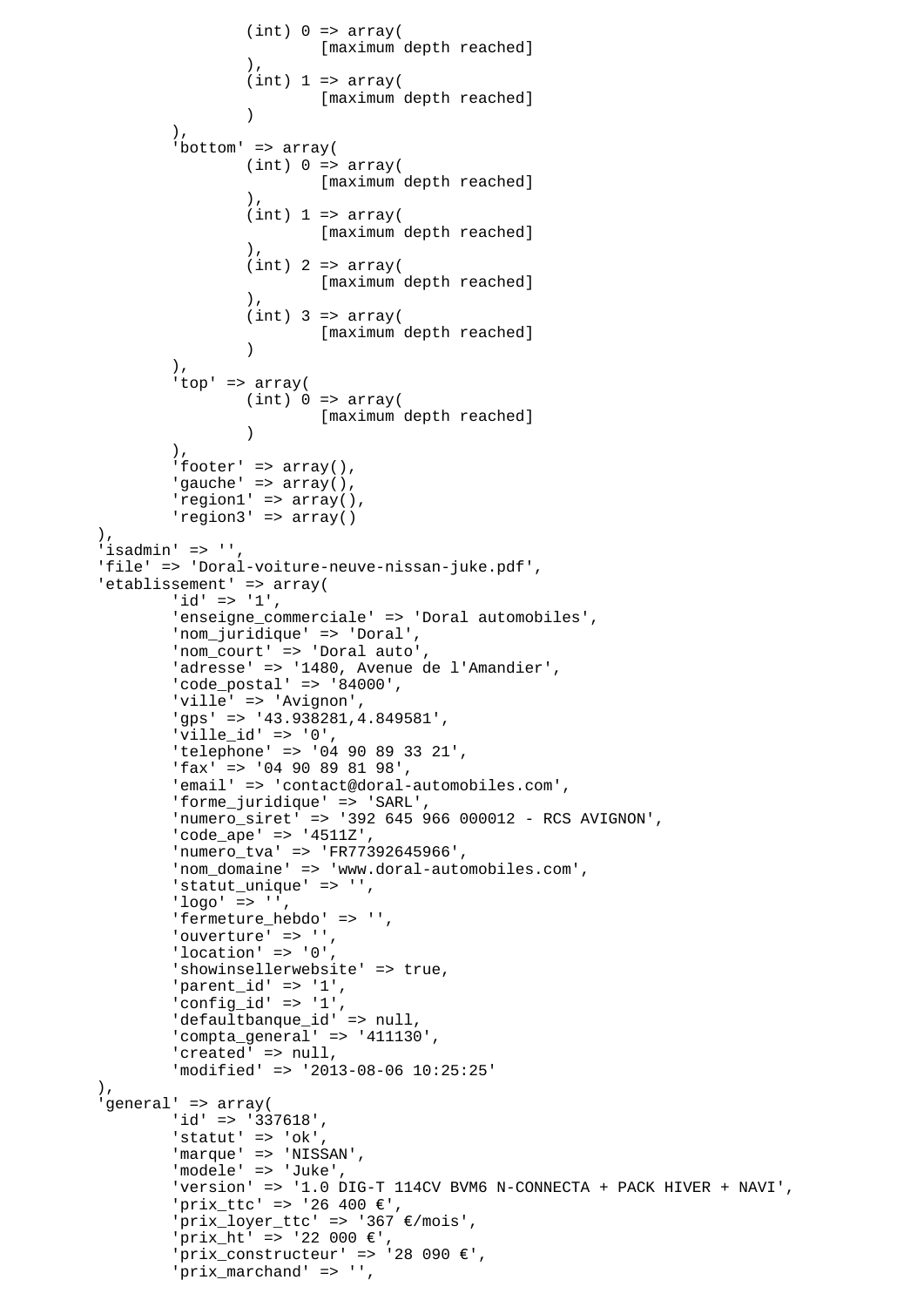```
 'prix_marchand_ht' => '',
               'marge' => '',
              'marge_ht' => '',
              'economie' => array(
                     'montant' => '-1 690 €',
                      'pourcentage' => '6%'
               ),
              'description_web' => null,
'etat' => 'N',
 'libetat' => 'Neuf',
 'type' => '1',
 'libtype' => 'Tourisme',
              'etatprix' => 'N26400',
               'loyers' => array(
                      'cetelem' => array(
                             [maximum depth reached]
 )
 ),
               'photoscontract' => 'Photos non contractuelles'
        ),
        'categories' => array(
              (int) 0 \Rightarrow array( 'nom' => 'Généralités',
 'champs' => array(
                             [maximum depth reached]
 )
 ),
              (int) 1 \Rightarrow array( 'nom' => 'Moteur',
                      'champs' => array(
                      [maximum depth reached]
 )
) ),
        'equipements' => array(
              (int) 9 \Rightarrow array('nom' => 'Equipements',
                      'equips' => array(
                             [maximum depth reached]
 )
 )
       ),
        'photos' => array(
              (int) 0 \Rightarrow array('externe' => true,
                      'basename' => 'https://atbauto.com/photos/28758/1.jpg',
                     'alt' => 'Photo véhicule 1 NISSAN Juke 1.0 DIG-T 114CV BVM6 N-CONNECTA +
 ),
              (int) 1 \Rightarrow array('externe' => true,
                      'basename' => 'https://atbauto.com/photos/28758/2.jpg',
                     'alt' => 'Photo véhicule 1 NISSAN Juke 1.0 DIG-T 114CV BVM6 N-CONNECTA +
 ),
              (int) 2 => array('externe' => true,
                      'basename' => 'https://atbauto.com/photos/28758/3.jpg',
                     'alt' => 'Photo véhicule 1 NISSAN Juke 1.0 DIG-T 114CV BVM6 N-CONNECTA +
 ),
              (int) 3 => array('externe' => true,
                      'basename' => 'https://atbauto.com/photos/28758/4.jpg',
                     'alt' => 'Photo véhicule 1 NISSAN Juke 1.0 DIG-T 114CV BVM6 N-CONNECTA +
 ),
              (int) 4 => array(
                     'externe' => true,
                      'basename' => 'https://atbauto.com/photos/28758/5.jpg',
                     'alt' => 'Photo véhicule 1 NISSAN Juke 1.0 DIG-T 114CV BVM6 N-CONNECTA +
 ),
              (int) 5 \Rightarrow array('externe' => true,
                      'basename' => 'https://atbauto.com/photos/28758/6.jpg',
                     'alt' => 'Photo véhicule 1 NISSAN Juke 1.0 DIG-T 114CV BVM6 N-CONNECTA +
 ),
              (int) 6 \Rightarrow array('externe' => true,
```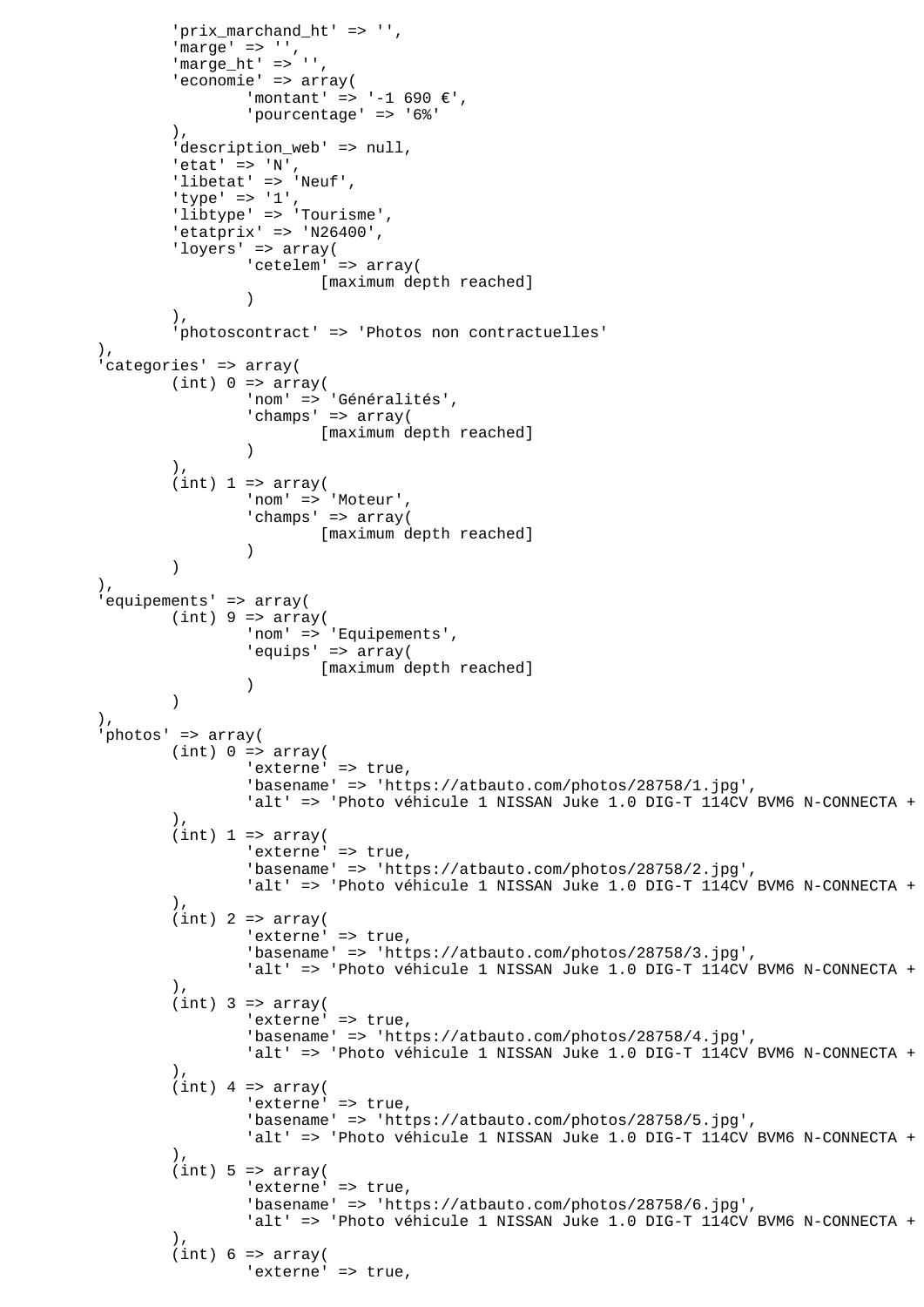```
 'basename' => 'https://atbauto.com/photos/28758/7.jpg',
                       'alt' => 'Photo véhicule 1 NISSAN Juke 1.0 DIG-T 114CV BVM6 N-CONNECTA +
 ),
               (int) 7 => array('externe' => true,
                        'basename' => 'https://atbauto.com/photos/28758/8.jpg',
                       'alt' => 'Photo véhicule 1 NISSAN Juke 1.0 DIG-T 114CV BVM6 N-CONNECTA +
 ),
               ),<br>(int) 8 => array(
                       'externe' = true,
                        'basename' => 'https://atbauto.com/photos/28758/9.jpg',
                       'alt' => 'Photo véhicule 1 NISSAN Juke 1.0 DIG-T 114CV BVM6 N-CONNECTA +
 ),
               (int) 9 \Rightarrow array('externe' => true,
                        'basename' => 'https://atbauto.com/photos/28758/10.jpg',
                       'alt' => 'Photo véhicule 1 NISSAN Juke 1.0 DIG-T 114CV BVM6 N-CONNECTA +
 ),
               (int) 10 \Rightarrow array('externe' => true,
                        'basename' => 'https://atbauto.com/photos/28758/11.jpg',
                       'alt' => 'Photo véhicule 1 NISSAN Juke 1.0 DIG-T 114CV BVM6 N-CONNECTA +
 ),
               (int) 11 => array(
                       'externe' => true,
                        'basename' => 'https://atbauto.com/photos/28758/12.jpg',
                       'alt' => 'Photo véhicule 1 NISSAN Juke 1.0 DIG-T 114CV BVM6 N-CONNECTA +
 ),
               (int) 12 => array(
                       'externe' => true,
                        'basename' => 'https://atbauto.com/photos/28758/13.jpg',
                       'alt' => 'Photo véhicule 1 NISSAN Juke 1.0 DIG-T 114CV BVM6 N-CONNECTA +
\,), \,(int) 13 => array(
                       'externe' => true,
                        'basename' => 'https://atbauto.com/photos/28758/14.jpg',
                       'alt' => 'Photo véhicule 1 NISSAN Juke 1.0 DIG-T 114CV BVM6 N-CONNECTA +
 ),
               (int) 14 => array('externe' => true,
                        'basename' => 'https://atbauto.com/photos/28758/15.jpg',
                       'alt' => 'Photo véhicule 1 NISSAN Juke 1.0 DIG-T 114CV BVM6 N-CONNECTA +
                ),
               (int) 15 => array('externe' => true,
                        'basename' => 'https://atbauto.com/photos/28758/16.jpg',
                       'alt' => 'Photo véhicule 1 NISSAN Juke 1.0 DIG-T 114CV BVM6 N-CONNECTA +
 ),
               (int) 16 => array('externe' => true,
                        'basename' => 'https://atbauto.com/photos/28758/17.jpg',
                       'alt' => 'Photo véhicule 1 NISSAN Juke 1.0 DIG-T 114CV BVM6 N-CONNECTA +
 ),
               (int) 17 \Rightarrow array('externe' => true,
                        'basename' => 'https://atbauto.com/photos/28758/18.jpg',
                       'alt' => 'Photo véhicule 1 NISSAN Juke 1.0 DIG-T 114CV BVM6 N-CONNECTA +
 ),
               (int) 18 => array(
                       'externe' => true,
                        'basename' => 'https://atbauto.com/photos/28758/19.jpg',
                       'alt' => 'Photo véhicule 1 NISSAN Juke 1.0 DIG-T 114CV BVM6 N-CONNECTA +
 )
       'title_for_layout' => 'Vente véhicule Neuf - NISSAN Juke - 1.0 DIG-T 114CV BVM6 N-CONNECT
        'metaForLayout' => array(
               'description' => 'Doral spécialiste de la vente d'automobiles neuves et occasion
                'keywords' => 'vente, voiture, avignon, vaucluse, utilitaires, neufs, occasions'
        'metaogForLayout' => array(
                'title' => 'NISSAN Juke - 1.0 DIG-T 114CV BVM6 N-CONNECTA + PACK HIVER + NAVI',
               'description' => 'Prix TTC : 26 400 € au lieu de 28 090 € soit une économie de 1
               'url' => 'http://doral-automobiles.com/autoweb/website/detail/337618/voiture-neuv
                'image' => 'https://atbauto.com/photos/28758/1.jpg'
```
),

 $)$ ,

),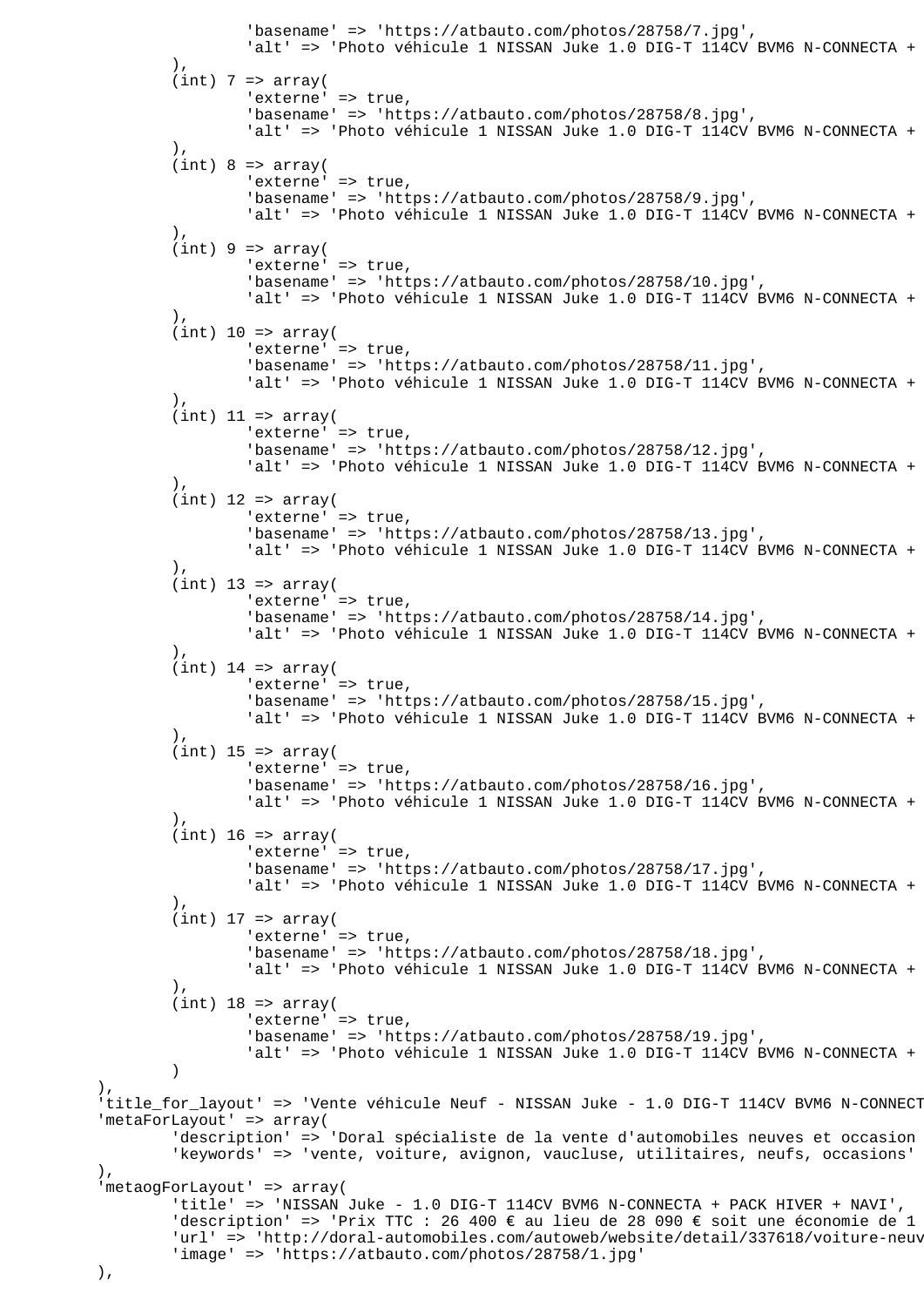```
 'prevnext' => array(
                'current' => array(
                         (int) 0 => '337618',
                         (int) 1 => 'voiture-neuve-nissan-juke'
 )
        ),
         'nb_equipements' => (int) 0,
        'headerdossiers' => array(
                 (int) 0 => 'N°dossier',
                (int) 1 \Rightarrow 'Counter', (int) 2 => 'Immatriculation',
                (int) 3 => 'Fin de garantie',
                 (int) 4 => 'Disponibilité'
 ),
         'listedossiers' => array(
               (int) 337618 => array(
                         'dossier' => '37618',
                         'couleur' => 'GRIS SQUALE',
                         'immatriculation' => '',
                         'garantie' => '',
                         'disponibilite' => 'disponible'
 )
         ),
        'detailcfg' => array(
                'captcha' => array(
                (int) 0 => 'ami' )
        ),
        'loyerscetelem' => array(),
        'cetelem' => true,
         'cetelemcfg' => array(
                'version' => (int) 1,
                 'vend_code' => (int) 700648712,
                'nbmonths' \Rightarrow (int) 72,
                 'nbdayscalcul' => '-15 day',
                 'lastvehiculeupdate' => (int) 1656804003
        ),
         'isMobile' => false,
         'facteurTva' => (float) 1.2,
         'locawebconfig' => array(
                 'web_classe_tarif_id' => (int) 1,
                'index datas' => '{"datas" :{"tarifs":false, "categories":true, "etablissements":
         ),
        'locaweb' => true,
         'config' => array(
                 'achat_catalogue' => '9,15',
                 'starterre_email_destinataire' => 'mediaannonces@gmail.com',
                 'starterre_forfaitfraisttc' => (int) 228,
 'starterre_max_id' => (int) 300000,
 'starterre_min_id' => (int) 30000,
                 'starterre_tarifvente_default' => (int) 1,
                 'tarifvente_etablissements' => '9,10',
                 'tarifvente_seuils' => '350,500,750,1000,1250,1500,2000,2500,10000',
                'taux tva' => (int) 20,
                 'website_frais_admin' => (int) 199,
                'achat_fraistransport' => (int) 165,
                 'achat_relationetabtier' => '9:146,15:6704',
                'reception_accessoires' => 'Double des clés, Notice d'utilisation en français, Cart
                 'commande_frais' => '',
                 'commande_accompte' => 'Chèque:1000',
                 'etiquette_marges' => '7,7,7,0',
 'etiquette_dimensions' => '47.7,66.2',
 'etiquette_nombre' => '3,6',
                 'etiquette_position' => (int) 11,
                'etiquette_ligne' => '5.4,10' 'starterre_lastimport' => (int) 1656802840,
                 'compta_racinevente' => (int) 9,
                'version' \Rightarrow (int) 1,
                'compta racinelocation' => (int) 9,
                 'commande_accessoires' => 'Frais de formalité:350',
                 'commande_fraisinterne' => '',
                 'etablissements_vente' => '1,9,15',
                'vente_banque' => (int) 4,
                'homepage_datas' => '{"nodes":"","offresmois":{"conditions": {"Vehicule.etat":"N"
                 'dossier' => 'Doral',
```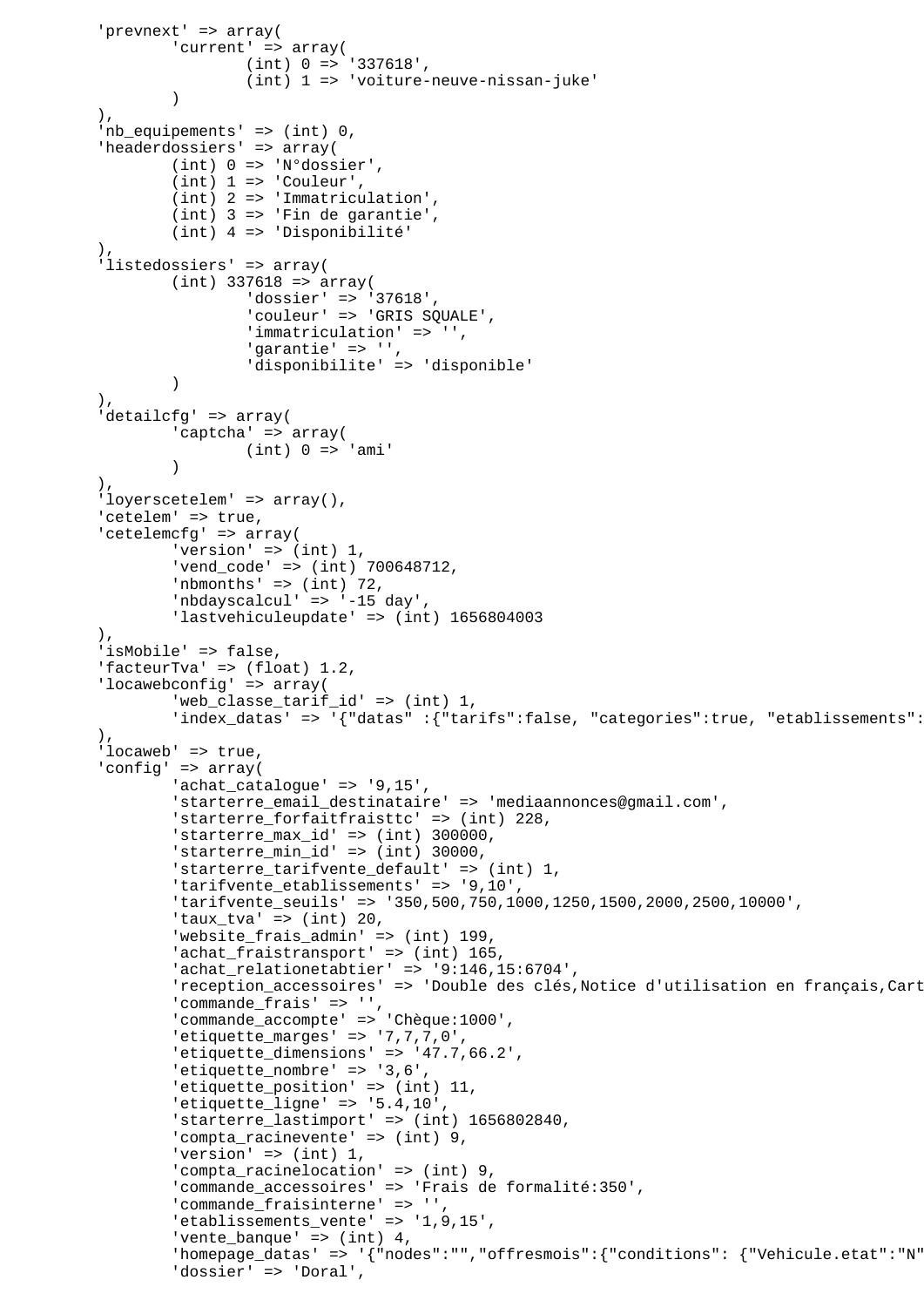```
 'etablissement_principal_vente' => (int) 1,
                'detail optins' => '{``caption":['ami"]'}'
                'detail_options' => \left\{ \text{ "captcha": } [\text{ "ami"]} \right\}',
                'index \overline{\text{options'}} => '',
                'commande template' => '{"remarque" : [{"code":"venfin", "libelle":"Vente à la ba
                'next_numvo' => '',
                'achat_idfraistransport' => (int) 1
         ),
         'modelClass' => 'Vehicule',
        'etablissement id' => null,
         'username' => null
$is_mobile = false
$etats = array(
         'N' => 'Neuf',
         'O' => 'Occasion'
$tauxTva = (int) 20
$socname = 'Doral'
$role_id = null
$vocabularies_for_layout = array()
$types_for_layout = array(
         'page' => array(
                 'Type' => array(
                        'id' => '1',
                         'title' => 'Page',
                         'alias' => 'page',
                         'description' => 'A page is a simple method for creating and displaying i
                          'format_show_author' => false,
                          'format_show_date' => false,
                          'comment_status' => '0',
                         'comment_approve' => true,
                          'comment_spam_protection' => false,
                          'comment_captcha' => false,
 'params' => '',
 'plugin' => '',
                          'updated' => '2009-09-09 00:23:24',
                          'created' => '2009-09-02 18:06:27'
 ),
                'Vocabulary' => array(),
                 'Params' => array()
        \lambda.
         'blog' => array(
                 'Type' => array(
                        'id' => '2',
                         'title' => 'Blog',
                         'alias' => 'blog',
                         'description' => 'A blog entry is a single post to an online journal, or
                          'format_show_author' => true,
                          'format_show_date' => true,
                          'comment_status' => '2',
                         'comment_approve' => true,
                          'comment_spam_protection' => false,
                          'comment_captcha' => false,
                         'params' \Rightarrow '',
                          'plugin' => '',
                          'updated' => '2009-09-15 12:15:43',
                          'created' => '2009-09-02 18:20:44'
                 ),
                  'Vocabulary' => array(
                         (int) 0 \Rightarrow array( [maximum depth reached]
\,), \,(int) 1 \Rightarrow array( [maximum depth reached]
 )
 ),
                 'Params' => array()
        \lambda.
         'node' => array(
                 'Type' => array(
                         'id' => '4',
                         'title' => 'Node',
                          'alias' => 'node',
                          'description' => 'Default content type.',
```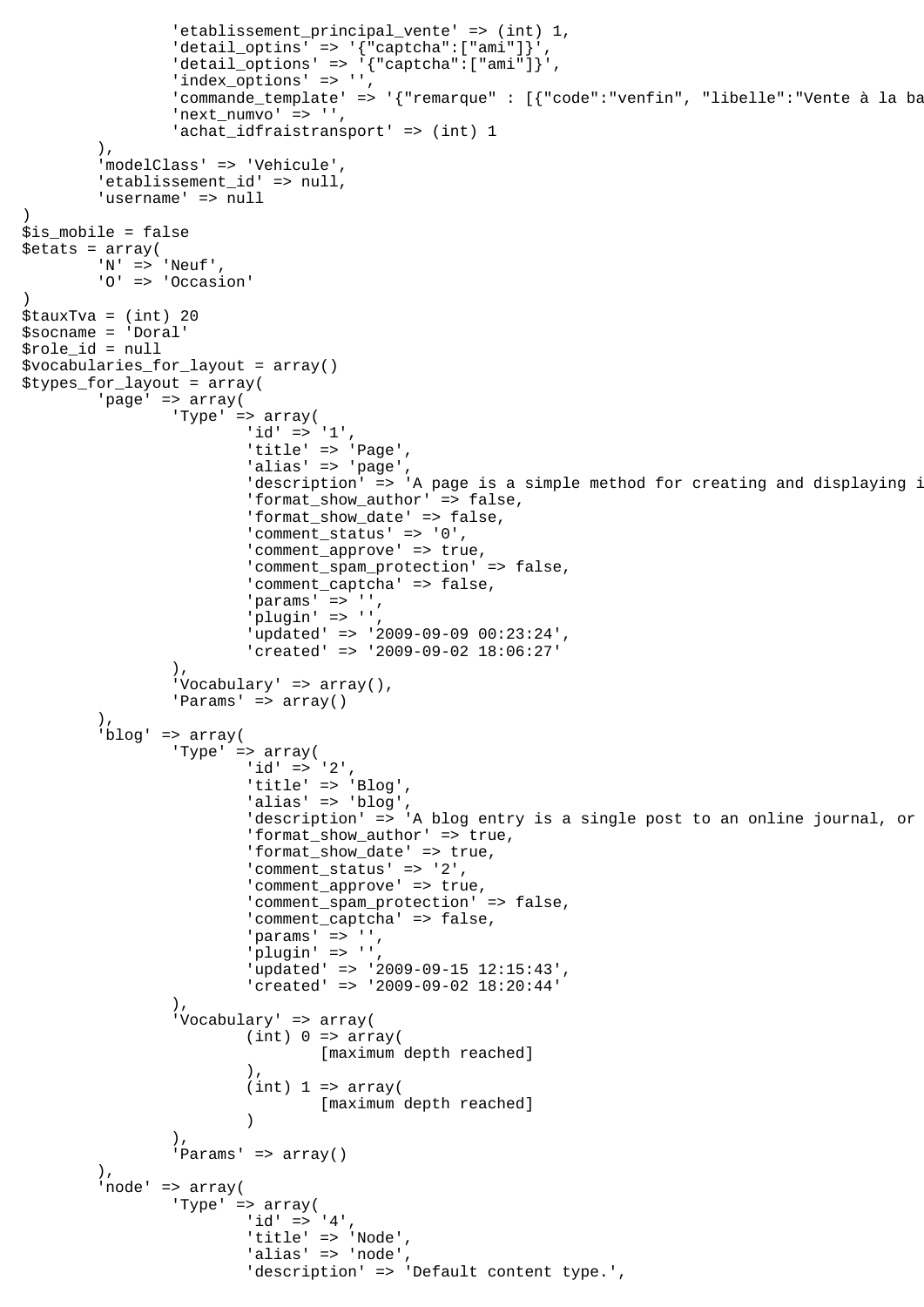```
 'format_show_author' => true,
                     'format show date' => true,
                      'comment_status' => '2',
                     'comment_approve' => true,
                      'comment_spam_protection' => false,
                      'comment_captcha' => false,
' params' => '',
' plugin' => '',
 'updated' => '2009-10-06 21:53:15',
                      'created' => '2009-09-05 23:51:56'
 ),
               'Vocabulary' => array(
                     (int) 0 \Rightarrow array( [maximum depth reached]
\,), \,(int) 1 \Rightarrow array([maximum depth reached]
 )
 ),
               'Params' => array()
 ),
 'faq' => array(
               'Type' => array(
                     'id' => '5',
                      'title' => 'Faq',
                     'alias' \Rightarrow 'faq','description' => '',
                      'format_show_author' => false,
                      'format_show_date' => false,
                      'comment_status' => '0',
                     'comment_approve' => false,
                      'comment_spam_protection' => false,
                     'comment_captcha' => false,
                     'params' => 'routes=1',
 'plugin' => null,
 'updated' => '2015-12-04 09:58:17',
                      'created' => '2014-05-21 14:54:35'
 ),
              'Vocabulary' => array(),
               'Params' => array(
                      'routes' => '1'
 )
        ),
        'agence' => array(
               'Type' => array(
                      'id' => '6',
 'title' => 'Agence',
 'alias' => 'agence',
                      'description' => 'Contenus du slider agence',
                      'format_show_author' => false,
                      'format_show_date' => false,
                      'comment_status' => '0',
                     'comment_approve' => false,
                     'comment spam protection' => false,
                      'comment_captcha' => false,
                     'params' => '',
                      'plugin' => null,
                      'updated' => '2016-01-27 19:26:47',
                      'created' => '2016-01-27 19:26:47'
               ),
              'Vocabulary' => array(),
              'Params' => array()
\overline{\phantom{a}}$menus_for_layout = array(
        'main-desktop' => array(
               'Menu' => array(
                     'id' => '8',
                     'title' => 'Principal desktop',
                     'alias' => 'main-desktop',
                     'class' \Rightarrow '',
                     'description' => '',
 'status' => true,
'weight' => null,
                     'link count' => '7',
```
 $\lambda$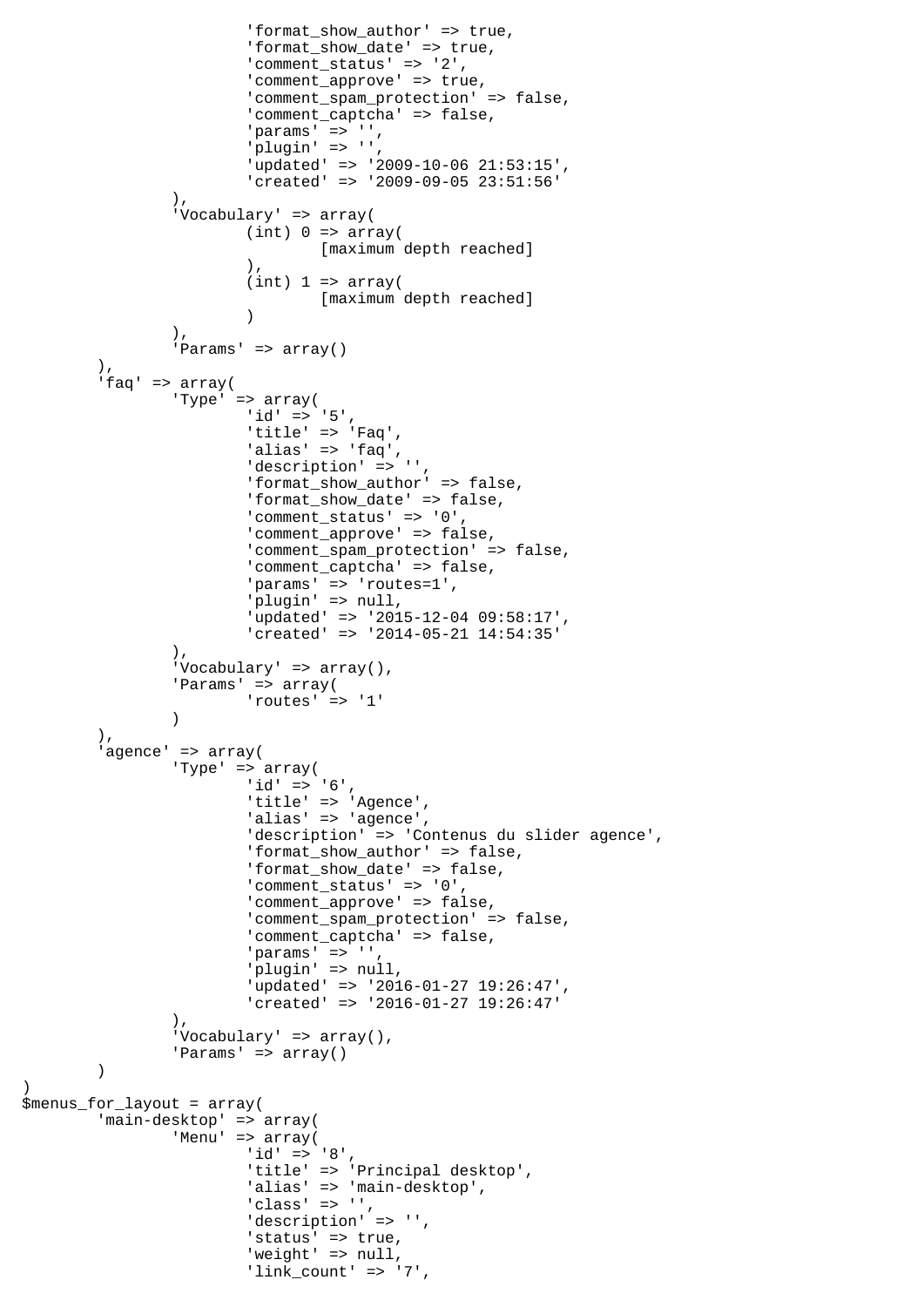```
'params' => '',
                    'updated' => '2015-11-25 11:07:13',
                    'created' => '2015-11-25 11:03:42'
             ),
             ..<br>'Params' => array(),
             'threaded' => array(
                   (int) 0 \Rightarrow array( [maximum depth reached]
\,), \,(int) 1 \Rightarrow array( [maximum depth reached]
), \overline{\phantom{a}}(int) 2 => array([maximum depth reached]
\,), \,(int) 3 => array([maximum depth reached]
\,), \,(int) 4 => array( [maximum depth reached]
\,), \,(int) 5 \Rightarrow array( [maximum depth reached]
\,), \,(int) 6 \Rightarrow array( [maximum depth reached]
 )
) ),
       'main-mobile' => array(
             'Menu' => array(
                   'id' => '9',
                   'title' => 'Principal mobile',
 'alias' => 'main-mobile',
 'class' => '',
 'description' => '',
                   'status' => true,
                   'weight' => null,
                   'link_count' => '8',
                   'params' => ''
                    'updated' => '2015-11-25 11:07:26',
                    'created' => '2015-11-25 11:04:27'
             ),
             'Params' => array(),
            'threaded' => array(
                   (int) 0 \Rightarrow array( [maximum depth reached]
\,), \,(int) 1 \Rightarrow array( [maximum depth reached]
\,), \,(int) 2 => array( [maximum depth reached]
\,), \,(int) 3 => array( [maximum depth reached]
\,), \,(int) 4 => array( [maximum depth reached]
\,), \,(int) 5 \Rightarrow array( [maximum depth reached]
\,), \,(int) 6 \Rightarrow array( [maximum depth reached]
\,), \,(int) 7 => array( [maximum depth reached]
 )
) ),
       'top-desktop' => array(
            'Menu' => array(
'id' => '10',
 'title' => 'Top desktop',
```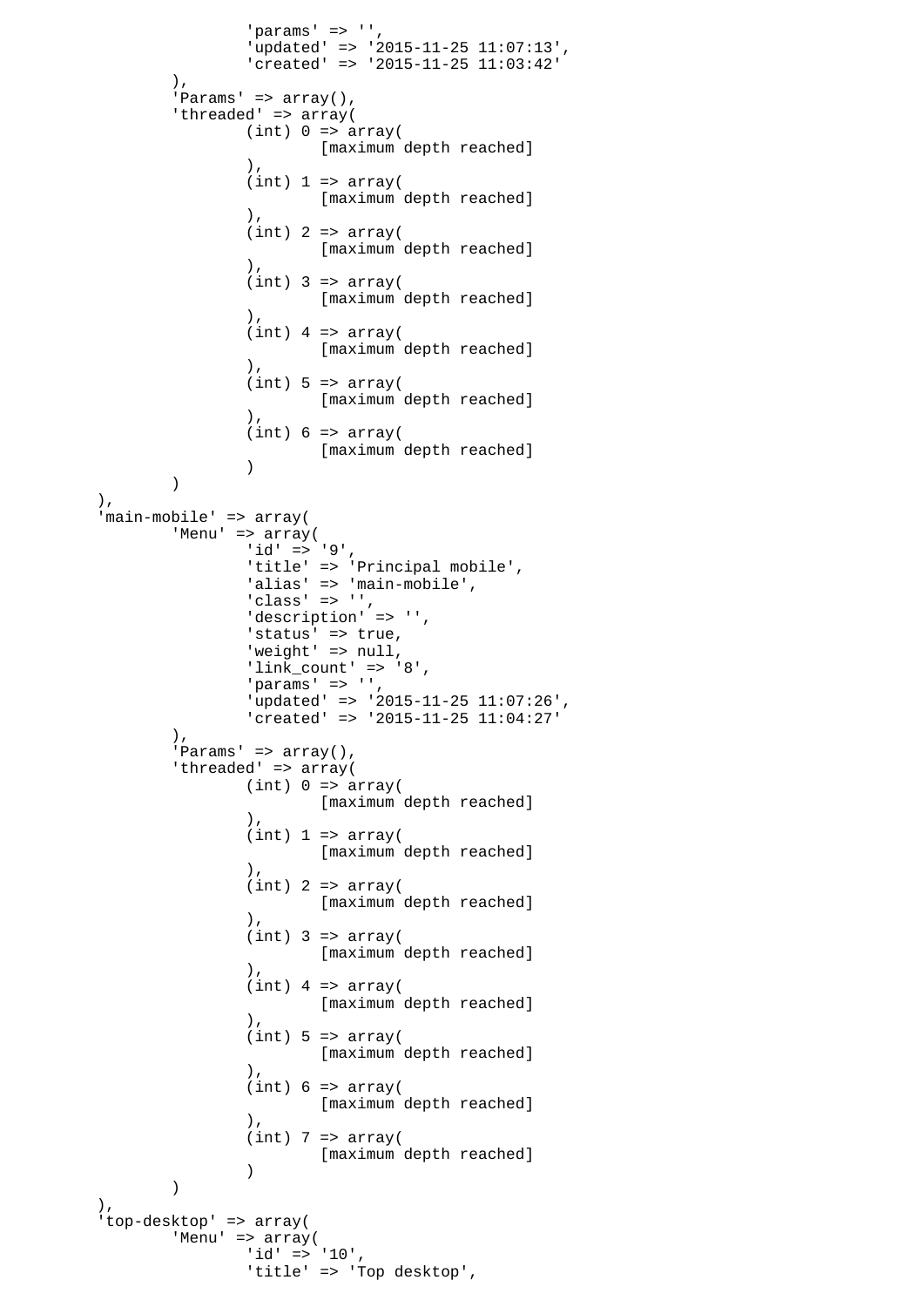```
'alias' => 'top-desktop',
                      'class' => ',
                      'description' => '',
                       'status' => true,
                      'weight' \Rightarrow null,
                      'link_count' => '3',
                      'params' => '',
                       'updated' => '2015-11-25 11:06:41',
                       'created' => '2015-11-25 11:06:41'
              ),
              'Params' => array(),
               'threaded' => array(
                      (int) 0 \Rightarrow array( [maximum depth reached]
\,), \,(int) 1 \Rightarrow array( [maximum depth reached]
\,), \,(int) 2 => array([maximum depth reached]
 )
 )
        ),
        'services' => array(
               'Menu' => array(
                      'id' => '7',
                      'title' => 'services',
                      'alias' => 'services',
                       'class' => '',
                      'description' => '',
                      'status' => true,
                      'weight' => null,
                      'link_count' => '4',
                      'params' \Rightarrow '',
 'updated' => '2013-07-11 14:04:11',
 'created' => '2013-07-11 14:04:11'
               ),
              'Params' => array(),
              'threaded' => array(
                      (int) 0 \Rightarrow array( [maximum depth reached]
\,), \,(int) 1 \Rightarrow array( [maximum depth reached]
\,), \,(int) 2 => array( [maximum depth reached]
\,), \,(int) 3 => array( [maximum depth reached]
 )
 )
        )
\lambda$nodes_for_layout = array()
$blocks_for_layout = array(
        'right' => array(
              (int) 0 \Rightarrow array( 'Block' => array(
                              [maximum depth reached]
\,), \, 'Params' => array([maximum depth reached])
 )
        ),
       'left' => array(),
       'center' => array(
              (int) 0 \Rightarrow array( 'Block' => array(
                              [maximum depth reached]
\,), \, 'Params' => array([maximum depth reached])
 ),
              (int) 1 \Rightarrow array( 'Block' => array(
                              [maximum depth reached]
```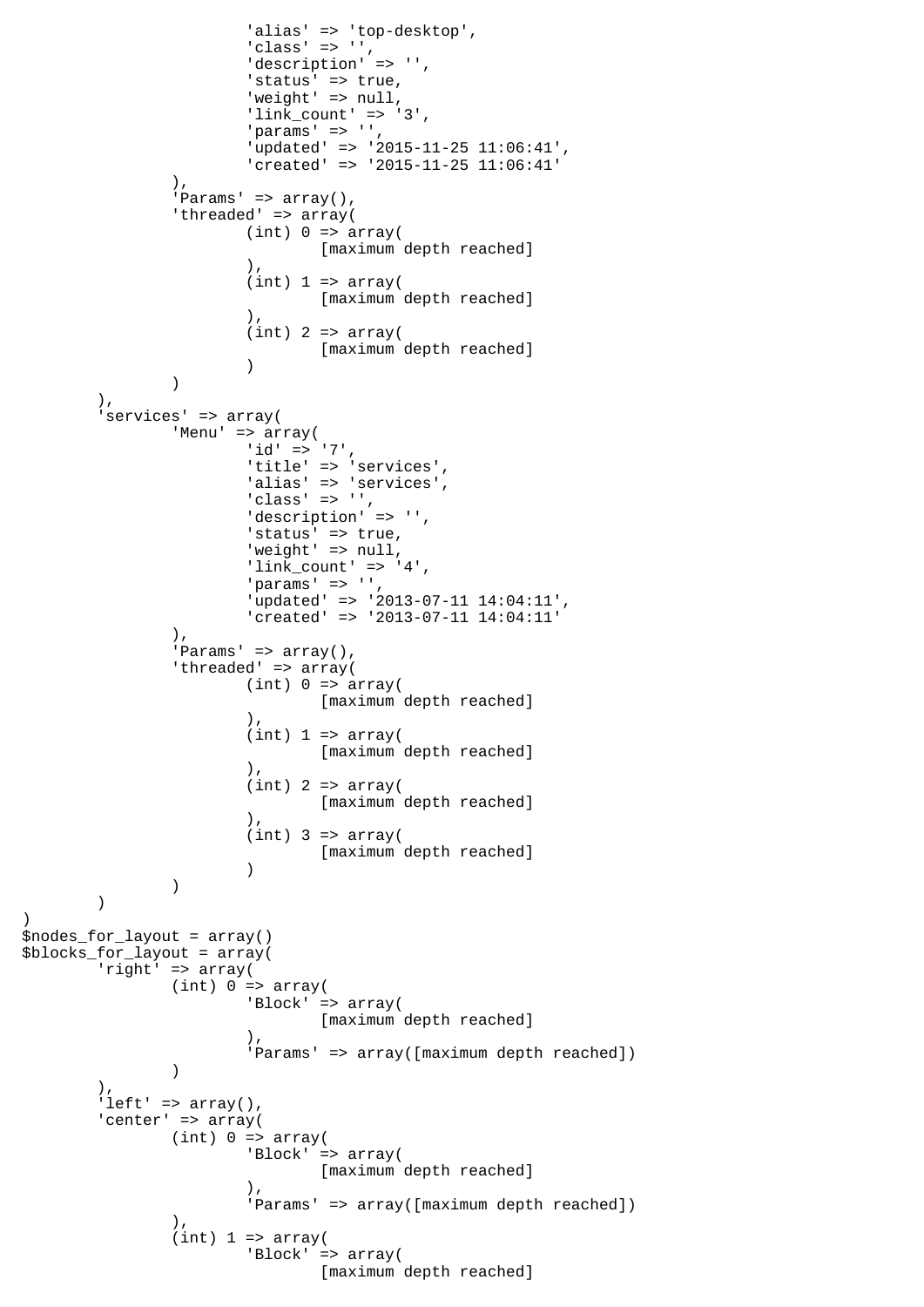```
\,), \, 'Params' => array([maximum depth reached])
) ),
       'bottom' => array(
              (int) 0 \Rightarrow array( 'Block' => array(
                              [maximum depth reached]
\,), \, 'Params' => array([maximum depth reached])
 ),
               (int) 1 \Rightarrow array( 'Block' => array(
                              [maximum depth reached]
\,), \, 'Params' => array([maximum depth reached])
 ),
               (int) 2 => array( 'Block' => array(
                              [maximum depth reached]
\,), \, 'Params' => array([maximum depth reached])
 ),
               (int) 3 => array( 'Block' => array(
                      [maximum depth reached]
\,), \, 'Params' => array([maximum depth reached])
) ),
        'top' => array(
               (int) 0 \Rightarrow array( 'Block' => array(
                              [maximum depth reached]
\,), \, 'Params' => array([maximum depth reached])
 )
 ),
       'footer' => array(),
       'gauche' => array(),
       'region1' => array(),
        'region3' => array()
)
$isadmin = ''
$file = 'Doral-voiture-neuve-nissan-juke.pdf'
$etablissement = array(
       'id' => '1',
        'enseigne_commerciale' => 'Doral automobiles',
 'nom_juridique' => 'Doral',
 'nom_court' => 'Doral auto',
       'adresse' => '1480, Avenue de l'Amandier',
        'code_postal' => '84000',
        'ville' => 'Avignon',
        'gps' => '43.938281,4.849581',
       'ville id' => '0',
        'telephone' => '04 90 89 33 21',
        'fax' => '04 90 89 81 98',
        'email' => 'contact@doral-automobiles.com',
        'forme_juridique' => 'SARL',
        'numero_siret' => '392 645 966 000012 - RCS AVIGNON',
        'code_ape' => '4511Z',
 'numero_tva' => 'FR77392645966',
 'nom_domaine' => 'www.doral-automobiles.com',
        'statut_unique' => '',
        'logo' => '',
        'fermeture_hebdo' => '',
       'ouverture' => '',
       'location' => '0',
        'showinsellerwebsite' => true,
        'parent_id' => '1',
        'config_id' => '1',
        'defaultbanque_id' => null,
        'compta_general' => '411130',
       'created' => null,
        'modified' => '2013-08-06 10:25:25'
```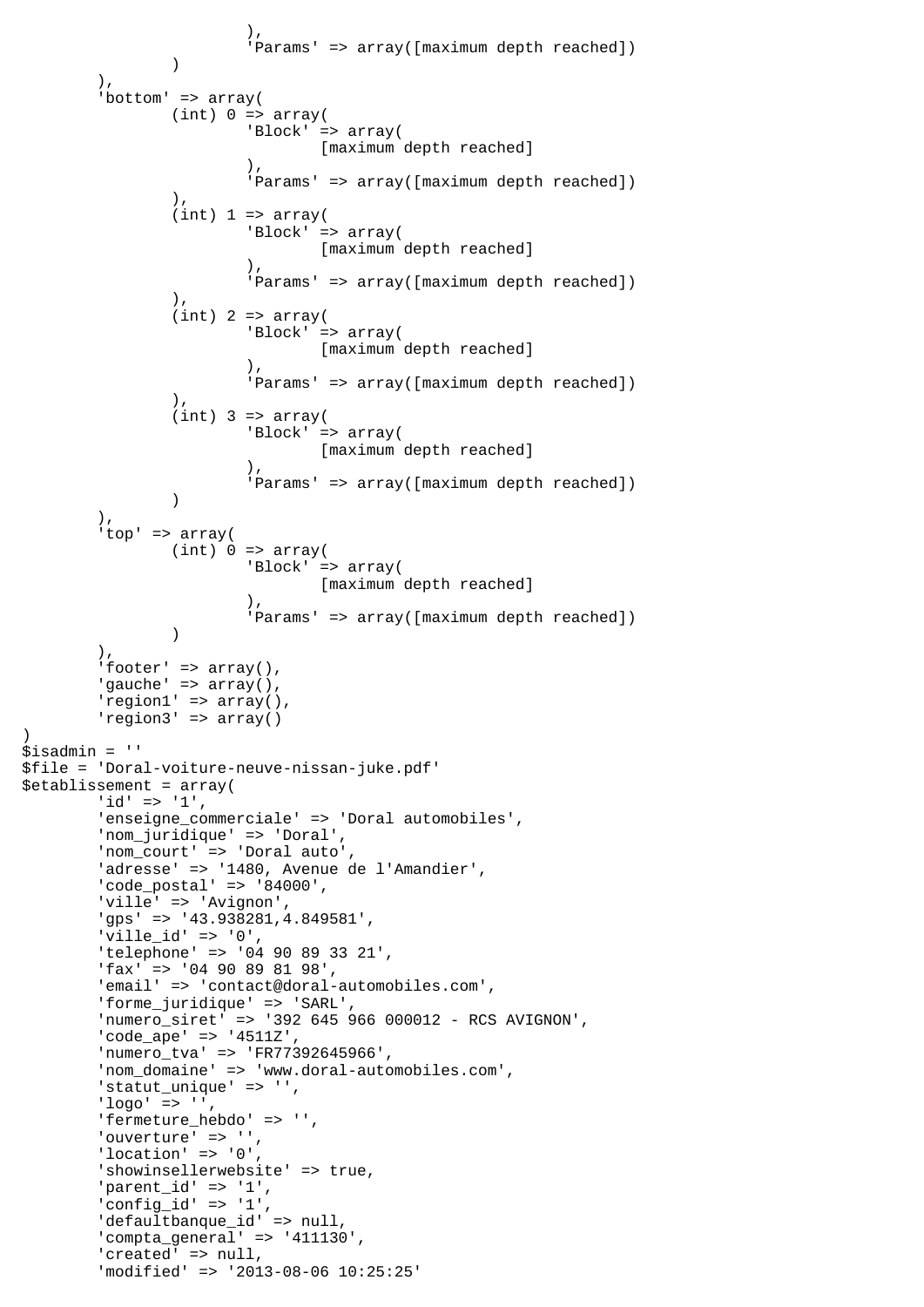```
)
\text{S}general = array(
        'id' => '337618',
       'statut' => 'ok',
        'marque' => 'NISSAN',
        'modele' => 'Juke',
        'version' => '1.0 DIG-T 114CV BVM6 N-CONNECTA + PACK HIVER + NAVI',
 'prix_ttc' => '26 400 €',
 'prix_loyer_ttc' => '367 €/mois',
       'prix ht' => '22 000 €',
 'prix_constructeur' => '28 090 €',
 'prix_marchand' => '',
        'prix_marchand_ht' => '',
       'marge' \Rightarrow '',
       'marge ht' => '',
        'economie' => array(
               'montant' => '-1 690 €',
               'pourcentage' => '6%'
        ),
       'description web' => null,
       'etat' => 'N',
        'libetat' => 'Neuf',
 'type' => '1',
 'libtype' => 'Tourisme',
       'etatprix' => 'N26400',
        'loyers' => array(
               'cetelem' => array(
                       'veh_price' => (int) 26400,
                      'is_new_veh' => (int) 1, 'veh_category' => 'AUTO',
                'circdate' => '24022022'
 )
        ),
        'photoscontract' => 'Photos non contractuelles'
)
$categories = array(
       (int) 0 \Rightarrow array( 'nom' => 'Généralités',
               'champs' => array(
                      (int) 0 \Rightarrow array( [maximum depth reached]
\,), \,(int) 1 \Rightarrow array( [maximum depth reached]
\,), \,(int) 2 => array( [maximum depth reached]
\,), \,(int) 3 => array( [maximum depth reached]
\,), \,(int) 4 => array( [maximum depth reached]
\,), \,(int) 5 \Rightarrow array( [maximum depth reached]
\,), \,(int) 6 \Rightarrow array( [maximum depth reached]
\,), \,(int) 7 => array( [maximum depth reached]
\,), \,(int) 8 \Rightarrow array( [maximum depth reached]
 )
 )
       ).
       (int) 1 \Rightarrow array( 'nom' => 'Moteur',
                'champs' => array(
                      (int) 0 \Rightarrow array( [maximum depth reached]
\,), \,(int) 1 \Rightarrow array(
```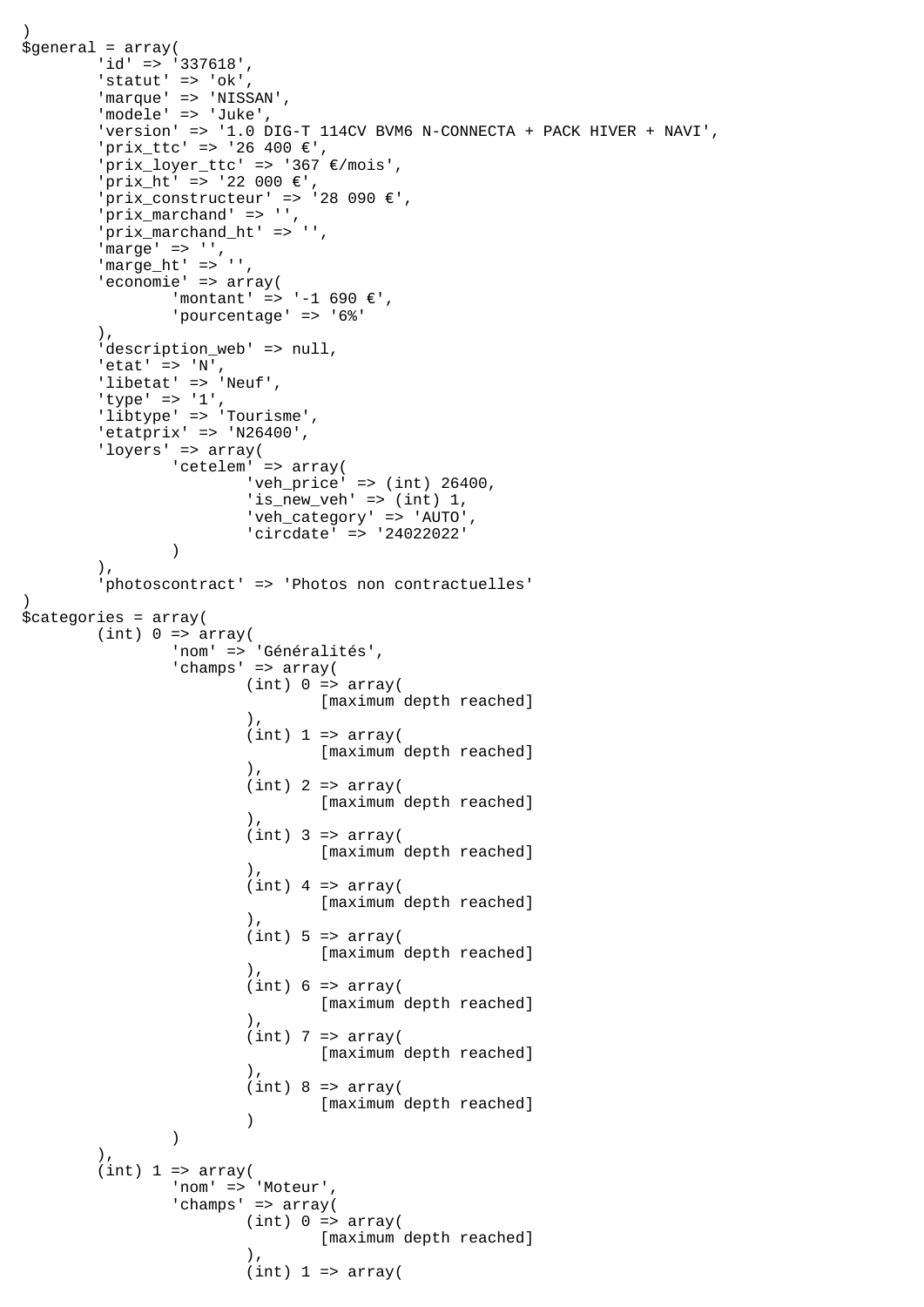```
[maximum depth reached]<br>(),
\,), \,(int) 2 => array( [maximum depth reached]
\,), \,(int) 3 => array([maximum depth reached]
\,), \,(int) 4 => array(
                   [maximum depth reached]
 )
 )
       )
)
$equipements = array(
      (int) 9 \Rightarrow array( 'nom' => 'Equipements',
             'equips' => array(
                  (int) 0 \Rightarrow array( [maximum depth reached]
\,), \,(int) 1 \Rightarrow array( [maximum depth reached]
\,), \,(int) 2 => array([maximum depth reached]
\,), \,(int) 3 => array( [maximum depth reached]
\,), \,(int) 4 => array( [maximum depth reached]
\,), \,(int) 5 \Rightarrow array( [maximum depth reached]
\,), \,(int) 6 \Rightarrow array([maximum depth reached]<br>(
\,), \,(int) 7 => array( [maximum depth reached]
\,), \,(int) 8 \Rightarrow array( [maximum depth reached]
\,), \,(int) 9 \Rightarrow array( [maximum depth reached]
\,), \,(int) 10 \Rightarrow array( [maximum depth reached]
\,), \,(int) 11 => array( [maximum depth reached]
\,), \,(int) 12 => array( [maximum depth reached]
\,), \,(int) 13 => array( [maximum depth reached]
\,), \,(int) 14 => array( [maximum depth reached]
\,), \,(int) 15 => array( [maximum depth reached]
\,), \,(int) 16 => array( [maximum depth reached]
\,), \,(int) 17 => array( [maximum depth reached]
\,), \,(int) 18 => array(
                         [maximum depth reached]
\,), \,
```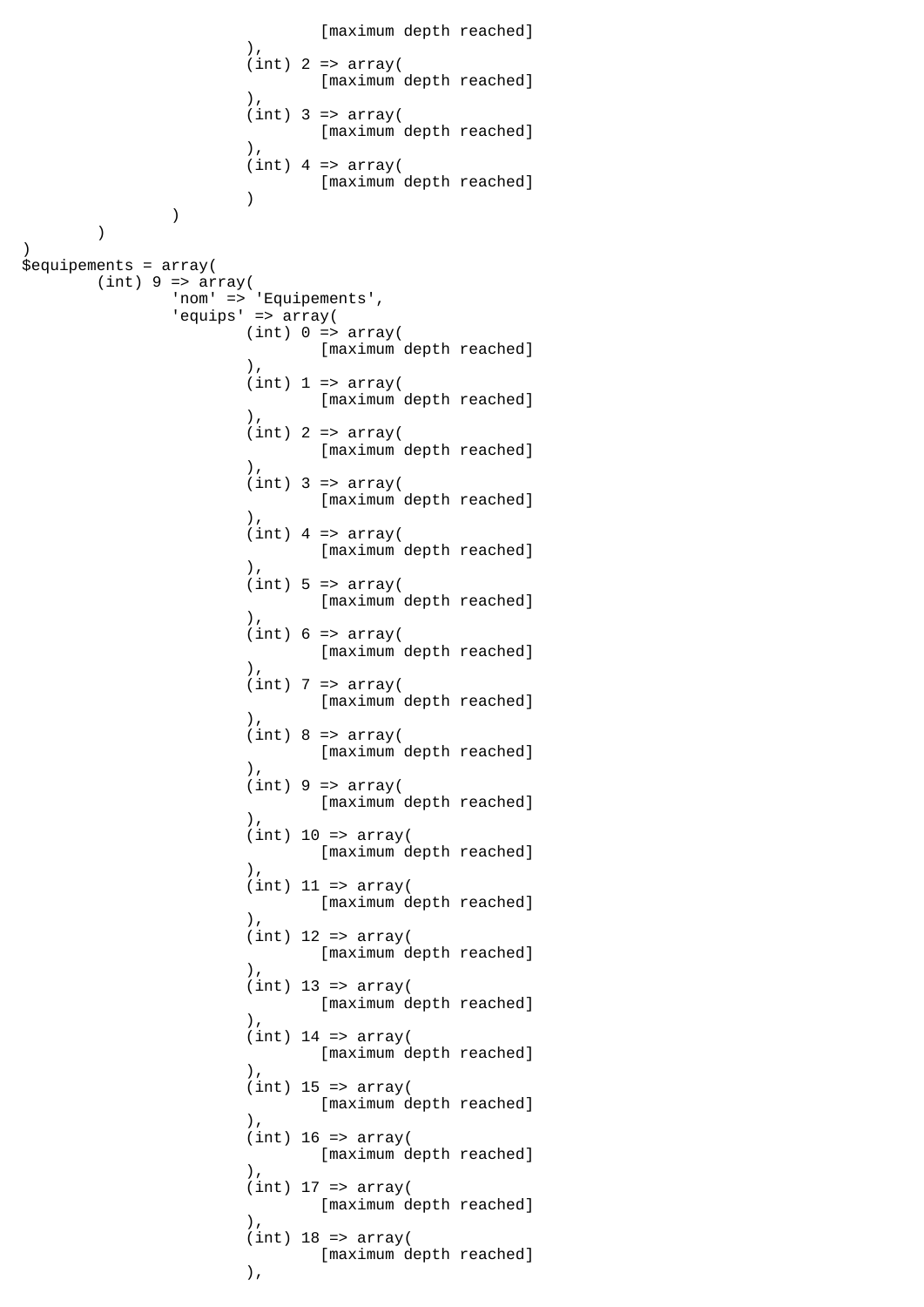$(int)$  19 =>  $array($  [maximum depth reached]  $\,$ ),  $\,$  $(int)$  20 =>  $array($  [maximum depth reached]  $\,$ ),  $\,$  $(int)$  21 => array( [maximum depth reached]  $\,$ ),  $\,$  $(int)$  22 =>  $array($  [maximum depth reached] ),  $\overline{\phantom{a}}$  $(int)$  23 =>  $array($  [maximum depth reached]  $\,$ ),  $\,$  $(int)$  24 =>  $array($  [maximum depth reached]  $\,$ ),  $\,$  $(int)$  25 => array( [maximum depth reached]  $\,$ ),  $\,$  $(int)$  26 => array( [maximum depth reached]  $\,$ ),  $\,$  $(int)$  27 =>  $array($  [maximum depth reached]  $\,$ ),  $\,$  $(int)$  28 => array( [maximum depth reached]  $\,$ ),  $\,$  $(int)$  29 =>  $array($  [maximum depth reached]  $\,$ ),  $\,$  $(int)$  30 =>  $array($  [maximum depth reached]  $\,$ ),  $\,$  $(int)$  31 =>  $array($ [maximum depth reached]<br>(  $\,$ ),  $\,$  $(int)$  32 =>  $array($  [maximum depth reached]  $\,$ ),  $\,$  $(int)$  33 => array( [maximum depth reached]  $\,$ ),  $\,$  $(int)$  34 =>  $array($  [maximum depth reached]  $\,$ ),  $\,$  $(int)$  35 => array( [maximum depth reached]  $\,$ ),  $\,$  $(int)$  36 =>  $array($  [maximum depth reached]  $\,$ ),  $\,$  $(int)$  37 =>  $array($  [maximum depth reached]  $\,$ ),  $\,$  $(int)$  38 =>  $array($  [maximum depth reached]  $\,$ ),  $\,$  $(int)$  39 =>  $array($  [maximum depth reached]  $\,$ ),  $\,$  $(int)$  40 =>  $array($  [maximum depth reached]  $\,$ ),  $\,$  $(int)$  41 =>  $array($  [maximum depth reached]  $\,$ ),  $\,$  $(int)$  42 =>  $array($  [maximum depth reached]  $\,$ ),  $\,$  $(int)$  43 => array( [maximum depth reached]  $\,$ ),  $\,$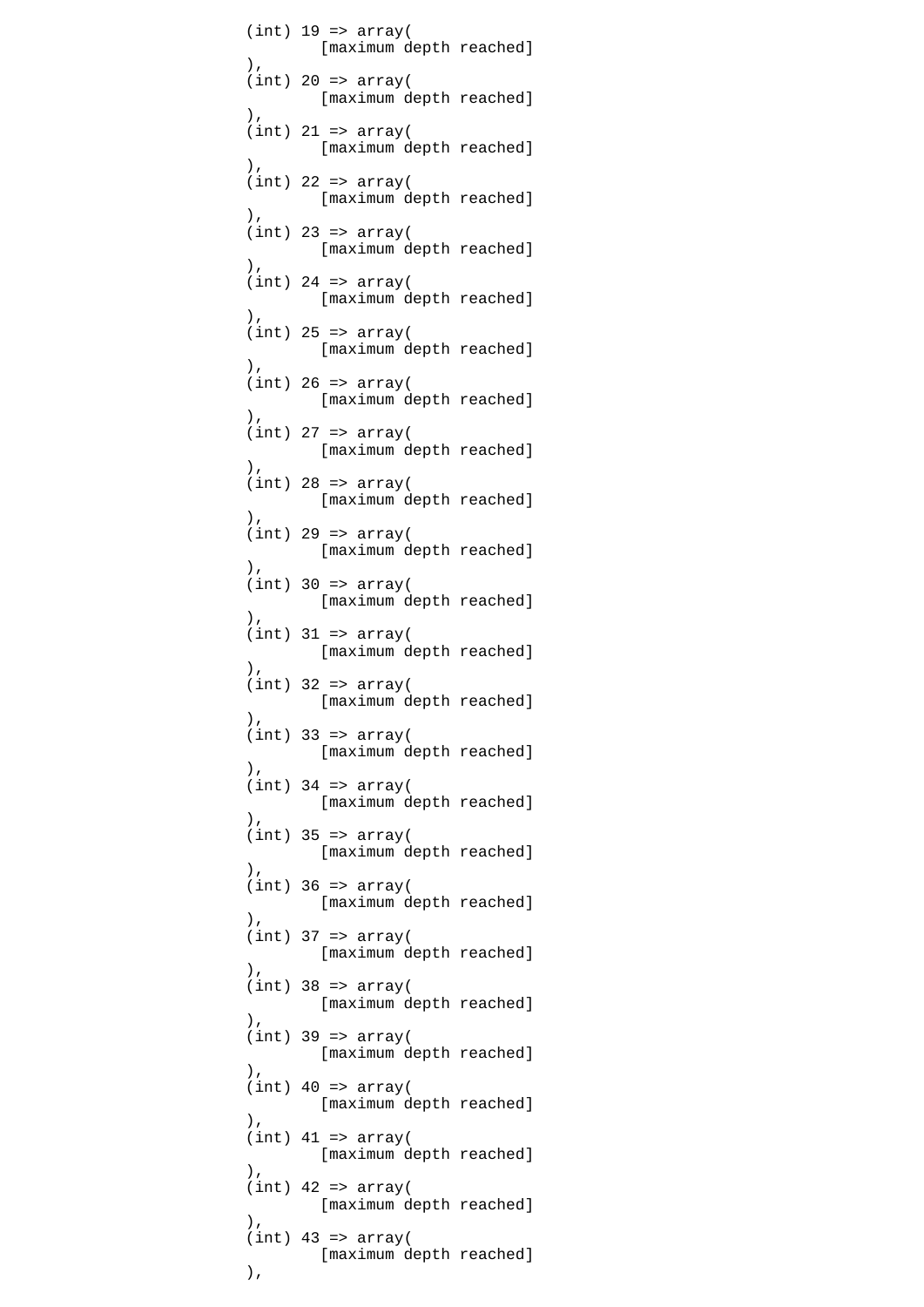```
(int) 44 => array(
                                 [maximum depth reached]
\,), \,(int) 45 => array( [maximum depth reached]
\,), \,(int) 46 \Rightarrow array( [maximum depth reached]
\,), \,(int) 47 => array(
                        [maximum depth reached]<br>)
 )
) )
)
$photos = array(
        (int) 0 \Rightarrow array( 'externe' => true,
                 'basename' => 'https://atbauto.com/photos/28758/1.jpg',
                'alt' => 'Photo véhicule 1 NISSAN Juke 1.0 DIG-T 114CV BVM6 N-CONNECTA + PACK HIV
         ),
        (int) 1 \Rightarrow array('externe' => true,
                 'basename' => 'https://atbauto.com/photos/28758/2.jpg',
                'alt' => 'Photo véhicule 1 NISSAN Juke 1.0 DIG-T 114CV BVM6 N-CONNECTA + PACK HIV
         ),
        (int) 2 => array('externe' => true,
                 'basename' => 'https://atbauto.com/photos/28758/3.jpg',
                'alt' => 'Photo véhicule 1 NISSAN Juke 1.0 DIG-T 114CV BVM6 N-CONNECTA + PACK HIV
         ),
        (int) 3 => array('externe' => true,
                 'basename' => 'https://atbauto.com/photos/28758/4.jpg',
                'alt' => 'Photo véhicule 1 NISSAN Juke 1.0 DIG-T 114CV BVM6 N-CONNECTA + PACK HIV
         ),
        (int) 4 => array('externe' => true,
                 'basename' => 'https://atbauto.com/photos/28758/5.jpg',
                'alt' => 'Photo véhicule 1 NISSAN Juke 1.0 DIG-T 114CV BVM6 N-CONNECTA + PACK HIV
        ).
        (int) 5 \Rightarrow array('externe' => true,
                 'basename' => 'https://atbauto.com/photos/28758/6.jpg',
                'alt' => 'Photo véhicule 1 NISSAN Juke 1.0 DIG-T 114CV BVM6 N-CONNECTA + PACK HIV
         ),
        (int) 6 \Rightarrow array('externe' => true,
                 'basename' => 'https://atbauto.com/photos/28758/7.jpg',
                'alt' => 'Photo véhicule 1 NISSAN Juke 1.0 DIG-T 114CV BVM6 N-CONNECTA + PACK HIV
 ),
        (int) 7 => array('externe' => true,
                 'basename' => 'https://atbauto.com/photos/28758/8.jpg',
                'alt' => 'Photo véhicule 1 NISSAN Juke 1.0 DIG-T 114CV BVM6 N-CONNECTA + PACK HIV
         ),
        (int) 8 \Rightarrow array('externe' => true,
                 'basename' => 'https://atbauto.com/photos/28758/9.jpg',
                'alt' => 'Photo véhicule 1 NISSAN Juke 1.0 DIG-T 114CV BVM6 N-CONNECTA + PACK HIV
        ).
        (int) 9 \Rightarrow array('externe' => true,
                 'basename' => 'https://atbauto.com/photos/28758/10.jpg',
                'alt' => 'Photo véhicule 1 NISSAN Juke 1.0 DIG-T 114CV BVM6 N-CONNECTA + PACK HIV
         ),
        (int) 10 \Rightarrow array('externe' => true,
                 'basename' => 'https://atbauto.com/photos/28758/11.jpg',
                'alt' => 'Photo véhicule 1 NISSAN Juke 1.0 DIG-T 114CV BVM6 N-CONNECTA + PACK HIV
         ),
        (int) 11 => array('externe' => true,
                 'basename' => 'https://atbauto.com/photos/28758/12.jpg',
                'alt' => 'Photo véhicule 1 NISSAN Juke 1.0 DIG-T 114CV BVM6 N-CONNECTA + PACK HIV
```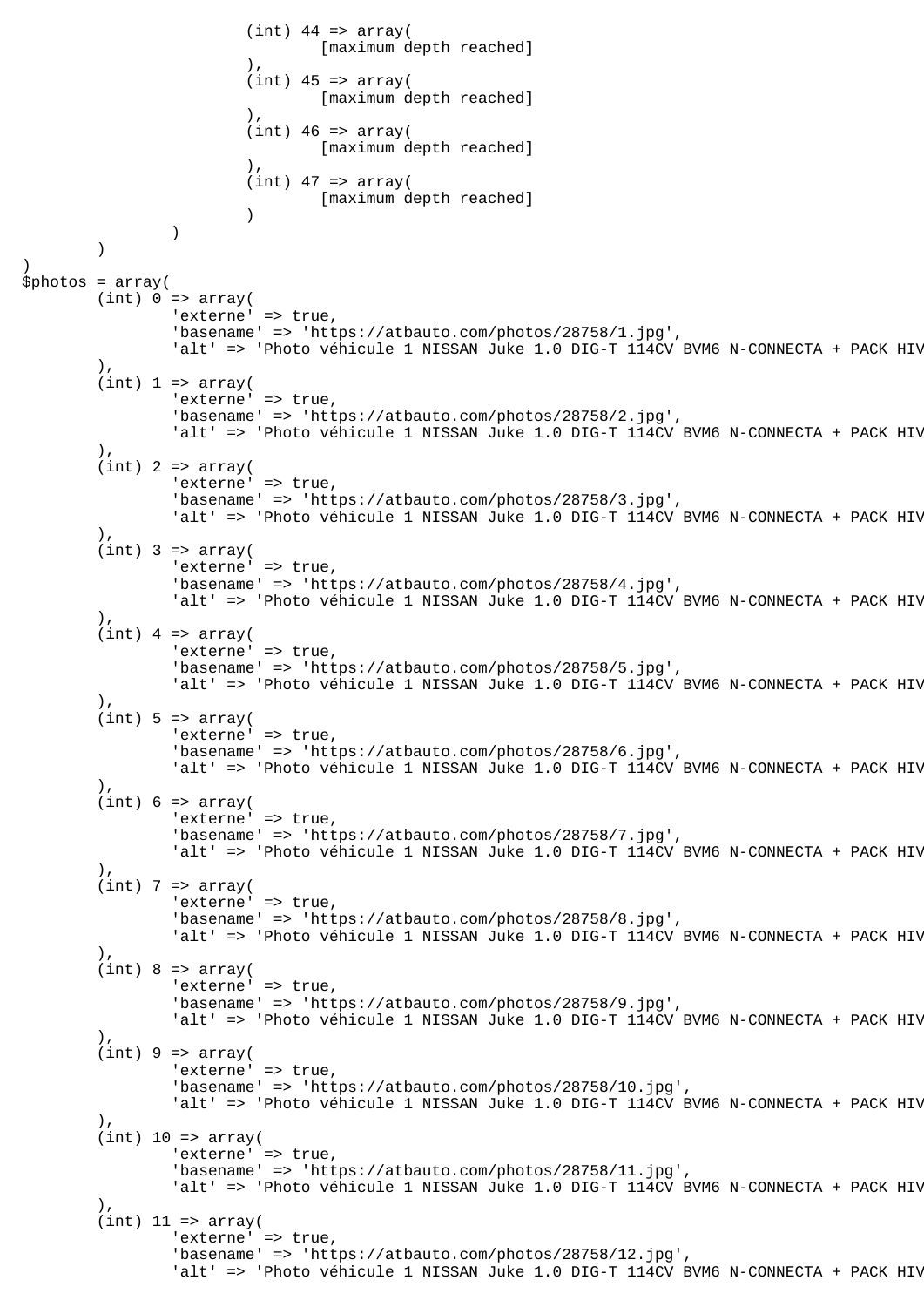```
 ),
        (int) 12 => array(
                'externe' => true,
                 'basename' => 'https://atbauto.com/photos/28758/13.jpg',
                'alt' => 'Photo véhicule 1 NISSAN Juke 1.0 DIG-T 114CV BVM6 N-CONNECTA + PACK HIV
         ),
        (int) 13 => array(
                 'externe' => true,
                 'basename' => 'https://atbauto.com/photos/28758/14.jpg',
                'alt' => 'Photo véhicule 1 NISSAN Juke 1.0 DIG-T 114CV BVM6 N-CONNECTA + PACK HIV
 ),
        (int) 14 => array(
                'externe' => true,
                 'basename' => 'https://atbauto.com/photos/28758/15.jpg',
                'alt' => 'Photo véhicule 1 NISSAN Juke 1.0 DIG-T 114CV BVM6 N-CONNECTA + PACK HIV
        ).
        (int) 15 => array(
                'externe' => true,
                 'basename' => 'https://atbauto.com/photos/28758/16.jpg',
                'alt' => 'Photo véhicule 1 NISSAN Juke 1.0 DIG-T 114CV BVM6 N-CONNECTA + PACK HIV
 ),
        (int) 16 => array(
                'externe' => true,
                 'basename' => 'https://atbauto.com/photos/28758/17.jpg',
                'alt' => 'Photo véhicule 1 NISSAN Juke 1.0 DIG-T 114CV BVM6 N-CONNECTA + PACK HIV
 ),
        (int) 17 \Rightarrow array('externe' => true,
                 'basename' => 'https://atbauto.com/photos/28758/18.jpg',
                'alt' => 'Photo véhicule 1 NISSAN Juke 1.0 DIG-T 114CV BVM6 N-CONNECTA + PACK HIV
         ),
        (int) 18 => array(
                'externe' => true,
                 'basename' => 'https://atbauto.com/photos/28758/19.jpg',
                'alt' => 'Photo véhicule 1 NISSAN Juke 1.0 DIG-T 114CV BVM6 N-CONNECTA + PACK HIV
\overline{\phantom{a}})
$title_for_layout = 'Vente véhicule Neuf - NISSAN Juke - 1.0 DIG-T 114CV BVM6 N-CONNECTA + PACK H
$metaForLayout = array(
        'description' => 'Doral spécialiste de la vente d'automobiles neuves et occasion basé à P
         'keywords' => 'vente, voiture, avignon, vaucluse, utilitaires, neufs, occasions'
)
$metaogForLayout = array(
         'title' => 'NISSAN Juke - 1.0 DIG-T 114CV BVM6 N-CONNECTA + PACK HIVER + NAVI',
        'description' => 'Prix TTC : 26 400 € au lieu de 28 090 € soit une économie de 1 690 €. M
        'url' => 'http://doral-automobiles.com/autoweb/website/detail/337618/voiture-neuve-nissan
         'image' => 'https://atbauto.com/photos/28758/1.jpg'
)
$prevnext = array(
         'current' => array(
                 (int) 0 => '337618',
                 (int) 1 => 'voiture-neuve-nissan-juke'
         )
)
$nb_equipements = (int) 0
$headerdossiers = array(
         (int) 0 => 'N°dossier',
         (int) 1 => 'Couleur',
         (int) 2 => 'Immatriculation',
         (int) 3 => 'Fin de garantie',
         (int) 4 => 'Disponibilité'
)
$listedossiers = array(
        (int) 337618 => array(
                'dossier' => '37618',
                 'couleur' => 'GRIS SQUALE',
                 'immatriculation' => '',
                 'garantie' => '',
                 'disponibilite' => 'disponible'
         )
)
$detailcfg = array(
         'captcha' => array(
                (int) 0 \Rightarrow 'ami' )
```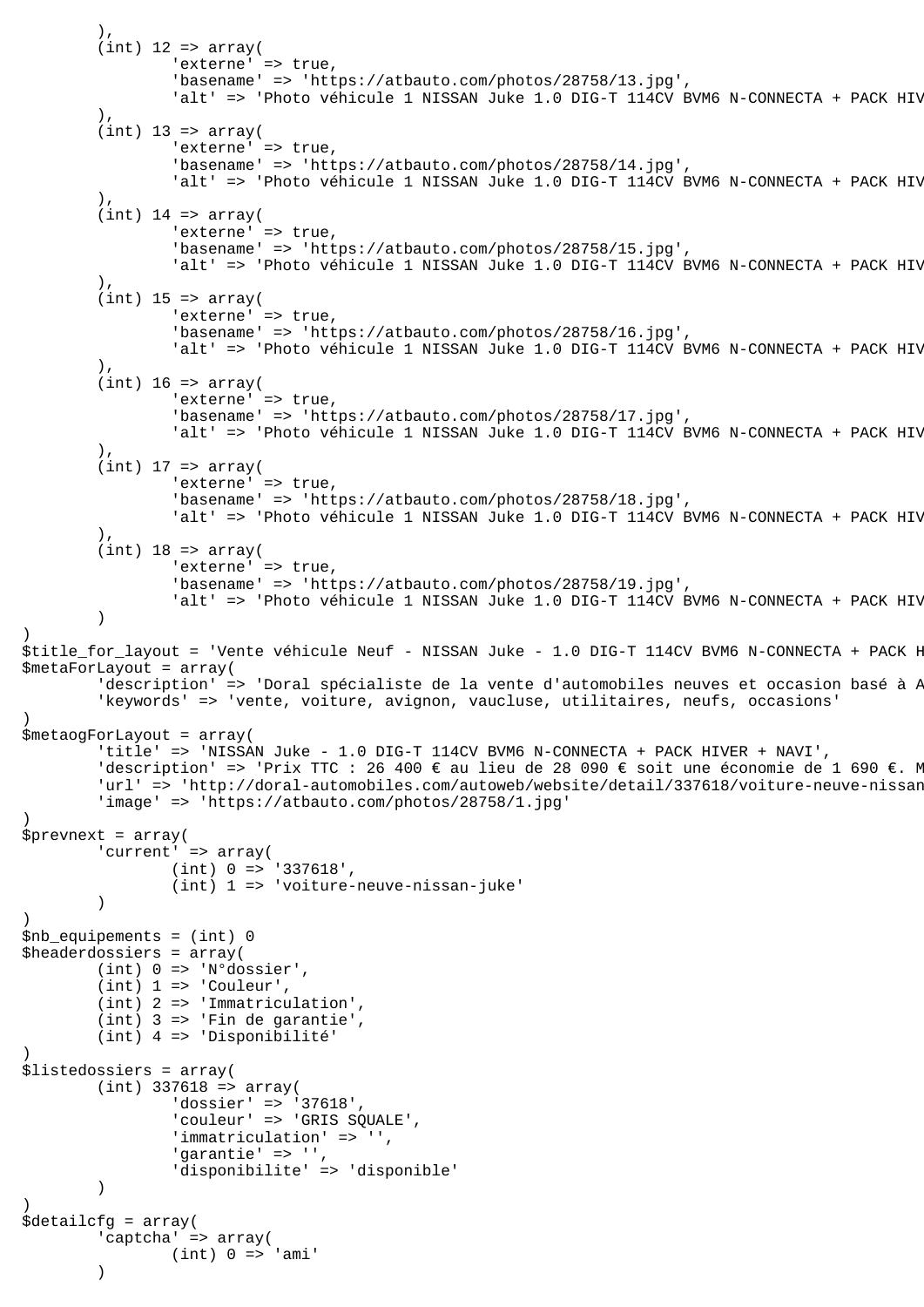```
)
$loyerscetelem = array()
$cetelem = true
$cetelemcfg = array(
        'version' \Rightarrow (int) 1,
         'vend_code' => (int) 700648712,
        'nbmonths' => (int) 72,
         'nbdayscalcul' => '-15 day',
         'lastvehiculeupdate' => (int) 1656804003
)
$isMobile = false
$facteurTva = (float) 1.2
$locawebconfig = array(
        'web classe tarif id' => (int) 1,
        'index datas' => '{"datas" :{"tarifs":false, "categories":true, "etablissements":false},
)
$locaweb = true
$confiq = array( 'achat_catalogue' => '9,15',
         'starterre_email_destinataire' => 'mediaannonces@gmail.com',
        'starterre forfaitfraisttc' => (int) 228,
        'starterre_max_id' => (int) 300000,
        'starterremin_id' => (int) 30000,
         'starterre_tarifvente_default' => (int) 1,
         'tarifvente_etablissements' => '9,10',
         'tarifvente_seuils' => '350,500,750,1000,1250,1500,2000,2500,10000',
        'taux tva' => (int) 20,
         'website_frais_admin' => (int) 199,
        'achat_fraistransport' => (int) 165,
         'achat_relationetabtier' => '9:146,15:6704',
         'reception_accessoires' => 'Double des clés,Notice d'utilisation en français,Carte SD',
        'commande_frais' => '',
         'commande_accompte' => 'Chèque:1000',
         'etiquette_marges' => '7,7,7,0',
         'etiquette_dimensions' => '47.7,66.2',
         'etiquette_nombre' => '3,6',
         'etiquette_position' => (int) 11,
        'etiquette\_ligne' => '5.4,10' 'starterre_lastimport' => (int) 1656802840,
         'compta_racinevente' => (int) 9,
        'version' \Rightarrow (int) 1,
        'compta racinelocation' => (int) 9,
         'commande_accessoires' => 'Frais de formalité:350',
         'commande_fraisinterne' => '',
         'etablissements_vente' => '1,9,15',
        'vente_banque' => (int) 4,'homepage_datas' => '{"nodes":"","offresmois":{"conditions": {"Vehicule.etat":"N"}},"cate
         'dossier' => 'Doral',
        'etablissement principal vente' => (int) 1,
        'detail_optins' => '{"captcha":["ami"]}'delta1\_options' => '("caption': ['''an'']',
        'index_options' => '',
        " commande_template' => '{"remarque" : [{"code":"venfin", "libelle":"Vente à la banque", "
        'next_numvo' => '',
         'achat_idfraistransport' => (int) 1
)
$modelClass = 'Vehicule'
$etablissement_id = null
$username = null
$p = array('externe' => true,
         'basename' => 'https://atbauto.com/photos/28758/1.jpg',
        'alt' => 'Photo véhicule 1 NISSAN Juke 1.0 DIG-T 114CV BVM6 N-CONNECTA + PACK HIVER + NAV
)
$imgpath = ''
$caracteristiques = array(
        (int) 0 \Rightarrow array((int) 0 => '<div class="titre3">Généralités</div><table><tr>><td class="libelle">M
<tr>>ttr><td class="libelle">Modèle</td> <td>Juke</td></tr>
<tr><td class="libelle">Version</td> <td>1.0 DIG-T 114CV BVM6 N-CONNECTA + PACK HIVER + NAVI</td></tr>
<tr><td class="libelle">Mise en circulation</td> <td>24 février 2022</td></tr>
<tr><td class="libelle">Couleur</td> <td>GRIS SQUALE</td></tr>
<tr><td class="libelle">Disponibilité</td> <td>Disponible</td></tr>
<tr><td class="libelle">Garantie</td> <td>Garantie constructeur</td></tr>
<tr>>ttr><td class="libelle">Référence</td> <td>37618</td></tr>
```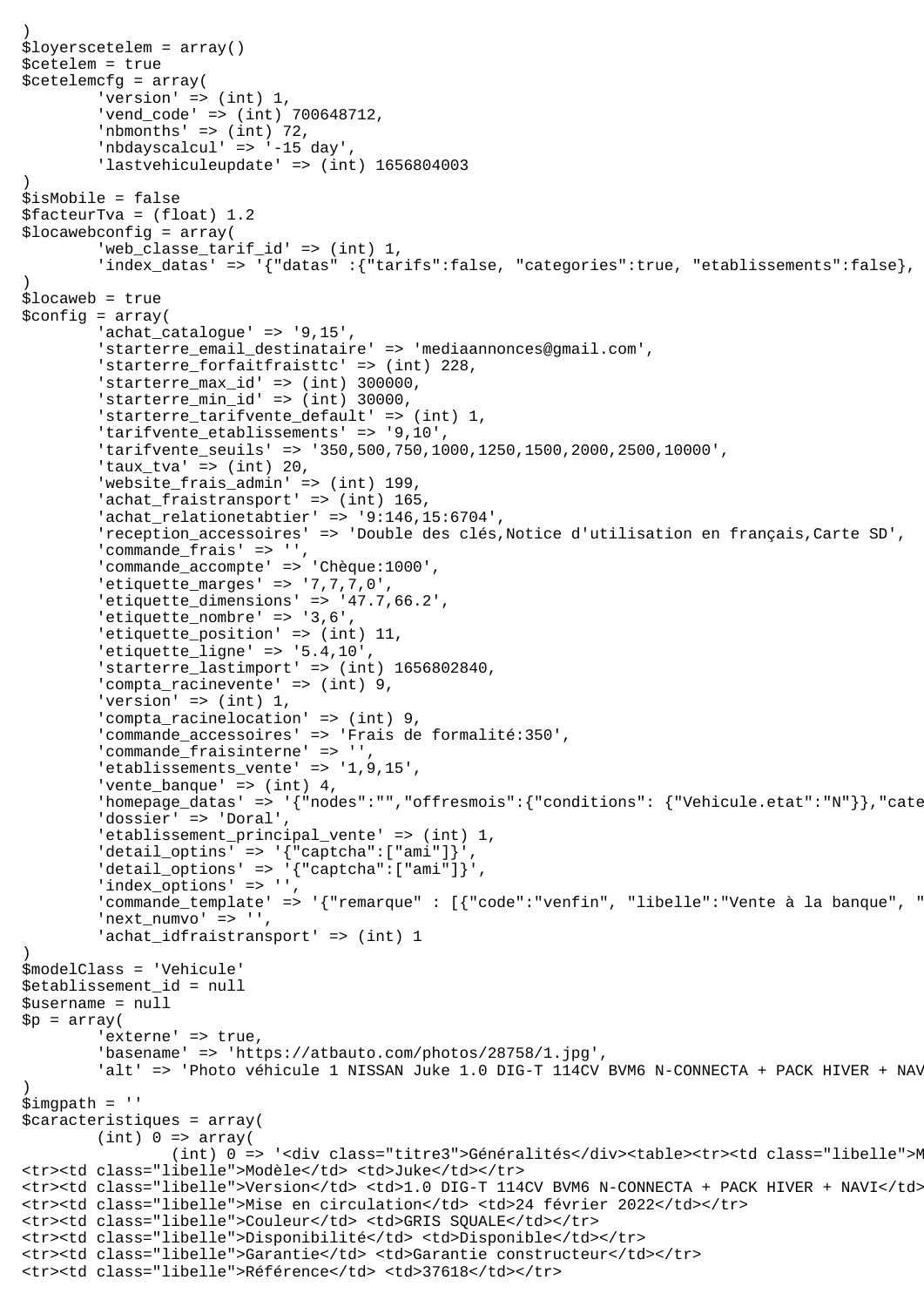```
<tr><td class="libelle">N° de dossier</td> <td>37618</td></tr></table>',
               (int) 1 => '<div class="titre3">Moteur</div><table><tr><td class="libelle">Carbur
<tr><td class="libelle">Boite à vitesse</td> <td>Manuelle</td></tr>
<tr><td class="libelle">Puissance fiscale</td> <td>6 ch</td></tr>
<tr><td class="libelle">Emission CO2</td> <td>137 g/km</td></tr>
<tr><td class="libelle">Kilométrage</td> <td>15 Km</td></tr></table>'
\overline{\phantom{a}})
$flg = 'droite'
$cat = array('nom' => 'Moteur'
        'champs' => array(
               (int) 0 \Rightarrow array( 'label' => 'Carburant',
                        'value' => 'Essence'
 ),
               (int) 1 \Rightarrow array( 'label' => 'Boite à vitesse',
                        'value' => 'Manuelle'
 ),
               (int) 2 => array( 'label' => 'Puissance fiscale',
 'value' => '6 ch'
 ),
               (int) 3 => array( 'label' => 'Emission CO2',
                        'value' => '137 g/km'
 ),
               (int) 4 => array( 'label' => 'Kilométrage',
                'value' => '15 Km'
 )
        )
)
$titre = '<div class="titre3">Moteur</div>'
$td = array((int) 0 \Rightarrow array((int) 0 \Rightarrow array((int) 0 \Rightarrow 'Carburant',(int) 1 \Rightarrow array( [maximum depth reached]
 )
 ),
               (int) 1 \Rightarrow 'Essence' ),
       (int) 1 \Rightarrow array((int) 0 \Rightarrow array( (int) 0 => 'Boite à vitesse',
                       (int) 1 \Rightarrow array( [maximum depth reached]
 )
                ),
                (int) 1 => 'Manuelle'
        ),
       (int) 2 => array((int) 0 \Rightarrow array( (int) 0 => 'Puissance fiscale',
                       (int) 1 \Rightarrow array( [maximum depth reached]
 )
 ),
                (int) 1 => '6 ch'
 ),
       (int) 3 => array((int) 0 \Rightarrow array( (int) 0 => 'Emission CO2',
                       (int) 1 \Rightarrow array( [maximum depth reached]
 )
\,), \,(int) 1 => '137 g/km' ),
       (int) 4 => array(
               (int) 0 \Rightarrow array( (int) 0 => 'Kilométrage',
```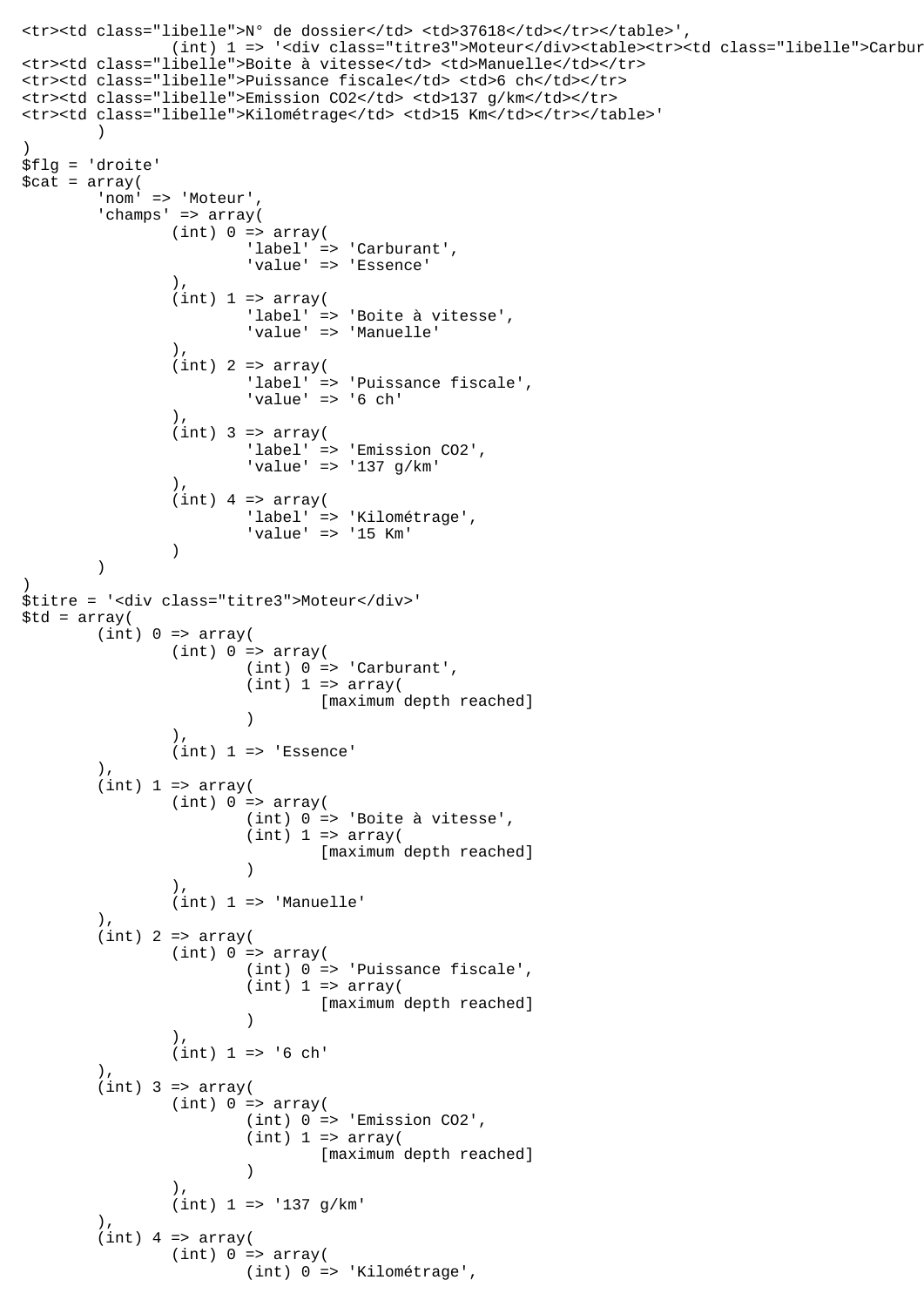```
(int) 1 \Rightarrow array( [maximum depth reached]
 )
 ),
                (int) 1 = > '15 Km'
\overline{\phantom{a}})
$ch = array( 'label' => 'Kilométrage',
         'value' => '15 Km'
)
$table = '<div class="titre3">Moteur</div><table><tr>><td class="libelle">Carburant</td> <td>Essen
<tr><td class="libelle">Boite à vitesse</td> <td>Manuelle</td></tr>
<tr><td class="libelle">Puissance fiscale</td> <td>6 ch</td></tr>
<tr><td class="libelle">Emission CO2</td> <td>137 g/km</td></tr>
<tr><td class="libelle">Kilométrage</td> <td>15 Km</td></tr></table>'
space = array((int) 0 \Rightarrow array('data' => 'Equipements',
                 'class' => 'titre2'
         ),
        (int) 1 \Rightarrow array( 'data' => 'ABS - REF - AFU',
 'class' => 'detailequip'
         ),
        (int) 2 \Rightarrow array( 'data' => 'Accès et démarrage mains libres - Intelligent Key',
                 'class' => 'detailequip'
         ),
        (int) 3 => array('data' => 'Accoudoir central AV',
                 'class' => 'detailequip'
         ),
        (int) 4 => array('data' => 'Aide au démarrage en pente',
                  'class' => 'detailequip'
         ),
        (int) 5 \Rightarrow array( 'data' => 'Aide au stationnement AR + Caméra de recul',
                  'class' => 'detailequip'
        ).
        (int) 6 \Rightarrow array( 'data' => 'Airbags AV frontaux - latéraux - rideaux',
                 'class' => 'detailequip'
         ),
        (int) 7 => array('data' => 'Alarme antivol',
                  'class' => 'detailequip'
         ),
        (int) 8 \Rightarrow array( 'data' => 'Alerte active de franchissement involontaire de ligne',
                  'class' => 'detailequip'
 ),
        (int) 9 \Rightarrow array( 'data' => 'Antenne requin',
                 'class' => 'detailequip'
         ),
        (int) 10 => array( 'data' => 'Banquette AR avec dossier rabattable 1/3 - 2/3',
                 'class' => 'detailequip'
        ),
        (int) 11 => array('data' => 'Bluetooth - USB',
                  'class' => 'detailequip'
 ),
        (int) 12 => array(
                 'data' => 'Caméra de recul',
                  'class' => 'detailequip'
        \lambda.
        (int) 13 => array( 'data' => 'Capteur de pluie et de luminosité',
                 'class' => 'detailequip'
         ),
        (int) 14 => array(
                 'data' => 'Choix du mode de conduite : ECO - STANDARD - SPORT',
```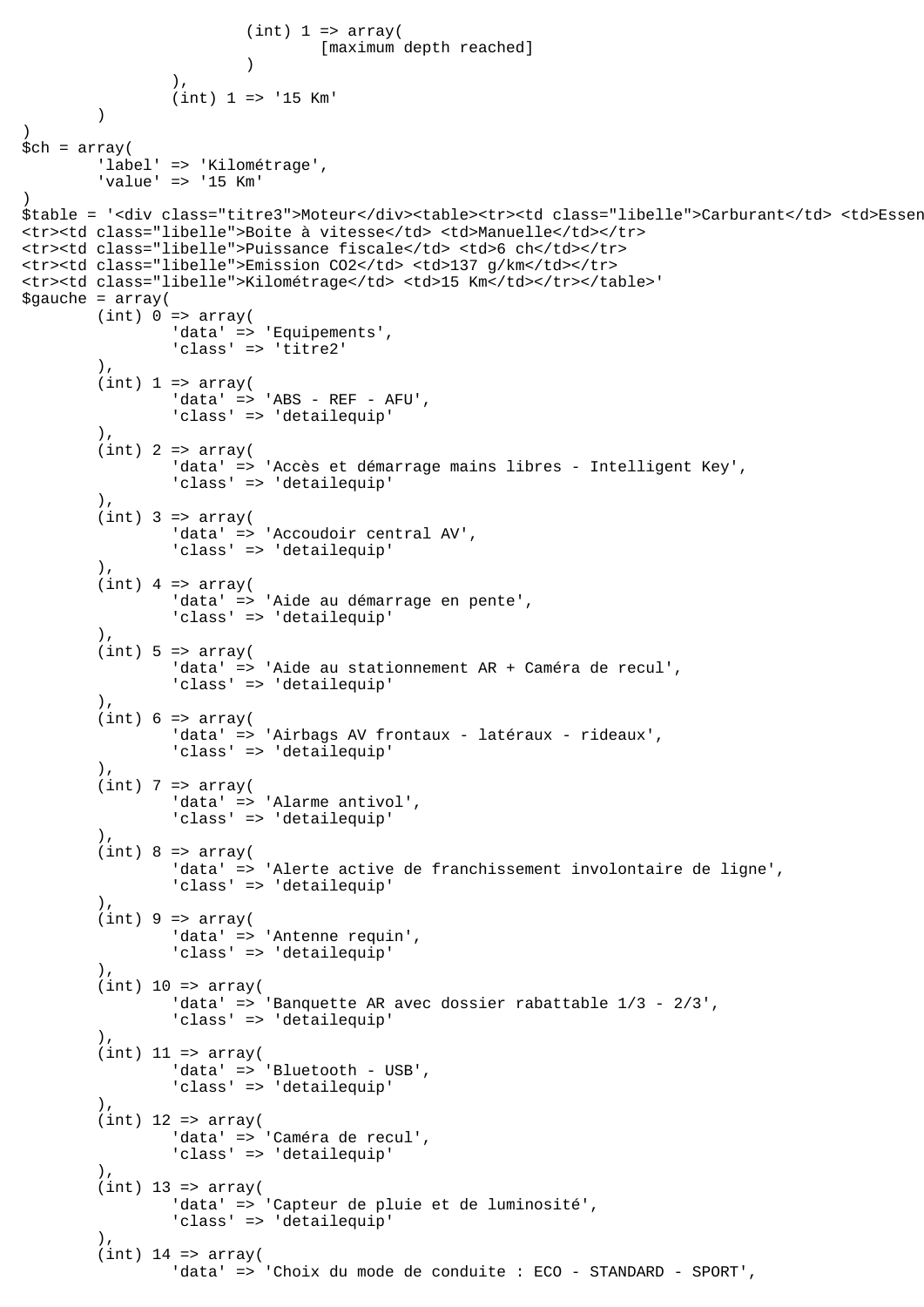```
 'class' => 'detailequip'
         ),
        (int) 15 => array( 'data' => 'Climatisation automatique',
                 'class' => 'detailequip'
         ),
        (int) 16 \Rightarrow array( 'data' => 'Combiné d'instrumentation couleur TFT 7"',
                 'class' => 'detailequip'
         ),
        (int) 17 => array(
                 'data' => 'Commutation automatique des feux de route',
                 'class' => 'detailequip'
         ),
        (int) 18 => array(
                 'data' => 'Coques de rétroviseurs ext Noir',
                 'class' => 'detailequip'
         ),
        (int) 19 => array('data' => 'Décors de tableau de bord TEP',
                 'class' => 'detailequip'
         ),
        (int) 20 => array( 'data' => 'Détection de sous-gonflage',
                 'class' => 'detailequip'
        \left( \right)(int) 21 => array(
                'data' => 'Ecran tactile 8"',
                 'class' => 'detailequip'
         ),
        (int) 22 => array('data' => 'ESP',
                 'class' => 'detailequip'
        \lambda.
        (int) 23 => array('data' => 'Feux AR à LED',
                 'class' => 'detailequip'
         ),
        (int) 24 => array('data' => 'Feux de jour à LED',
                 'class' => 'detailequip'
         )
)
$maxligne = (int) 35
$repartition = array(
         'gauche' => array(
                 'nb' => (int) 48,
                'cat' => array(
                        (int) 0 \Rightarrow array( [maximum depth reached]
 )
 )
         ),
         'droite' => array(
                'nb' => (int) 0,
                'cat' => array(
                        (int) 0 \Rightarrow array( [maximum depth reached]
 )
)\overline{\phantom{a}})
\text{se} = \text{array}(
         'nom' => 'Equipements',
         'equips' => array(
                (int) 0 \Rightarrow array('libelle' => 'ABS - REF - AFU',
                          'plusmoins' => '0'
 ),
                (int) 1 \Rightarrow array( 'libelle' => 'Accès et démarrage mains libres - Intelligent Key',
                          'plusmoins' => '0'
 ),
                (int) 2 => array( 'libelle' => 'Accoudoir central AV',
```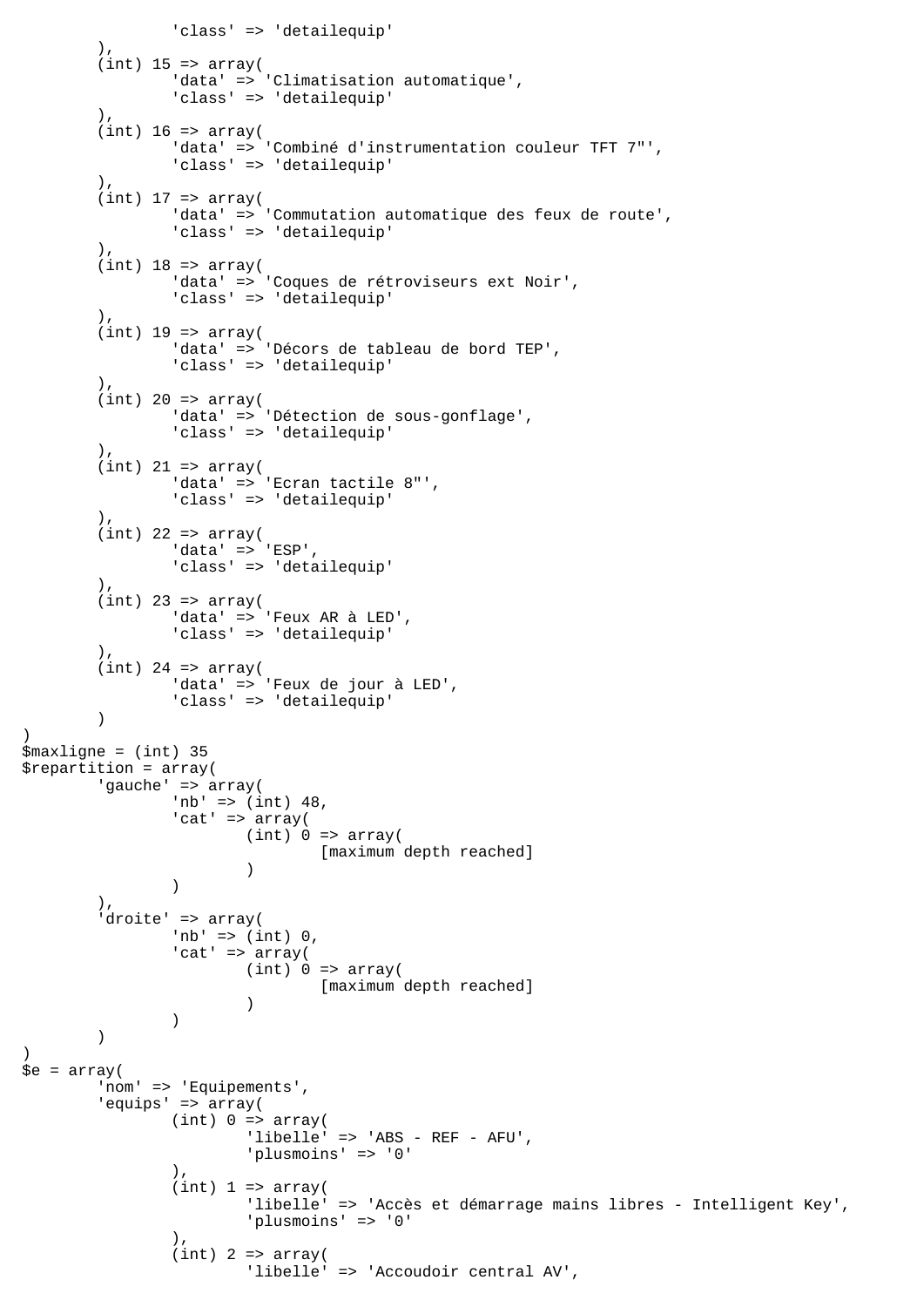```
'plusmoins' => '0'),
 ),
               (int) 3 => array( 'libelle' => 'Aide au démarrage en pente',
                       'plusmoins' => '0'
 ),
               (int) 4 => array( 'libelle' => 'Aide au stationnement AR + Caméra de recul',
                       'plusmoins' => '0'
               ),
               (int) 5 \Rightarrow array('libelle' => 'Airbags AV frontaux - latéraux - rideaux',
                       'plusmoins' => '0'
\, ), \,(int) 6 \Rightarrow array( 'libelle' => 'Alarme antivol',
                       'plusmoins' => '0'
 ),
               (int) 7 => array( 'libelle' => 'Alerte active de franchissement involontaire de ligne',
                       'plusmoins' => '0'
                ),
               (int) 8 \Rightarrow array( 'libelle' => 'Antenne requin',
                       'plusmoins' => '0'
\, ), \,(int) 9 \Rightarrow array( 'libelle' => 'Banquette AR avec dossier rabattable 1/3 - 2/3',
                       'plusmoins' => '0'
\, ), \,(int) 10 => array( 'libelle' => 'Bluetooth - USB',
                       'plusmoins' => '0'
 ),
               (int) 11 => array( 'libelle' => 'Caméra de recul',
                       'plusmoins' => '0'
\, ), \,(int) 12 => array(
                       'libelle' => 'Capteur de pluie et de luminosité',
                       'plusmoins' => '0'
\, ), \,(int) 13 => array(
                       'libelle' => 'Choix du mode de conduite : ECO - STANDARD - SPORT',
                       'plusmoins' => '0'
                ),
               (int) 14 => array(
                       'libelle' => 'Climatisation automatique',
                       'plusmoins' => '0'
 ),
               (int) 15 => array(
                       'libelle' => 'Combiné d'instrumentation couleur TFT 7"',
                       'plusmoins' => '0'
\,), \,(int) 16 => array( 'libelle' => 'Commutation automatique des feux de route',
                       'plusmoins' => '0'
\, ), \,(int) 17 => array(
                       'libelle' => 'Coques de rétroviseurs ext Noir',
                       'plusmoins' => '0'
\, ), \,(int) 18 => array( 'libelle' => 'Décors de tableau de bord TEP',
                       'plusmoins' => '0'
 ),
               (int) 19 => array(
                       'libelle' => 'Détection de sous-gonflage',
                       'plusmoins' => '0'
\,), \,(int) 20 => array( 'libelle' => 'Ecran tactile 8"',
                       'plusmoins' => '0'
\, ), \,(int) 21 => array(
```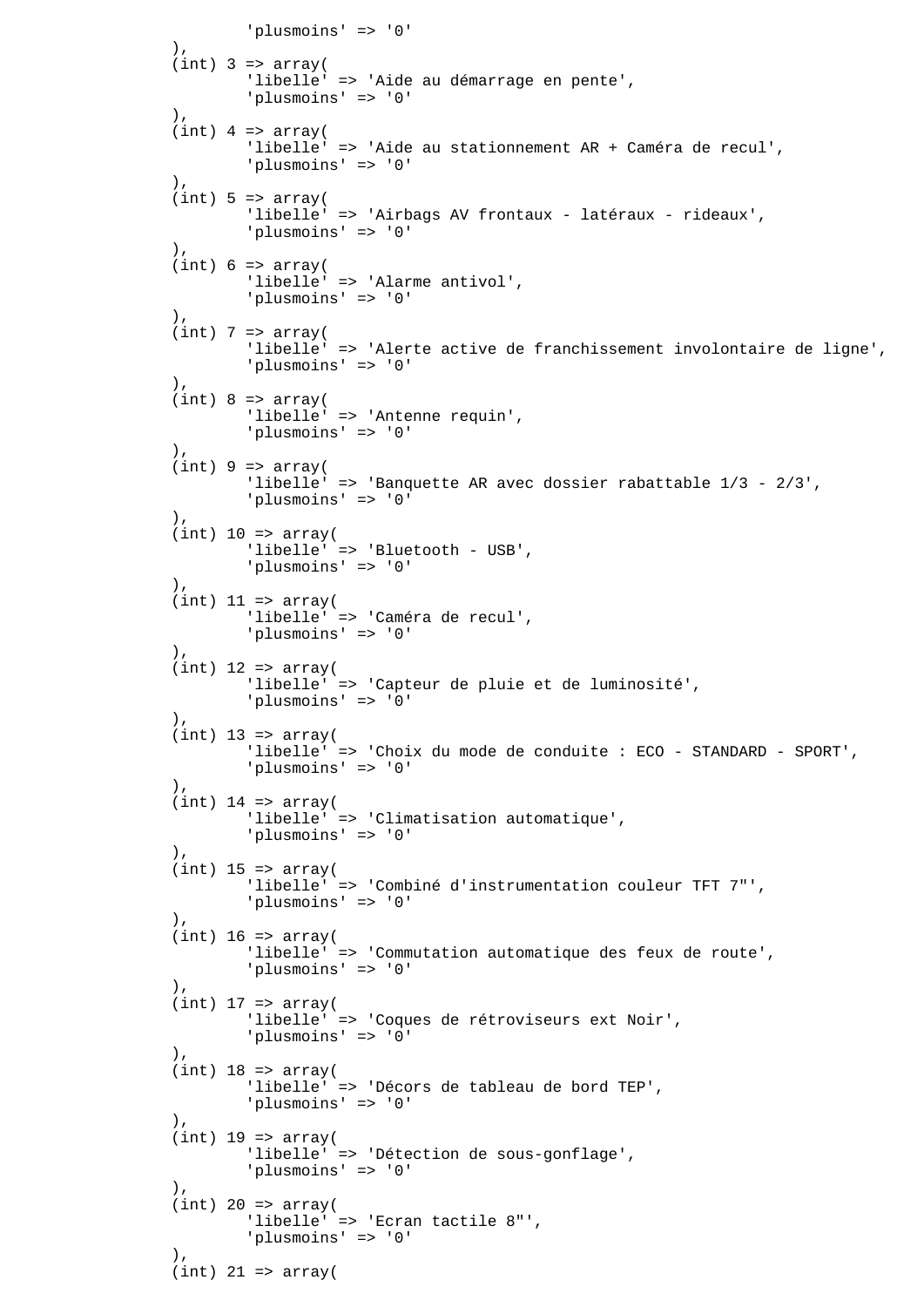```
 'libelle' => 'ESP',
                        'plusmoins' => '0'
 ),
               (int) 22 => array(
                       'libelle' => 'Feux AR à LED',
                        'plusmoins' => '0'
                ),
               (int) 23 => array(
                       'libelle' => 'Feux de jour à LED',
                        'plusmoins' => '0'
\, ), \,(int) 24 => array(
                       'libelle' => 'Fixations ISOFIX x2 aux places latérales AR',
                        'plusmoins' => '0'
\, ), \,(int) 25 => array( 'libelle' => 'Fonction DAB',
                       'plusmoins' => '0'
 ),
               (int) 26 => array(
                      'libelle' => 'Freinage d'urgence intelligent avec détection des obstacles
                        'plusmoins' => '0'
                ),
               (int) 27 => array( 'libelle' => 'Frein de stationnement électrique',
               'plusmoins' => '0'),
\, ), \,(int) 28 => array( 'libelle' => 'Jantes alliage 19"',
                       'plusmoins' => '0'
                ),
               (int) 29 => array( 'libelle' => 'Lève-vitres AV-AR électriques',
                        'plusmoins' => '0'
\, ), \,(int) 30 => array( 'libelle' => 'Mirror Screen compatible Apple CarPlay et Androïd Auto',
                        'plusmoins' => '0'
                ),
               (int) 31 => array( 'libelle' => 'Navigation NISSAN CONNECT',
                        'plusmoins' => '0'
                ),
               (int) 32 => array('libelle' => 'Pack Hiver : Projecteurs antibrouillard AV à LED + Sièges P
                        'plusmoins' => '0'
\, ), \,(int) 33 => array( 'libelle' => 'Peinture métallisée Gris Squale',
                        'plusmoins' => '0'
\, ), \,(int) 34 => array(
                       'libelle' => 'Reconnaissance des panneaux de vitesse et préconisation',
                        'plusmoins' => '0'
 ),
               (int) 35 => array( 'libelle' => 'Régulateur - Limiteur de vitesse',
                        'plusmoins' => '0'
\, ), \,(int) 36 => array( 'libelle' => 'Rétroviseur int électrochrome',
                        'plusmoins' => '0'
\, ), \,(int) 37 => array(
                        'libelle' => 'Rétroviseurs ext électriques et dégivrants',
                        'plusmoins' => '0'
\, ), \,(int) 38 => array( 'libelle' => 'Rétroviseurs ext rabattables électriquement',
                       'plusmoins' => '0'
 ),
               (int) 39 => array( 'libelle' => 'Roue de secours',
                        'plusmoins' => '0'
                ),
```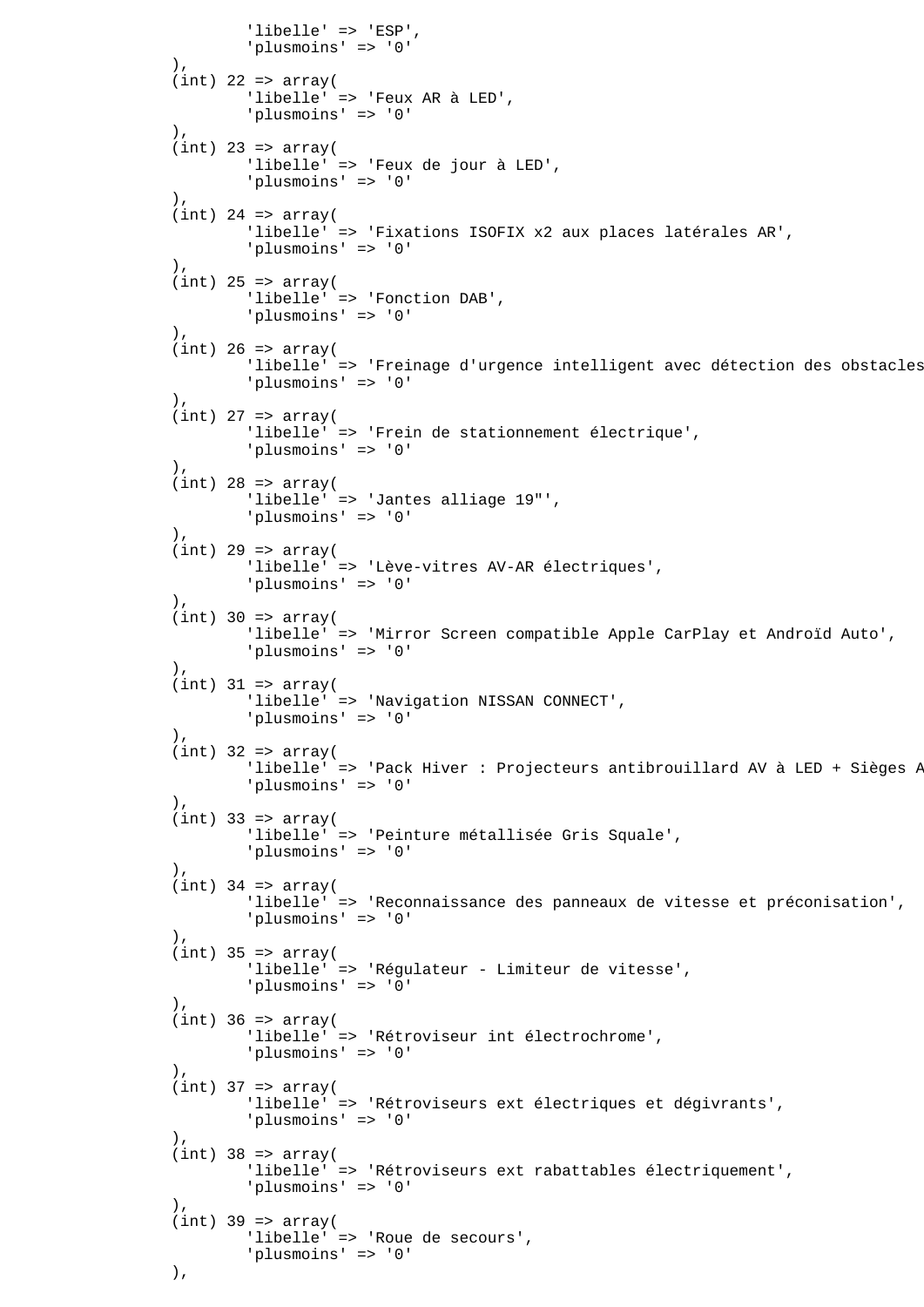```
(int) 40 => array( 'libelle' => 'Sellerie Tissu Noir avec surpiqûres grises',
                         'plusmoins' => '0'
                ),
                (int) 41 => array(
                         'libelle' => 'Sièges AV chauffants',
                         'plusmoins' => '0'
                ),
                (int) 42 => array( 'libelle' => 'Sièges AV réglables en hauteur',
                         'plusmoins' => '0'
                ),
                (int) 43 => array( 'libelle' => 'Sièges AV Monoform style',
                         'plusmoins' => '0'
\, ), \,(int) 44 => array('libelle' => 'Système Châssis Control : Contrôle actif de trajectoire + C
                         'plusmoins' => '0'
\, ), \,(int) 45 => array( 'libelle' => 'Vitres et lunette AR surteintées',
                         'plusmoins' => '0'
                 ),
               (int) 46 => array( 'libelle' => 'Volant Cuir',
                         'plusmoins' => '0'
 ),
               (int) 47 => array( 'libelle' => 'Volant réglable en hauteur et en profondeur',
                 'plusmoins' => '0'
 )
        )
$k = (int) 9$i = (int) 24$droite = array()
\zeta = array(
       id' => null,'offset' => (int) -24$idequipe = null
$offset = (int) -24$length = null
$dataequip = null
\gamma = \arctan(\theta) 'libelle' => 'Feux de jour à LED',
        'plusmoins' => '0'
$class = 'detailequip'
```
)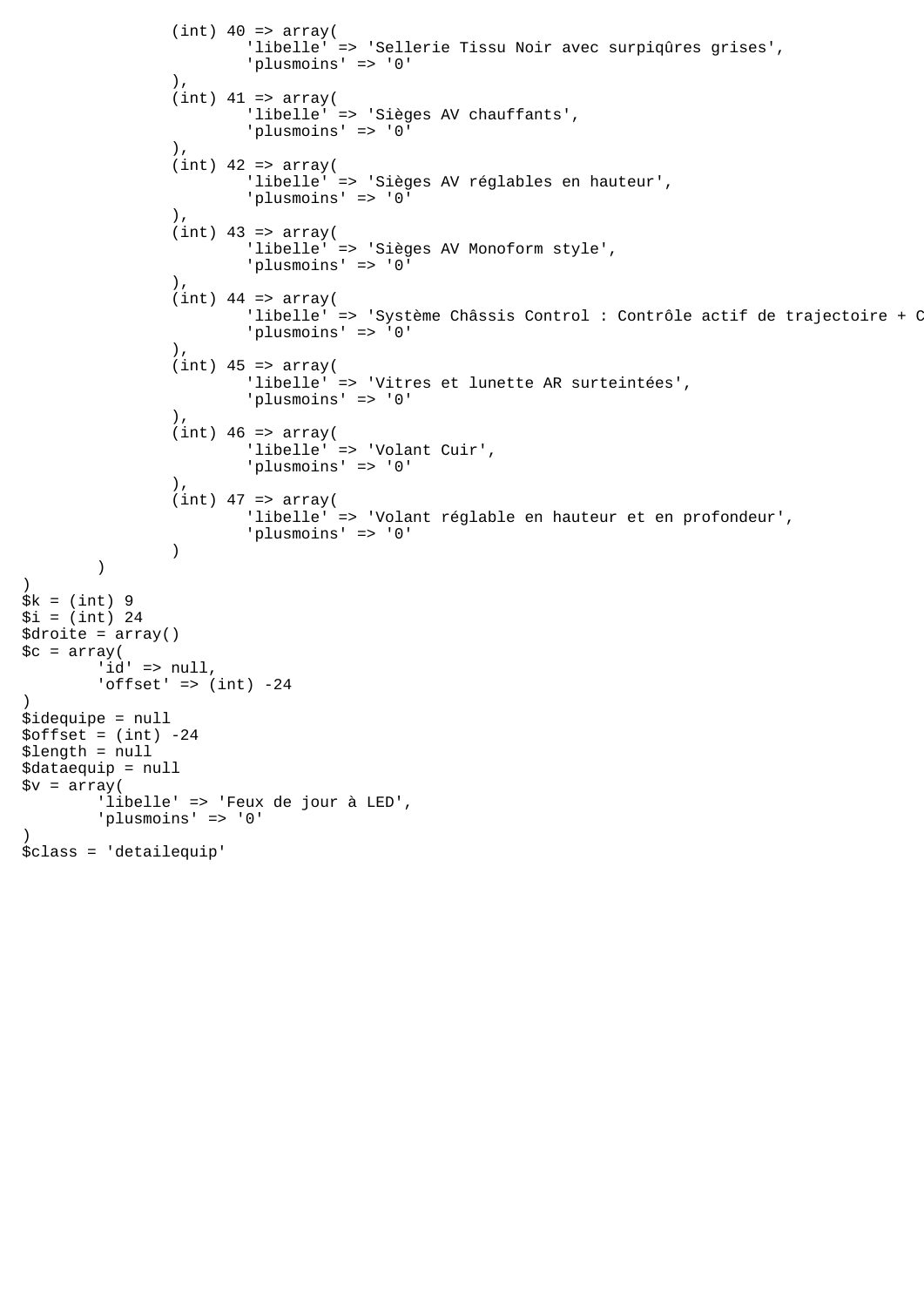```
include - /var/www/cakephp/croogo/automobile-dev/Autoweb/View/Website/fichepdf.ctp, line 143
View::_evaluate() - CORE/Cake/View/View.php, line 935
View::_render() - CORE/Cake/View/View.php, line 897
View::render() - CORE/Cake/View/View.php, line 466
Controller::render() - CORE/Cake/Controller/Controller.php, line 954
CroogoAppController::render() - /var/www/cakephp/croogo/1.5.8/Plugin/Croogo/Controller/CroogoAppC
WebsiteController::fichepdf() - /var/www/cakephp/croogo/automobile-dev/Autoweb/Controller/Website
ReflectionMethod::invokeArgs() - [internal], line ??
Controller::invokeAction() - CORE/Cake/Controller/Controller.php, line 490
Dispatcher::_invoke() - CORE/Cake/Routing/Dispatcher.php, line 185
Dispatcher::dispatch() - CORE/Cake/Routing/Dispatcher.php, line 160
[main] - APP/webroot/index.php, line 97
```
Equipements

ABS - REF - AFU Accès et démarrage mains libres - Intelligent Key Accoudoir central AV Aide au démarrage en pente Aide au stationnement AR + Caméra de recul